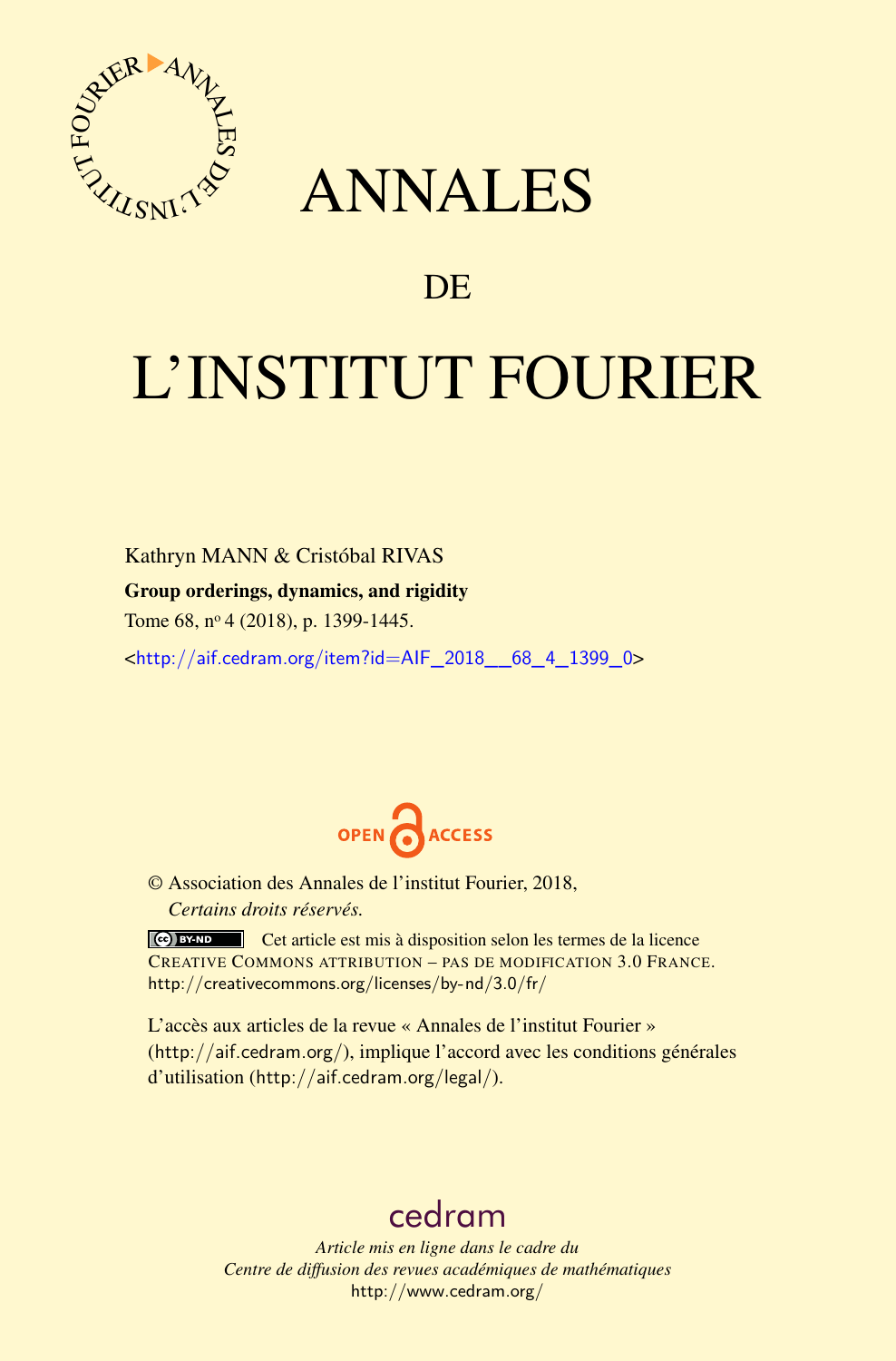#### GROUP ORDERINGS, DYNAMICS, AND RIGIDITY

#### **by Kathryn MANN & Cristóbal RIVAS**

ABSTRACT.  $\qquad$  Let *G* be a countable group. We show there is a topological relationship between the space  $CO(G)$  of circular orders on  $G$  and the moduli space of actions of *G* on the circle; and an analogous relationship for spaces of left orders and actions on the line. In particular, we give a complete characterization of isolated left and circular orders in terms of strong rigidity of their induced actions of *G* on  $S^1$  and  $\mathbb{R}$ .

As an application of our techniques, we give an explicit construction of infinitely many nonconjugate isolated points in the spaces  $CO(F_{2n})$  of circular orders on free groups, disproving a conjecture from Baik–Samperton, and infinitely many nonconjugate isolated points in the space of left orders on the pure braid group *P*3, answering a question of Navas. We also give a detailed analysis of circular orders on free groups, characterizing isolated orders.

Résumé. — Soit *G* un groupe dénombrable. Nous montrons qu'il y a une relation topologique entre l'espace CO(*G*) des ordres cycliques sur *G* et l'espace des actions de *G* sur le cercle par homéomorphismes; et, de manière analogue, qu'il y a une relation entre l'espace des ordres linéaires et l'espace des actions sur la droite. En particulier, nous donnons une caractérisation complète des ordres isolés par rapport à la rigidité forte de leurs actions associées.

Nous appliquons nos techniques pour construire, de manière explicite, un ensemble infini d'ordres non-conjugués et isolés dans l'espace CO(*F*2*n*) des ordres cycliques sur les groupes libres. Ceci donne un contre-exemple à une conjecture de Baik–Samperton. Nous donnons aussi un ensemble infini d'ordres linéaires nonconjugués et isolés sur le groupe de tresses pures *P*3, pour répondre à une question de Navas. Finalement, nous faisons une analyse détaillée des ordres cycliques sur les groupes libres qui caractérise les ordres isolés.

#### **1. Introduction**

Let *G* be a group. A left order on *G* is a total order invariant under left multiplication, i.e. such that  $a < b$  implies  $qa < qb$  for all  $a, b, q \in G$ . It is well known that a countable group is left-orderable if and only if it

Keywords: Orderable groups, actions on the circle, spaces of orders.

<sup>2010</sup> Mathematics Subject Classification: 06F15, 20F60, 37E10, 22F50.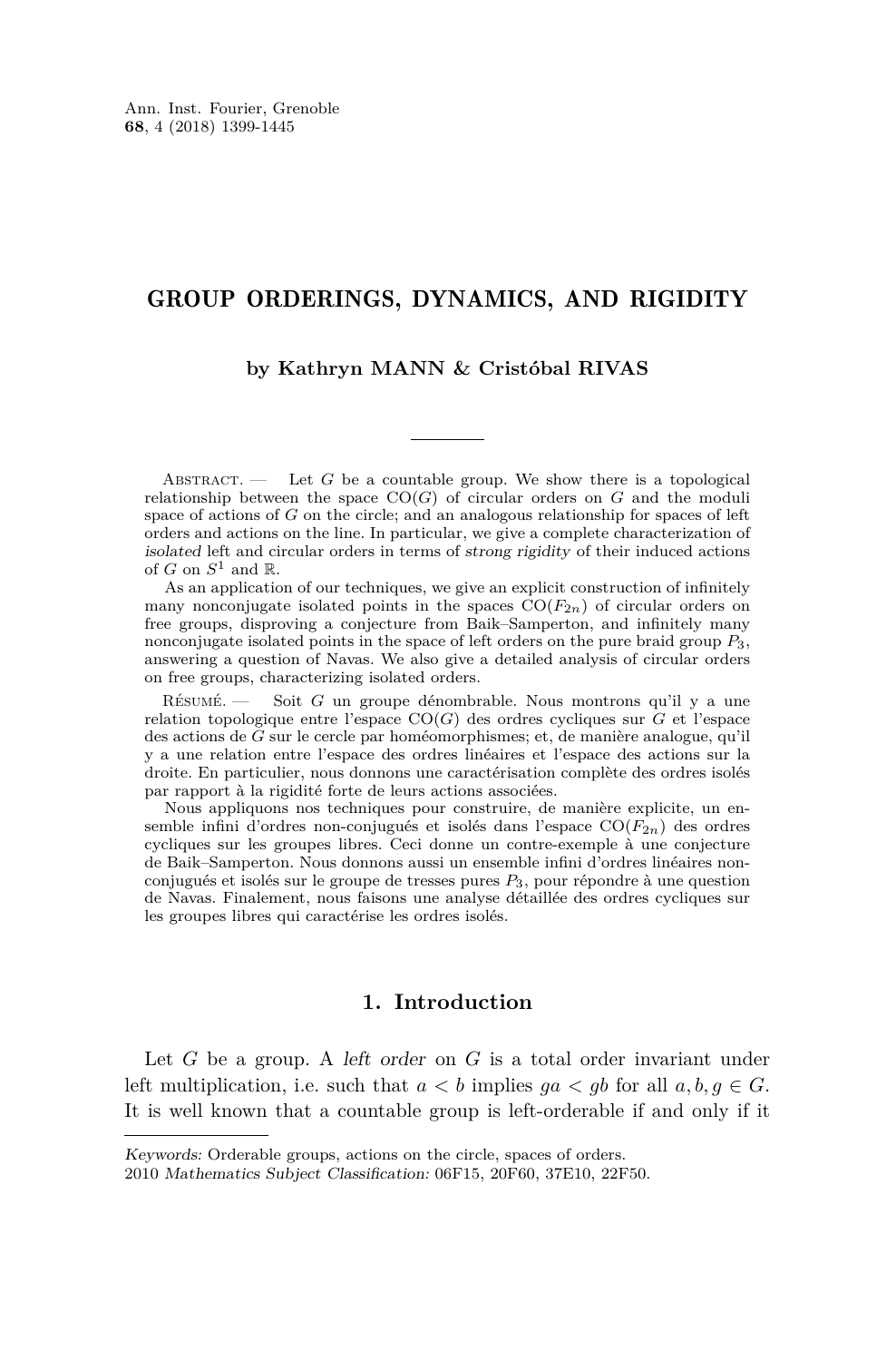embeds into the group of orientation-preserving homeomorphisms of  $\mathbb{R}$ , and each left order on a group defines a canonical embedding up to conjugacy, called the dynamical realization. Similarly, a circular order on a group *G* is defined by a cyclic orientation cocycle  $c: G^3 \to {\pm 1, 0}$  satisfying certain conditions (see [§2\)](#page-5-0), and for countable groups this is equivalent to the group embedding into  $Homeo_+(S^1)$ . Analogous to the left order case, each circular order gives a canonical, up to conjugacy, dynamical realization  $G \to \text{Homeo}_+(S^1)$ . This correspondence is the starting point for a rich relationship between the algebraic constraints on *G* imposed by orders, and the dynamical constraints of  $G$ -actions on  $S^1$  or  $\mathbb R$ . The correspondence has already proved fruitful in many contexts; one good example is the relationship between orderability of fundamental groups of 3-manifolds, and the existence of certain codimension one foliations or laminations as shown in [\[3\]](#page-46-0).

For fixed *G*, we let LO(*G*) denote the set of all left orders on *G*, and  $CO(G)$  the set of circular orders. These spaces have a natural topology; that on  $CO(G)$  comes from its identification with a subset of the infinite product  $\{\pm 1, 0\}^{G \times G \times G}$ , and  $LO(G)$  can be viewed as a further subset of this (see [§2](#page-5-0) for details). While  $CO(G)$  and  $LO(G)$  have previously been studied with the aim of understanding the structures of orders on groups, our aim here is to relate the spaces  $LO(G)$  and  $CO(G)$  to the moduli spaces  $Hom(G, Homeo_+(\mathbb{R}))$  and  $Hom(G, Homeo_+(S^1))$  of actions of *G* on the line or circle.

In many cases these moduli spaces are very poorly understood. An important case is when *G* is the fundamental group of a surface of genus at least 2. Here  $\text{Hom}(G, \text{Homeo}_+(S^1))$  has a topological interpretation (as the space of flat circle bundles over the surface), yet it remains an open question whether  $Hom(G, Homeo_+(S^1))$  has finitely or infinitely many connected components. Our work here shows that, for any group *G*, the combinatorial object  $CO(G)$  is a viable tool for understanding the space of actions of  $G$  on  $S^1$ .

In other cases, actions of *G* on the circle or line are easier to describe than circular or left orders, and thus the dynamics of actions can serve as a means for understanding the topology of  $LO(G)$  and  $CO(G)$ . A good example to keep in mind is  $G = F_2$ , since  $Hom(F_2, Homeo_+(S^1)) \cong Homeo_+(S^1) \times$ Homeo<sub>+</sub>( $S^1$ ), but the topology of  $LO(F_2)$  and  $CO(F_2)$  are not so obvious.

For any group  $G$ , the space  $LO(G)$  is compact, totally disconnected and, when *G* is countable, also metrizable [\[20\]](#page-47-0). The same result holds by the same argument for  $CO(G)$ . Consequently the most basic question is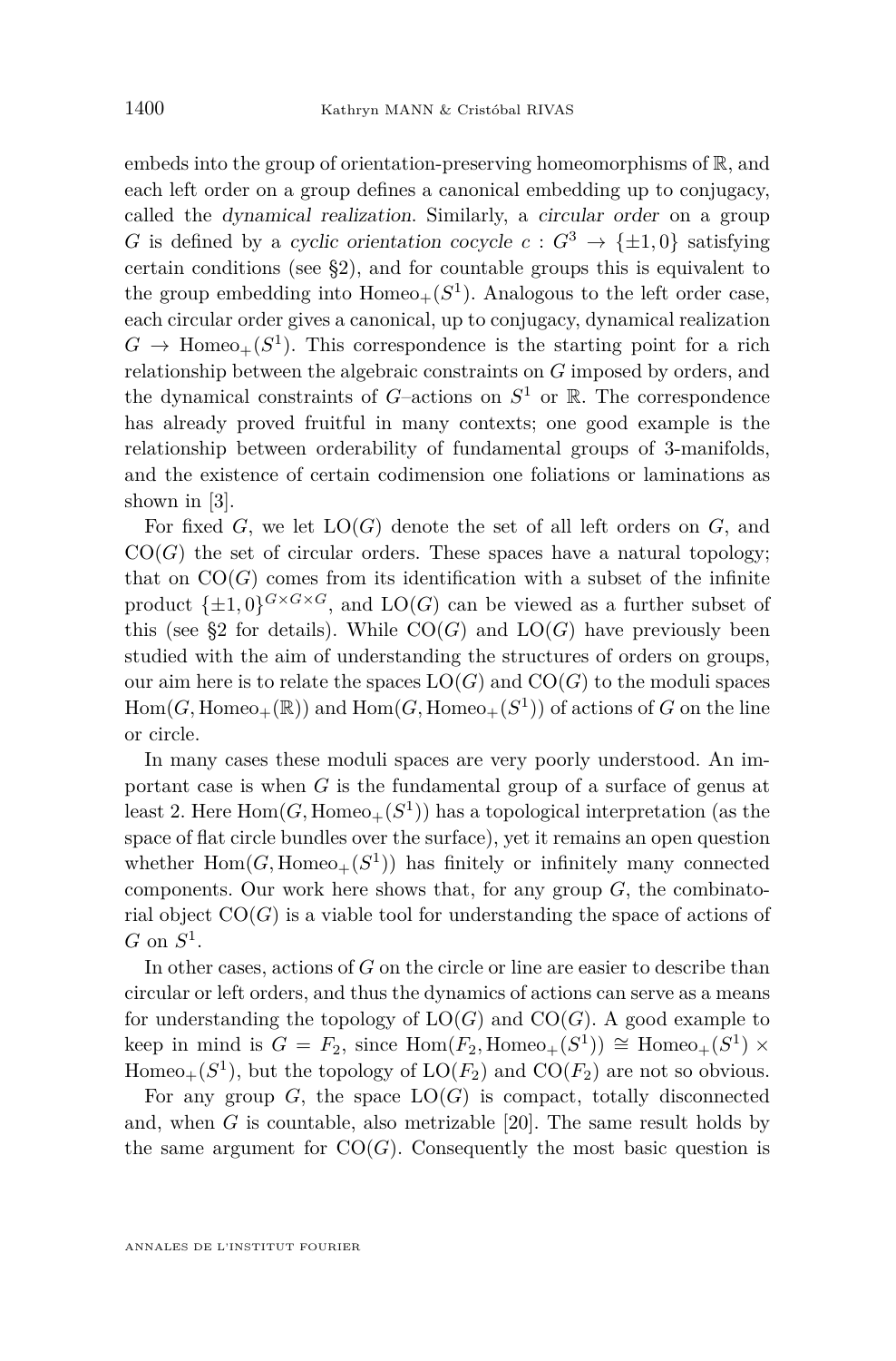whether  $LO(G)$  or  $CO(G)$  has any isolated points (if not, it is homeomorphic to a Cantor set). That  $LO(F_2)$  has no isolated points was proved by McCleary [\[14\]](#page-46-1) (see also [\[15\]](#page-46-2)) and generalized recently to  $LO(G)$  where  $G$ is a free product of groups in [\[18\]](#page-47-1). That  $CO(F_2)$  has no isolated points either was conjectured in [\[1\]](#page-46-3). Our techniques give a (perhaps surprising) easy disproof of this conjecture using the dynamics of actions of  $F_2$  on  $S^1$ .

#### **Statement of results.**

Given that  $CO(G)$  is totally disconnected and  $Hom(G, Homeo+(S^1))$ typically has large connected components, one might expect little correlation between the two spaces. Our aim is to demonstrate that there is a strong, though somewhat subtle, relationship. A first step, and key tool is continuity:

<span id="page-3-1"></span>PROPOSITION 1.1 (Continuity of dynamical realization). — Let c be a circular order on a countable group  $G$ , and  $\rho$  a dynamical realization of  $c$ . For any neighborhood of *U* of  $\rho$  in  $Hom(G, Homeo+(S^1))$ , there exists a neighborhood  $V$  of  $c$  in  $CO(G)$  such that each order in  $V$  has a dynamical realization in *U*.

An analogous result holds for left orders and actions on R. With this Proposition and several other tools, we give a complete characterization of isolated left and circular orders in terms of the dynamics (namely, rigidity) of their dynamical realization.

<span id="page-3-0"></span>THEOREM  $1.2.$  — Let *G* be a countable group. A circular order on *G* is isolated if and only if its dynamical realization *ρ* is rigid in the following strong sense: for every action  $\rho'$  sufficiently close to  $\rho$  in  $Hom(G, Homeo<sub>+</sub>(S<sup>1</sup>))$  there exists a continuous, degree 1 monotone map  $h: S^1 \to S^1$  fixing the basepoint  $x_0$  of the realization, and such that  $\rho(g) \circ h = h \circ \rho'(g)$  for all  $g \in G$ .

The corresponding result for left orders is Theorem [3.11.](#page-15-0)

In the course of the proof of Theorem [1.2,](#page-3-0) we establish several other facts concerning the relationship between  $Hom(G, Homeo_+(S^1))$  and  $CO(G)$ . When combined with standard facts about dynamics of groups acting on the circle, this gives new information about spaces of circular orders. For example, we prove the following corollary, a special case of which immediately gives a new proof of the main construction (Theorem 4.6) from [\[1\]](#page-46-3).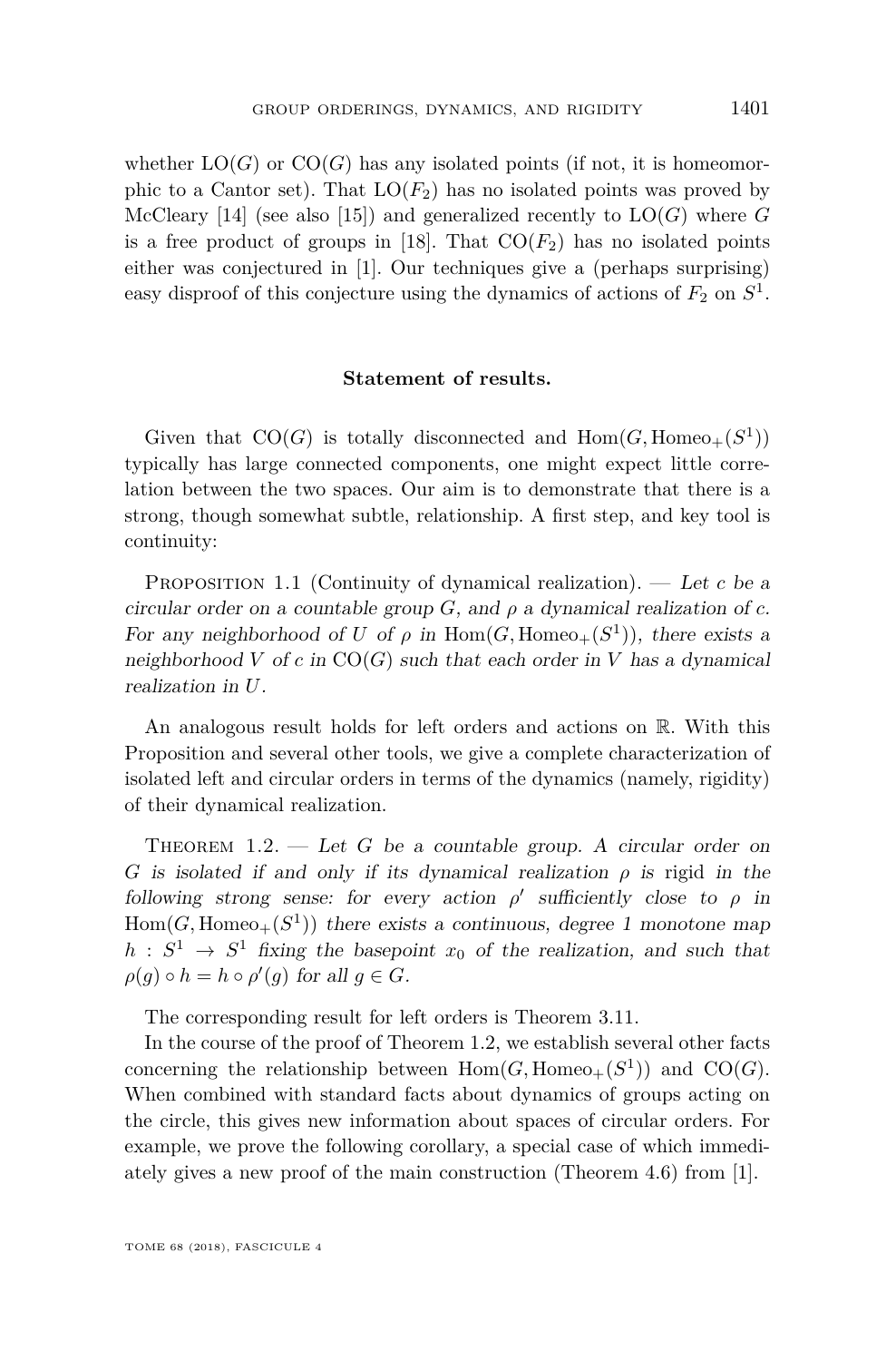<span id="page-4-2"></span>COROLLARY 1.3. — Suppose  $G \subset \text{Homeo}_+(S^1)$  is a countable group acting minimally, and such that some point  $x_0$  has trivial stabilizer. Then the order on *G* induced by the orbit of  $x_0$  is not isolated in CO(*G*).

In particular this shows that, if the dynamical realization of a circular order *c* on *G* is minimal, then *c* is not isolated. (See Theorem [3.18](#page-20-0) and following remarks.)

**Isolated orders on free groups and braid groups.** In Section [4](#page-26-0) we undertake a detailed study of the space of circular orders on free groups. As an application of Theorem [1.2,](#page-3-0) we show:

<span id="page-4-1"></span>THEOREM  $1.4.$  — The space of circular orders on the free group on  $2n$ generators has infinitely many isolated points. In fact, there are infinitely many distinct classes of isolated points under the natural conjugation action of  $F_{2n}$  on  $CO(F_{2n})$ .

This disproves the conjecture about  $CO(F_2)$  of [\[1\]](#page-46-3). An alternative, counterexample to the  $F_2$  conjecture is given in Section [4.3,](#page-40-0) where we also give an explicit singleton neighborhood of the isolated circular order constructed therein.

We also describe explicitly the dynamics of isolated orders on free groups. To state this, let  $\{a_1, a_2, \ldots, a_n\}$  be a set of free generators for  $F_n$ .

<span id="page-4-0"></span>THEOREM 1.5. — Suppose  $\rho$  is the dynamical realization of  $c \in \text{CO}(F_n)$ . The order *c* is isolated if and only if there exist disjoint domains  $D(s) \subset$  $S^1$  for every  $s \in \{a_1^{\pm 1}, \ldots, a_n^{\pm 1}\}$ , each consisting a finite union of closed intervals, such that  $\rho(s)(S^1 \setminus D(s^{-1})) \subset D(s)$  holds for all *s*, and the basepoint of  $\rho$  is in the complement of the domains  $D(s)$ .

Note that the conclusion of this theorem is exactly the condition in the classical ping-pong lemma.

These dynamical realizations have a particularly nice description under the additional assumption that the domains  $D(s)$  are connected sets:

THEOREM 1.6. — Let  $c \in \text{CO}(F_n)$  have dynamical realization  $\rho$  that satisfies the hypotheses of Theorem [1.5.](#page-4-0) If, additionally, the domains  $D(s)$ are connected, then *n* is even, and the dynamical realization of *c* is topologically conjugate to a representation  $F_n \to \text{PSL}(2,\mathbb{R}) \subset \text{Homeo}_+(S^1)$ corresponding to a hyperbolic structure on a genus *n/*2 surface with one boundary component. Moreover, each such representation  $F_n \to \text{PSL}(2,\mathbb{R})$ arises as the dynamical realization of an isolated circular order.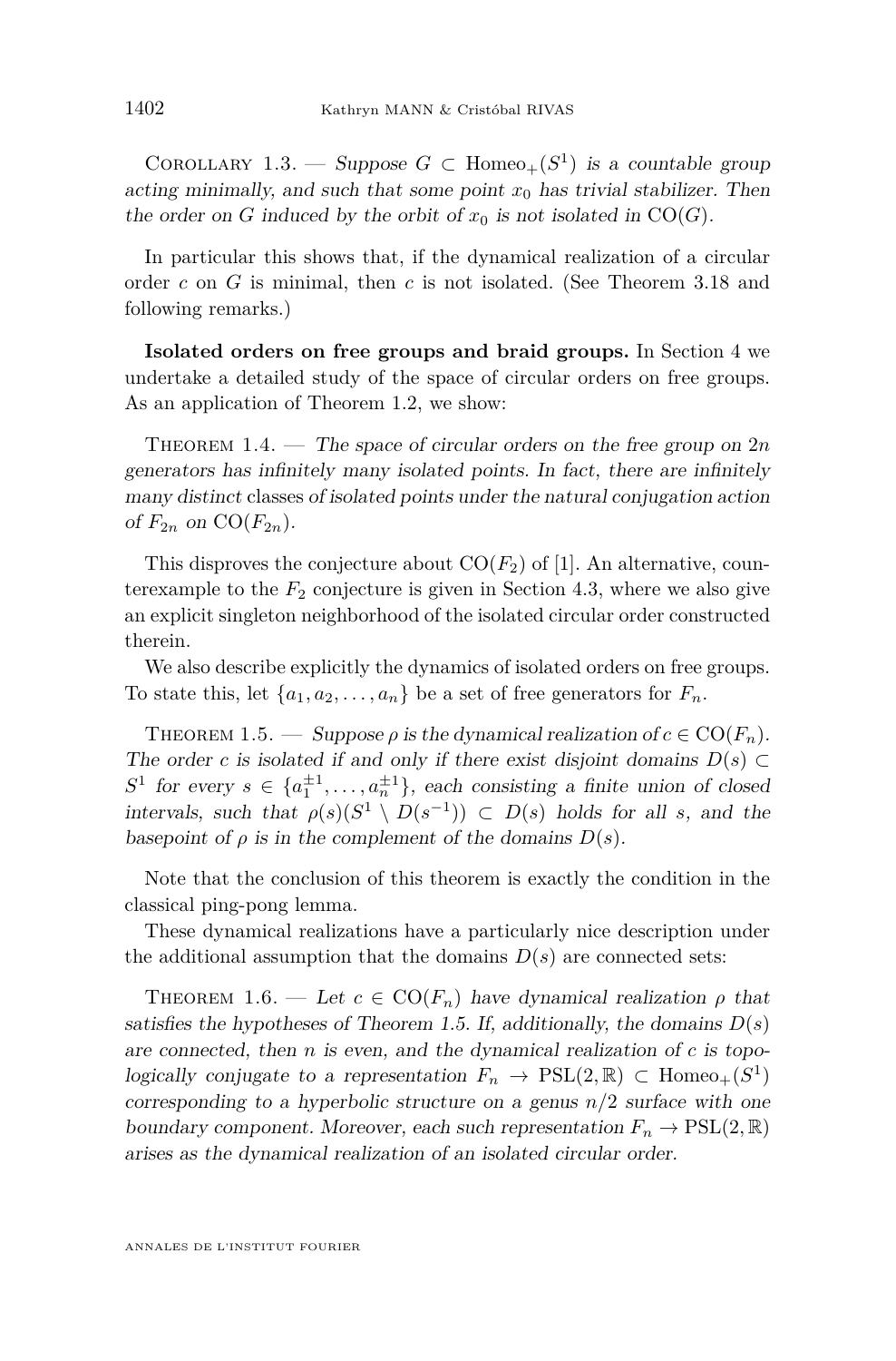We note that no analog of Theorem [1.4](#page-4-1) was previously known for any group, even for left orders. In [\[15\]](#page-46-2), Navas asked:

What can be said in general about the set of isolated (left) orders on a group, up to conjugacy? For instance, is it always finite?

A corollary of Theorem [1.4](#page-4-1) answers this in the negative:

COROLLARY 1.7. — The pure braid group  $P_3 \cong F_2 \times \mathbb{Z}$  has infinitely many distinct conjugacy classes of isolated left orders.

This is proved in  $\S 5$ . We expect that the existence of isolated points is not unique to free groups and braid groups and there should be many more examples. Further questions are raised in Section [6.](#page-45-0)

**Acknowledgements.** The authors thank Adam Clay and Andres Navas for their feedback and interest in this work, and Shigenori Matsumoto for helpful comments, including pointing out an error in a previous version.

K. Mann was partially supported by NSF grant DMS-1606254. C. Rivas acknowledges the support of CONICYT via FONDECYT 1150691 and via PIA 79130017.

#### **2. Background material**

<span id="page-5-0"></span>In this section, we recall some standard facts about left and circular orders. A reader familiar with orders may wish to skip this section, while the less comfortable reader may wish to consult  $[2]$ ,  $[21]$ , or in the case of left orders, [\[6\]](#page-46-5) for further details.

<span id="page-5-1"></span>Definition 2.1 (Cocycle definition of circular orders). — Let *S* be a set . We say that  $c: S^3 \to {\pm 1, 0}$  is a circular order on *S* if

- $(1)$   $c^{-1}(0) = \Delta(S)$ , where  $\Delta(S) := \{(a_1, a_2, a_3) \in S^3 : a_i = a_j, \text{ for }$ some  $i \neq j$ ,
- (2) *c* is a cocycle, that is  $c(a_2, a_3, a_4) c(a_1, a_3, a_4) + c(a_1, a_2, a_4)$  $c(a_1, a_2, a_3) = 0$  for all  $a_1, a_2, a_3, a_4 \in S$ .

A group *G* is circularly orderable if it admits a circular order *c* which is left-invariant in the sense that  $c(u, v, w) = 1$  implies  $c(gu, gv, gw) = 1$  for all  $q, u, v, w \in G$ .

In other words, a circular order on *G* is a homogeneous 2-cocycle in the standard complex for computing the integral Eilenberg–MacLane cohomology of  $G$ , which takes the values 0 on degenerate triples, and  $\pm 1$  otherwise.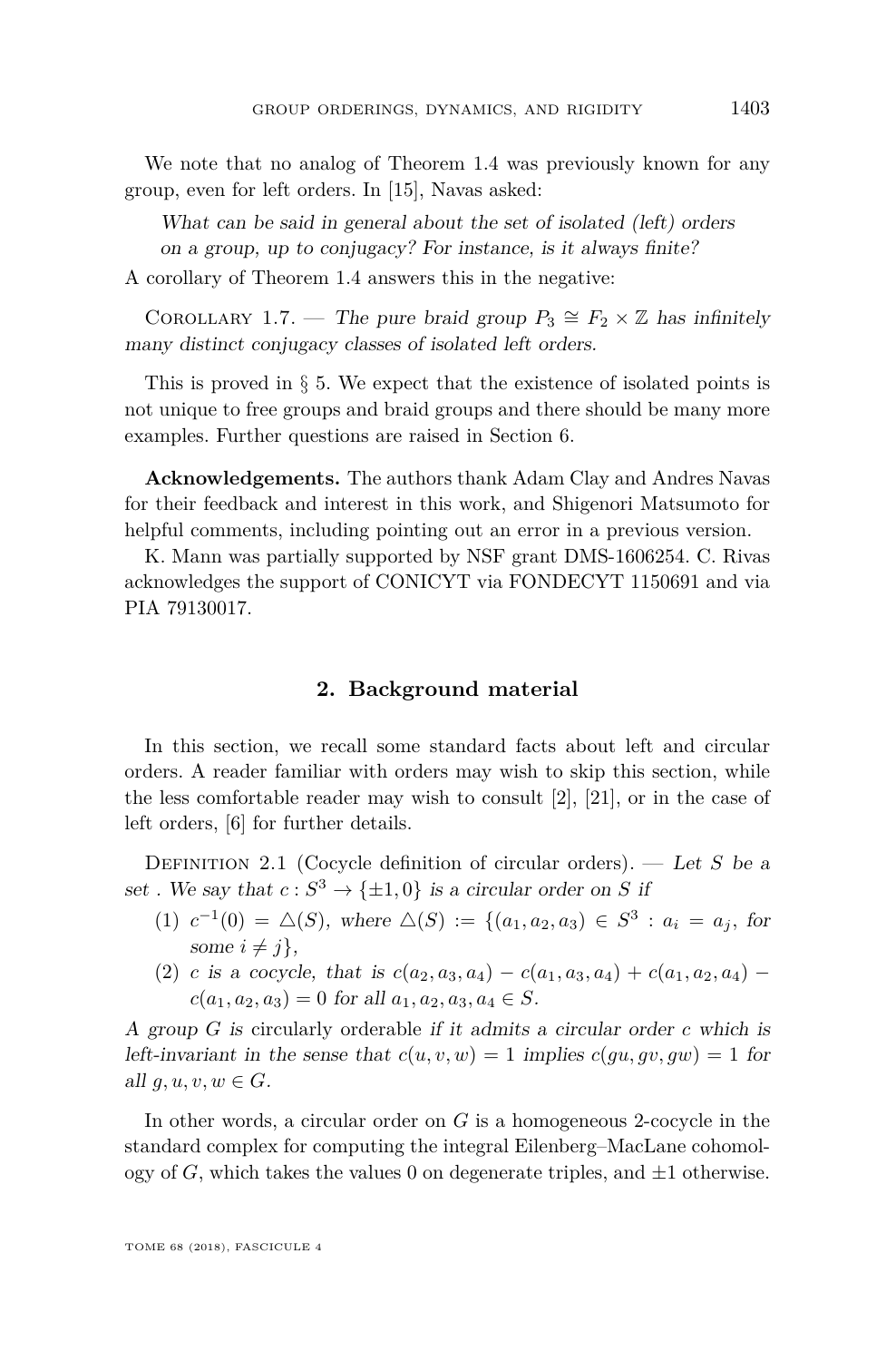This cocycle condition is motivated by the standard order cocycle or orientation cocycle for points on the circle. Say an ordered triple  $(x, y, z)$ of distinct points in *S* 1 is positively oriented if one can read points *x, y, z* in order around the circle counterclockwise, and negatively oriented otherwise. Define the order cocycle ord :  $S^1 \times S^1 \times S^1$  by

$$
ord(x, y, z) = \begin{cases} 1 & \text{if } (x, y, z) \text{ is positively oriented} \\ -1 & \text{if } (x, y, z) \text{ is negatively oriented} \\ 0 & \text{if any two of } x, y \text{ and } z \text{ agree.} \end{cases}
$$

It is easy to check that this satisfies the cocycle condition of Definition [2.1,](#page-5-1) and is invariant under left-multiplication in *S* 1 . In fact, it is invariant under  $\text{Homeo}_+(S^1)$  in the sense that  $\text{ord}(x, y, z) = \text{ord}(h(x), h(y), h(z))$  for any orientation preserving homeomorphism *h*.

As mentioned in the introduction, the topology on the space  $CO(G)$ is that inherited from the product topology on  $\{\pm 1, 0\}^{G \times G \times G}$ . A neighborhood basis of a circular order *c* consists of the sets of the form  $\{c' \in \mathcal{C}\}$  $CO(G): c'(u, v, w) = c(u, v, w)$  for all  $u, v, w \in S$ } where *S* ranges over all finite subsets of *G*.

**Left orders as "degenerate" circular orders.** Recall that a left order on a group *G* is a total order *<* invariant under left multiplication. Given  $(G, \leq)$ , we can produce a circular order on *G* by defining  $c_{\leq}(g_1, g_2, g_3)$  to be the sign of the (unique) permutation  $\sigma$  of  $\{g_1, g_2, g_3\}$  such that  $\sigma(g_1)$  <  $\sigma(g_2) < \sigma(g_3)$ .

Observe that the left order  $c$  above is a *coboundary*. Indeed, if  $c'(x, y)$ equals 1 (respectively  $-1$  or 0) when  $x < y$  (respectively  $y < x$  or  $x = y$ ), then

$$
c_{\lt}(g_1, g_2, g_3) = c'(g_2, g_3) - c'(g_1, g_3) + c'(g_1, g_2).
$$

Conversely, if a circular order *c* on a group *G* is the coboundary of a leftinvariant function  $c': G^2 \to {\pm 1, 0}$ , i.e. we have  $c(u, v, w) = c'(v, w)$  $c'(u, v) + c'(u, v)$  for all  $u, v, w \in G$ , then one can check that *c*' defines a left order on *G* by  $x \leq y$  if and only if  $c'(x, y) \geq 0$ . Yet another characterization of the circular order  $c<sub>5</sub>$  obtained from a left order can be found in [\[1,](#page-46-3) Proposition 2.17].

In this sense, we can view  $LO(G)$  as a subset of  $CO(G)$ , and give it the subset topology. It is not hard to see that this agrees with the original topology given in [\[20\]](#page-47-0), full details of this are written in [\[1\]](#page-46-3). Because of this, throughout this paper we frequently take circular orders as a starting point, and treat left orders as a special case.

ANNALES DE L'INSTITUT FOURIER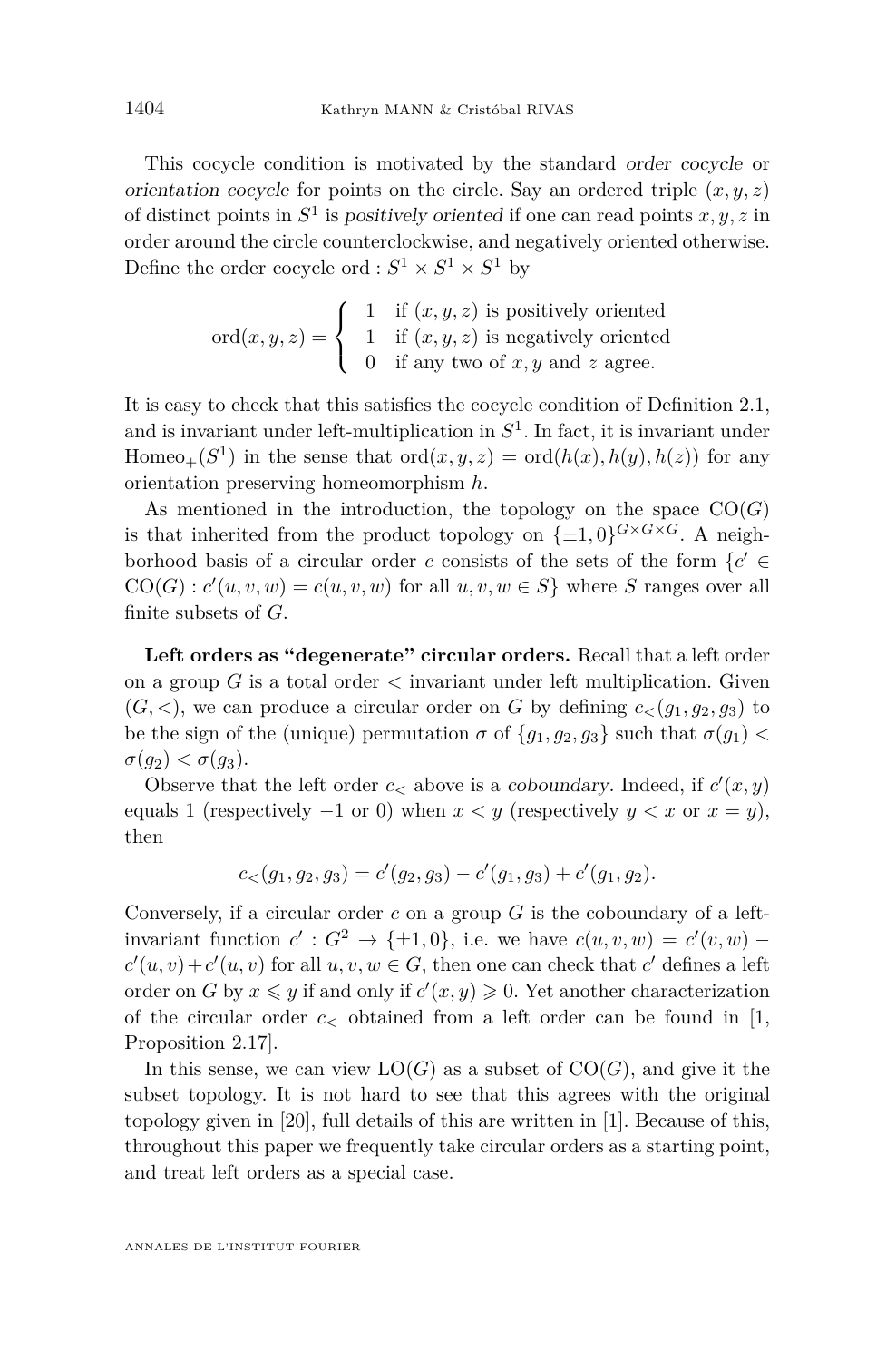**Dynamical realization.** We now describe a procedure for realizing a circular order on a group *G* as an order induced from an action of *G* on *S* 1 . This starts with the following construction.

<span id="page-7-1"></span>DEFINITION 2.2 (Order embedding).  $-\text{Let } G$  be a countable group with circular order *c*, and let  ${g_i}$  be an enumeration of elements of *G*. Define an embedding  $\iota : G \to S^1$  inductively as follows. Let  $\iota(g_1)$  and  $\iota(g_2)$  be arbitrary distinct points. Then, having embedded  $g_1, \ldots, g_{n-1}$ , send  $g_n$  to the midpoint of the unique connected component of  $S^1 \setminus \{ \iota(g_1), \ldots \iota(g_{n-1}) \}$ such that

$$
c(g_i, g_j, g_k) = \mathrm{ord}(\iota(g_i), \iota(g_j), \iota(g_k))
$$

holds for all  $i, j, k \leq n$ .

Given an embedding  $\iota: G \to S^1$ , as above, the left-action of *G* on itself now gives a continuous, order preserving action by homeomorphism on  $\iota(G) \subset S^1$ , which extends to a homeomorphism of the closure of  $\iota(G)$  in  $S^1$ . This can be extended to an action by homeomorphisms of  $S<sup>1</sup>$ , for instance by permuting the complimentary interval to the closure of the image by linear maps. See [\[2,](#page-46-4) [6,](#page-46-5) [7\]](#page-46-6) for more details. We denote the homomorphic embedding just constructed by  $\phi_{\iota}: G \to \text{Homeo}_+(S^1)$ .

Remark 2.3. — One can check that taking a different enumeration of the elements of *G*, or a different choice of  $\iota(g_1)$  and  $\iota(g_2)$  gives embeddings that are conjugate by an orientation-preserving homeomorphism of *S* 1 . The same is true for the corresponding homomorphic embedding  $\phi$ *<sub><i>ι*</sub>. Thus it is natural to make the following definition.

<span id="page-7-0"></span>DEFINITION 2.4 (Dynamical realization). — Let *G* be a countable group with circular order *c*. A dynamical realization of *c* is an embedding  $\phi$ :  $G \to \text{Homeo}_+(S^1)$  defined as  $\phi = h \circ \phi_t \circ h^{-1}$ , where  $\phi_t$  is an embedding constructed as above and *h* is any homeomorphism of  $S^1$ .

The basepoint of the dynamical realization  $\phi$  is the point  $h(\iota(\mathrm{id}))$ , where id denotes the identity element of *G*. Observe that  $\phi(g)(h(\iota(\mathrm{id}))) = h(\iota(g)).$ 

By definition, dynamical realizations are all conjugate. Thus when discussing properties invariant under topological conjugacy, we often speak of the dynamical realization.

Note that a dynamical realization of a circular order always produces an action of *G* such that any point in  $\iota(G)$  has trivial stabilizer. Conversely, if  $G \subset \text{Homeo}_+(S^1)$  is such that some point  $x_0$  has trivial stabilizer, then

$$
c(g_1, g_2, g_3) := \mathrm{ord}(g_1(x_0), g_2(x_0), g_3(x_0))
$$

TOME 68 (2018), FASCICULE 4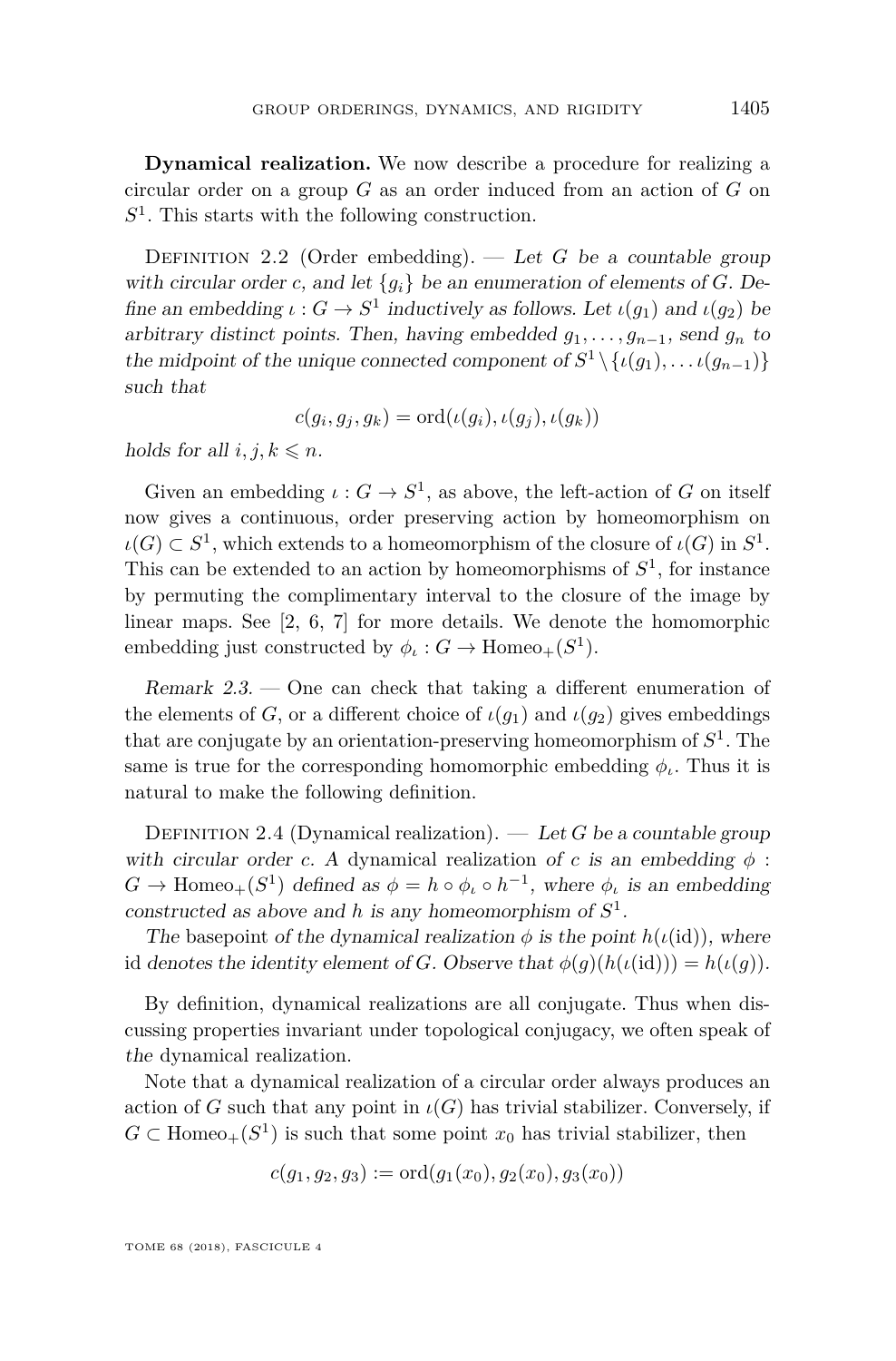defines a circular order on *G*. This is simply the pullback of the order cocycle on  $S^1$  under the embedding of *G* via the orbit of  $x_0$ . We say that this is the order induced by the orbit of  $x_0$ . In general, if *G* does not admit a free orbit, then the circular order on  $G/Stab_G(x_0)$  can be extended to a circular order on *G*, for instance, by means of Lemma [3.13](#page-17-0) below.

For a countable left-ordered group  $(G, <)$ , there is an analogous construction of a dynamical realization  $G \to \text{Homeo}_+(\mathbb{R})$ . One first enumerates *G*, then defines an embedding  $\iota : G \to \mathbb{R}$  inductively by

$$
\iota(g_n) = \begin{cases} \max\{\iota(g_k) : k < n\} + 1 & \text{if } g_n > g_k \text{ for all } k < n \\ \min\{\iota(g_k) : k < n\} - 1 & \text{if } g_n < g_k \text{ for all } k < n \\ \text{the midpoint of } [g_i, g_j] & \text{if } g_i < g_n < g_j \text{ are successive} \\ \text{among } i, j < n. \end{cases}
$$

Alternatively, one can check that the construction given above for circular orders produces an action on  $S^1$  with a global fixed point whenever  $c = c$ is a left order (i.e. degenerate) cocycle. Identifying  $S^1 \setminus \{*\}$  with R gives the dynamical realization of (*G, <*).

**Conjugation.** We conclude this section by defining the conjugation action of  $G$  on its space of orders. This is important in the study of  $LO(G)$ and  $CO(G)$ ; indeed, a standard technique to show that an order is not isolated is to approximate it by its conjugates [\[15,](#page-46-2) [19\]](#page-47-3).

<span id="page-8-0"></span>DEFINITION 2.5 (conjugate orders).  $-$  *Let c* be a circular order on an arbitrary group *G*, and let  $g \in G$ . The g-conjugate order is the order  $c_g$ defined by  $c_q(x, y, z) = c(xg, yg, zg)$ . An order is called conjugate to *c* if it is of the form  $c_q$  for some  $q \in G$ .

Since orders are assumed to be left-invariant, we may equivalently define  $c_g(x, y, z) = c(g^{-1}xg, g^{-1}yg, g^{-1}zg)$ . This gives an action of *G* on CO(*G*) by conjugation, and it is easy to check that this is an action by homeomorphisms of  $CO(G)$ . Note that a conjugate of a left order is also a left order, so conjugation also gives an action of  $G$  on  $LO(G)$  by homeomorphisms. It follows directly from the definition that, given a dynamical realization of *c* with basepoint  $x_0$ , a dynamical realization of  $c_g$  is given by the same action of *G* on  $S^1$ , but with basepoint  $g(x_0)$ .

#### <span id="page-8-1"></span>**3. A dynamical portrait of left and circular orders**

We turn now to our main goal of studying the relationship between spaces of actions and spaces of orders.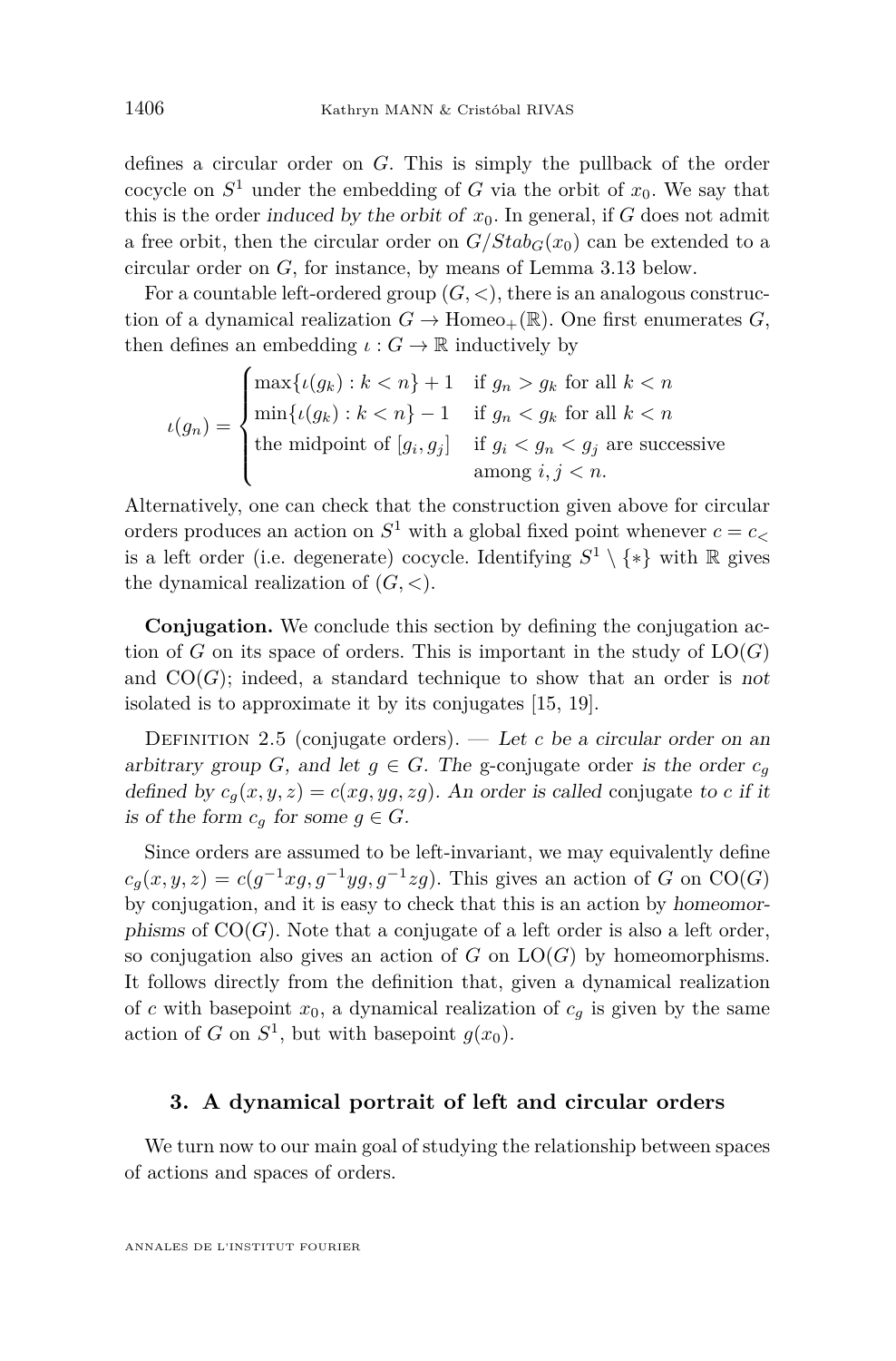Let  $Hom(G, Homeo_+(S^1))$  denote the set of actions of a group *G* on *S* <sup>1</sup> by orientation-preserving homeomorphisms, i.e. the set of group homomorphisms  $G \to \text{Homeo}_+(S^1)$ . This space has a natural topology; a neighborhood basis of an action  $\rho_0$  is given by the sets

$$
O_{(F,\epsilon)}(\rho_0) := \left\{ \rho \in \text{Hom}(G, \text{Homeo}_+(S^1)) : \begin{matrix} d(\rho(g)(x), \rho_0(g)(x)) < \epsilon \\ \forall \ x \in S^1, g \in F \end{matrix} \right\}
$$

where *F* ranges over all finite subsets of *G*, and *d* is the standard length metric on *S* 1 . If *G* is finitely generated, fixing a generating set *S* gives an identification of  $\text{Hom}(G, \text{Homeo}_+(S^1))$  with a subset of  $\text{Homeo}_+(S^1)^{|S|}$  via the images of the generators, and the subset topology on  $\mathrm{Hom}(G,\mathrm{Homeo}_+(S^1))$ agrees with the topology defined above.

Fixing some point  $p \in S^1$ , the space  $Hom(G, Hom_{\mathfrak{S}_+}(\mathbb{R}))$  of actions of *G* on **R** can be identified with the closed subset

$$
\{\rho\in \mathrm{Hom}(G,\mathrm{Homeo}_+(S^1):\rho(g)(p)=p\text{ for all }g\}
$$

and its usual (compact–open) topology is just the subset topology. Given this, our primary focus will be on the larger space  $Hom(G, Homeo_+(S^1))$ and its relationship with  $CO(G)$ ; as the Hom(*G*, Homeo<sub>+</sub>(R))  $\leftrightarrow$  LO(*G*) relationship essentially follows by restricting to subsets.

As mentioned in the introduction, due to the relationship between circular orders on  $G$  and actions of  $G$  on  $S<sup>1</sup>$  given by dynamical realization, it is natural to ask about the relationship between the two spaces  $CO(G)$ and  $Hom(G, Homeo_+(S^1))$ , hoping that the study of one may inform the other. For instance, one might (naively) propose the following.

<span id="page-9-0"></span>CONJECTURE 3.1 (Naive conjecture). — Let G be a countable group. The space  $CO(G)$  has no isolated points if (or perhaps if and only if)  $Hom(G, Homeo<sub>+</sub>(S<sup>1</sup>))$  is connected.

A supportive example is the case  $G = \mathbb{Z}^2$ . It is not difficult to show both that  $\text{Hom}(\mathbb{Z}^2, \text{Homeo}_+(S^1))$  is connected and that  $\text{CO}(\mathbb{Z}^2)$  has no isolated points. This kind of reasoning may have motivated the conjecture that  $CO(F_2)$  has no isolated points, since  $Hom(F_2, Homeo_+(S^1))$  is connected. However, our disproof of this conjecture for *F*<sup>2</sup> (Theorem [1.4\)](#page-4-1) shows that the naive reasoning is false.

Since dynamical realizations are faithful, one might try to improve Conjecture [3.1](#page-9-0) by restricting to the subspace of faithful actions of a group on *S* 1 . However, the subset of faithful representations in  $Hom(F_2, Homeo_+(S^1))$ is also connected! To see this, one can first show that the subset of faithful actions in  $Hom(F_2, Diff_+(S^1))$  is connected, open, and dense in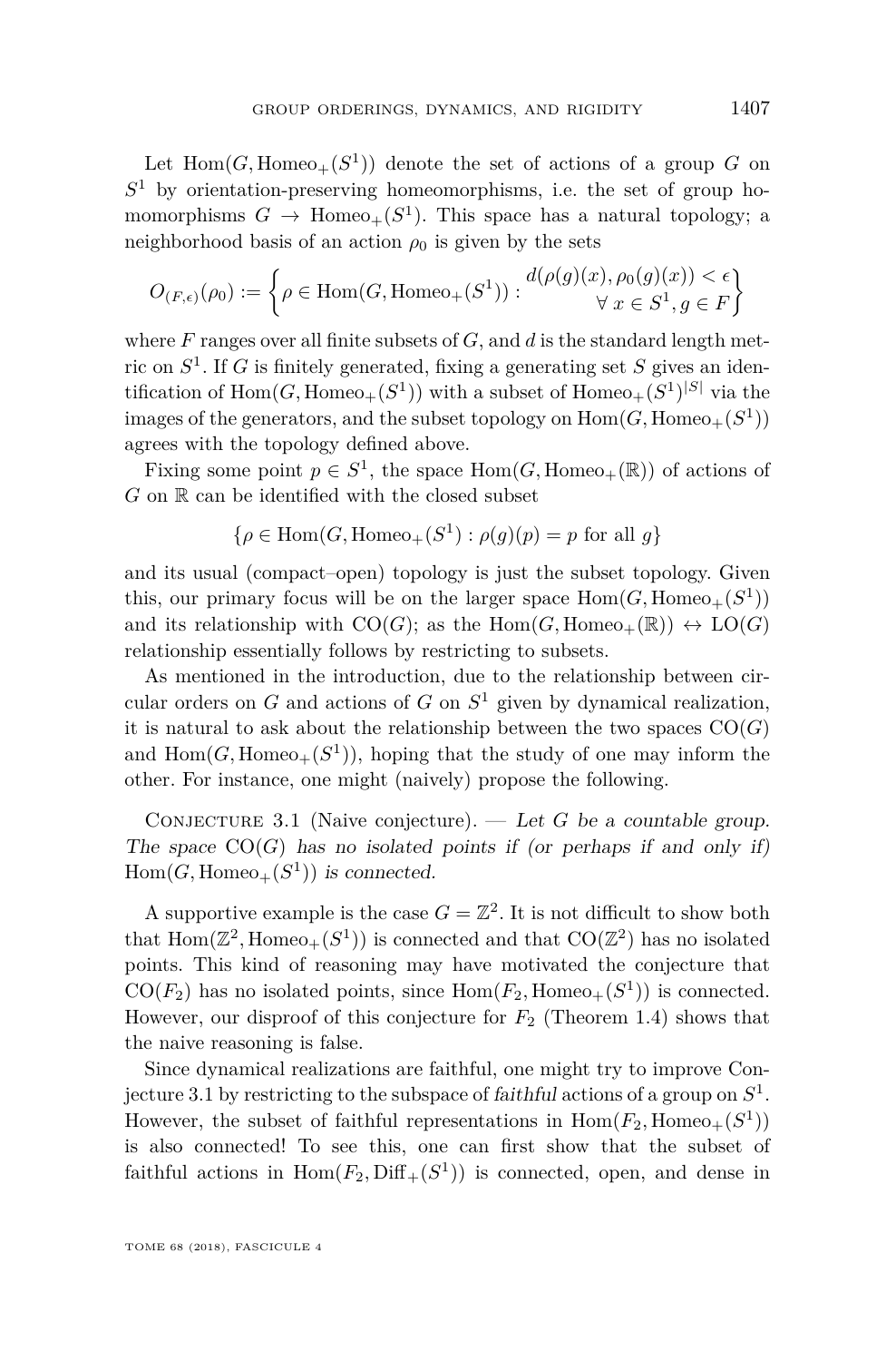$Hom(F_2, Diff_+(S^1))$  using a transversality argument, as remarked in [\[16\]](#page-47-4). Since  $Hom(F_2, Diff_+(S^1))$  is dense in  $Hom(F_2, Homeo_+(S^1))$ , this implies that any faithful action by homeomorphisms can be approximated by one by diffeomorphisms, and hence the space of faithful actions in  $Hom(F_2, Homeo_+(S^1))$  is also connected.

As these examples show, the relationship between  $Hom(G, Homeo_+(S^1))$ and  $CO(G)$  is actually rather subtle. Our next goal is to clarify this relationship.

Convention  $3.2.$  – For the remainder of this paper *G* will always denote a countable group.

#### **3.1.** The relationship between  $Hom(G, Homeo_{+}(S^{1}))$  and  $CO(G)$

This section provides the groundwork for our dynamical characterization of isolated circular orders, starting with some basic observations. Let  $\text{Hom}(G, \text{Homeo}_+(S^1))/ \sim$  denote the quotient of  $\text{Hom}(G, \text{Homeo}_+(S^1))$  by the equivalence relation of conjugacy, and equipped with the quotient topology. Recall that the dynamical realization of a circular order on a countable group is well-defined up to conjugacy in  $Homeo_+(S^1)$ . This defines a natural "realization" map  $R: CO(G) \to Hom(G, Homeo_+(S^1))/ \sim$ . Our first proposition is a weaker form of Proposition [1.1](#page-3-1) from the introduction.

<span id="page-10-0"></span>PROPOSITION 3.3 (Dynamical realization is continuous). — The real- $\text{ization map } R: \text{CO}(G) \to \text{Hom}(G, \text{Homeo}_+(S^1))/ \sim \text{is continuous.}$ 

Proof. — Let  $c \in \text{CO}(G)$ , and let  $\rho$  be a dynamical realization of c. Given a neighborhood  $O_{(F,\epsilon)}$  of  $\rho$  in  $Hom(G, Homeo_+(S^1))$ , we need to produce a neighborhood  $U$  of  $c$  in  $CO(G)$  such that every circular order  $c' \in U$  has a conjugacy representative of its dynamical realization in the  $O(F, \epsilon)$ –neighborhood of a conjugate of *ρ*.

Let *S* ⊂ *G* be a finite symmetric set with  $F \subset S$  and  $|S| > 1/\epsilon$ . After conjugacy of  $\rho$ , we may assume that  $\rho(S)(x_0)$  partitions  $S^1$  into intervals of equal length, each of length less than  $\epsilon$ . We now show that every circular order  $c'$  that agrees with  $c$  on the finite set  $S \cdot S$  has a conjugate of a dynamical realization in the  $O_{(S,\epsilon)} \subset O_{(F,\epsilon)}$ – neighborhood of  $\rho$ .

Given such a circular order  $c'$ , let  $\rho'$  be a dynamical realization of  $c'$  such that  $\rho(g)(x_0) = \rho'(g)(x_0)$  for all  $g \in S \cdot S$ . Let  $s \in S$ . By construction  $\rho(s)$ and  $\rho'(s)$  agree on every point of  $\rho(S)(x_0)$ . We now compare  $\rho(s)$  and  $\rho'(s)$ at other points. Let *I* be any connected component of  $S^1 \setminus S(x_0)$ . Note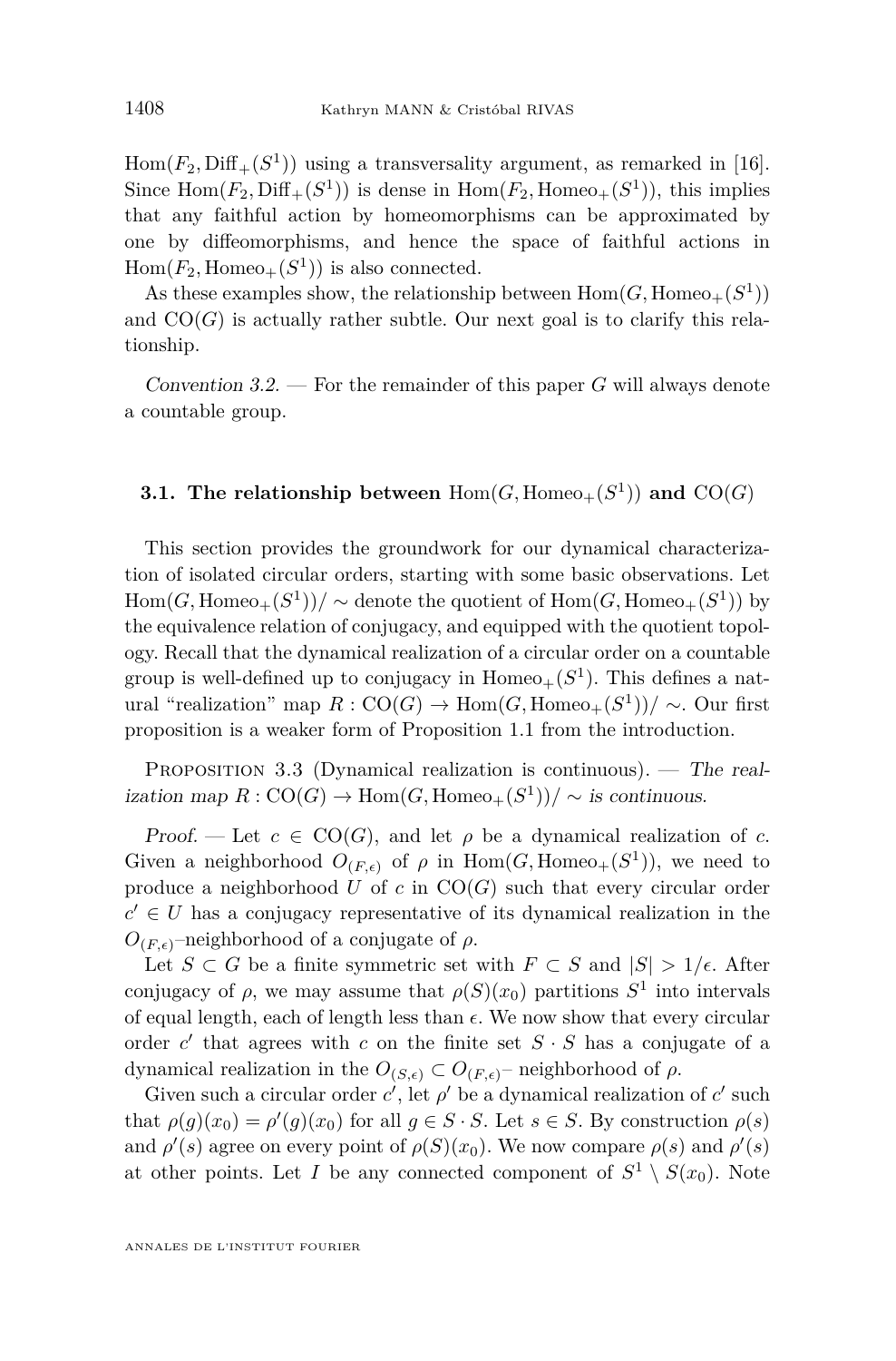that  $\rho(s)(I) = \rho'(s)(I)$ . Let  $y \in I$ . If  $\rho(s)(I)$  has length at most  $\epsilon$ , then as  $\rho'(s)(y)$  and  $\rho(s)(y)$  both lie in  $\rho(s)(I)$ , they differ by a distance of at most  $\epsilon$ . If  $\rho(s)(I)$  has length greater than  $\epsilon$ , consider instead the partition of  $\rho(s)(I)$  by  $\rho(S)(x_0) \cap \rho(s)(I)$ , this is a partition into intervals of length less than  $\epsilon$ . As  $s^{-1} \in S$  and  $\rho(s^{-1})$  and  $\rho'(s^{-1})$  agree on  $\rho(S)(x_0)$ , considering preimages shows that  $\rho(s)(y)$  and  $\rho'(s)(y)$  must lie in the same subinterval of the partition, and hence differ by distance at most  $\epsilon$ .

Remark 3.4. — Note that the same argument shows that dynamical realization is continuous as a map from  $LO(G)$  to the quotient of  $Hom(G, Homeo_+(\mathbb{R}))$  by conjugacy in Homeo<sub>+</sub>( $\mathbb{R}$ ).

The next propositions discuss the partial "inverse" to the dynamical realization map obtained by fixing a basepoint.

Notation 3.5. — Let *G* be a countable group, and  $x_0 \in S^1$ . Let  $H(x_0) \subset \text{Hom}(G, \text{Homeo}_+(S^1))$  denote the subset of homomorphisms  $G \to \text{Homeo}_+(S^1)$  such that  $x_0$  has trivial stabilizer.

Each  $\rho \in H(x_0)$  induces a circular order on *G* using the orbit of  $x_0$ . This gives a well-defined "orbit map"  $o: H(x_0) \to \text{CO}(G)$ .

<span id="page-11-0"></span>PROPOSITION 3.6. — The orbit map  $o: H(x_0) \to \text{CO}(G)$  is continuous and surjective.

Proof. — To show continuity, given a finite set  $S \subset G$  and  $\rho \in H(x_0)$ , we need to find a neighborhood *U* of  $\rho$  in  $H(x_0)$  such that the cyclic order of  $\rho'(S)(x_0)$  agrees with that of  $\rho(S)(x_0)$  for all  $\rho' \in U$ . But the existence of such a neighborhood follows immediately from the definition of the topology on  $\text{Hom}(G, \text{Homeo}_+(S^1))$ . Surjectivity of the orbit map follows from the existence of a dynamical realization with basepoint  $x_0$ , as given in Definition [2.4](#page-7-0) and following remarks).

To describe the fibers of the orbit map, we will generalize the following statement about left orders from [\[15,](#page-46-2) Lemma 2.8].

<span id="page-11-1"></span>LEMMA 3.7 (Navas, [\[15\]](#page-46-2)). — Let  $\lt$  be a left order on *G*, and  $\rho_1$  its dynamical realization with basepoint  $0 \in \mathbb{R}$ . Let  $\rho_2 \in \text{Hom}(G, \text{Homeo}_+(\mathbb{R}))$ be an action with no global fixed point, and such that 0 has trivial stabilizer. The order induced by the  $\rho_2$ -orbit of 0 agrees with  $\lt$  if and only if there is a non-decreasing, surjective map  $f : \mathbb{R} \to \mathbb{R}$ , with  $f(0) = 0$ , such that  $\rho_1(g)f = f\rho_2(g)$  for all  $g \in G$ .

The assumption that  $f(0) = 0$  is omitted from the statement in [\[15\]](#page-46-2), but it is necessary and used in the proof.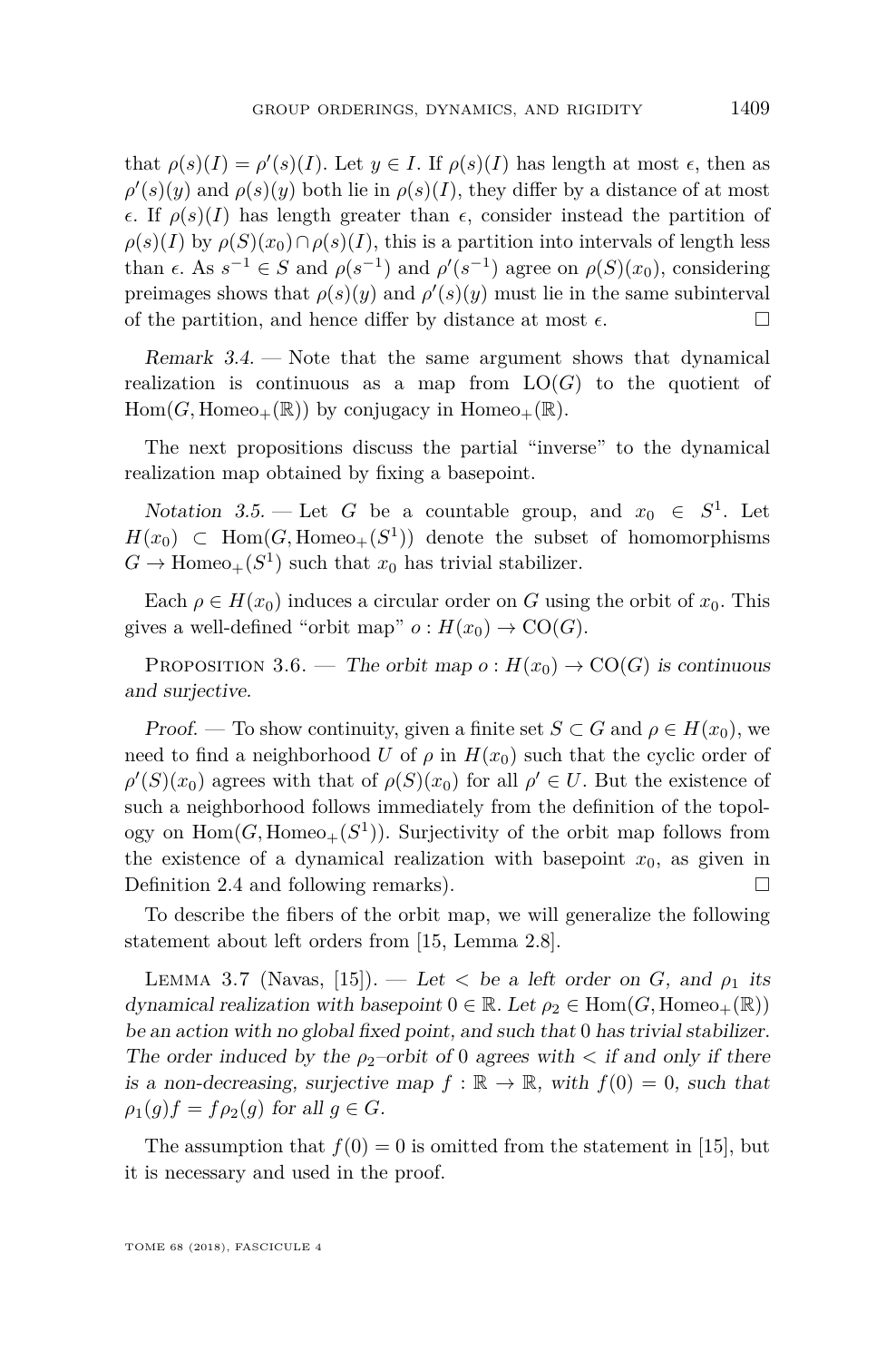For circular orders, we replace the non-decreasing, surjective map *f* above with a continuous degree 1 monotone map of  $S^1$ . This is defined as follows: A continuous map  $f: S^1 \to S^1$  is degree 1 monotone if it is surjective and weakly order-preserving, meaning that for all triples  $x, y, z$ , we have ord $(f(x), f(y), f(z)) = \text{ord}(x, y, z)$  whenever  $f(x), f(y)$  and  $f(z)$  are distinct points. One can check that this condition is equivalent to the existence of a non-decreasing, surjective map  $\tilde{f} : \mathbb{R} \to \mathbb{R}$  that commutes with the translation  $x \mapsto x + 1$ , and descends to the map *f* on the quotient  $\mathbb{R}/\mathbb{Z} = S^1 \to S^1.$ 

<span id="page-12-0"></span>PROPOSITION 3.8. — Let  $c_1$  be a circular order on  $G$ , and  $\rho_1$  its dynamical realization with basepoint  $x_0$ . Let  $\rho_2 \in \text{Hom}(G, \text{Homeo}_+(S^1))$  be such that  $x_0$  has trivial stabilizer. The circular order induced by the  $\rho_2$  orbit of  $x_0$  agrees with  $c_1$  if and only if there is a continuous, degree 1 monotone map  $f: S^1 \to S^1$  such that  $f(x_0) = x_0$  and  $\rho_1(g) \circ f = f \circ \rho_2(g)$  for all  $q \in G$ .

The degree 1 monotone map  $f$  is an example of a semi-conjugacy of  $S^1$ . Proposition [3.8](#page-12-0) says that the elements of  $H(x_0)$  corresponding to the same circular order all differ by such a semi-conjugacy. However, it is important to note that the relationship between  $\rho_1$  and  $\rho_2$  given in the proposition is not symmetric. Loosely speaking,  $\rho_1$  (the dynamical realization) can be obtained from  $\rho_2$  by collapsing some intervals to points, but not viceversa. This gives a characterization of dynamical realizations as the "most minimal" (i.e. those with "densest orbits") actions among all actions with a given cyclic structure on an orbit.

Proof of Proposition [3.8.](#page-12-0) — Let  $\rho_1$  be a dynamical realization of *c* with basepoint  $x_0$ , and let  $\rho_2$  be an action of *G* on  $S^1$ . Suppose first that *f* is a degree 1 monotone map fixing  $x_0$ , and such that  $\rho_1(q) \circ f = f \circ \rho_2(q)$  for all  $g \in G$ . Then the cyclic order of the orbits of  $x_0$  under  $\rho_1(G)$  and  $\rho_2(G)$ agree. (Here we do not even need *f* to be continuous.)

For the converse, suppose that  $\rho_2$  defines the same circular order as  $\rho_1$ . Define a map  $f : \rho_2(G)(x_0) \to \rho_1(G)(x_0)$  by  $\rho_2(g)(x_0) \mapsto \rho_1(g)(x_0)$ . Following the strategy of [\[15,](#page-46-2) Lemma 2.8], we show that *f* first extends continuously to the closure of the orbit  $\rho_2(G)(x_0)$ , and can then be further extended to a continuous degree 1 monotone map. Suppose that *x* is in the closure of the orbit of  $x_0$  under  $\rho_2(G)$ . Then there exist  $g_i$  in  $G$  such that  $\rho_2(q_i)(x_0) \to x$ ; moreover we can choose these such that, for each *i*, the triples  $\rho_2(g_1)(x_0), \rho_2(g_i)(x_0), \rho_2(g_{i+1})(x_0)$  all have the same (positive or negative) orientation. Assume for concreteness that these triples are positively oriented.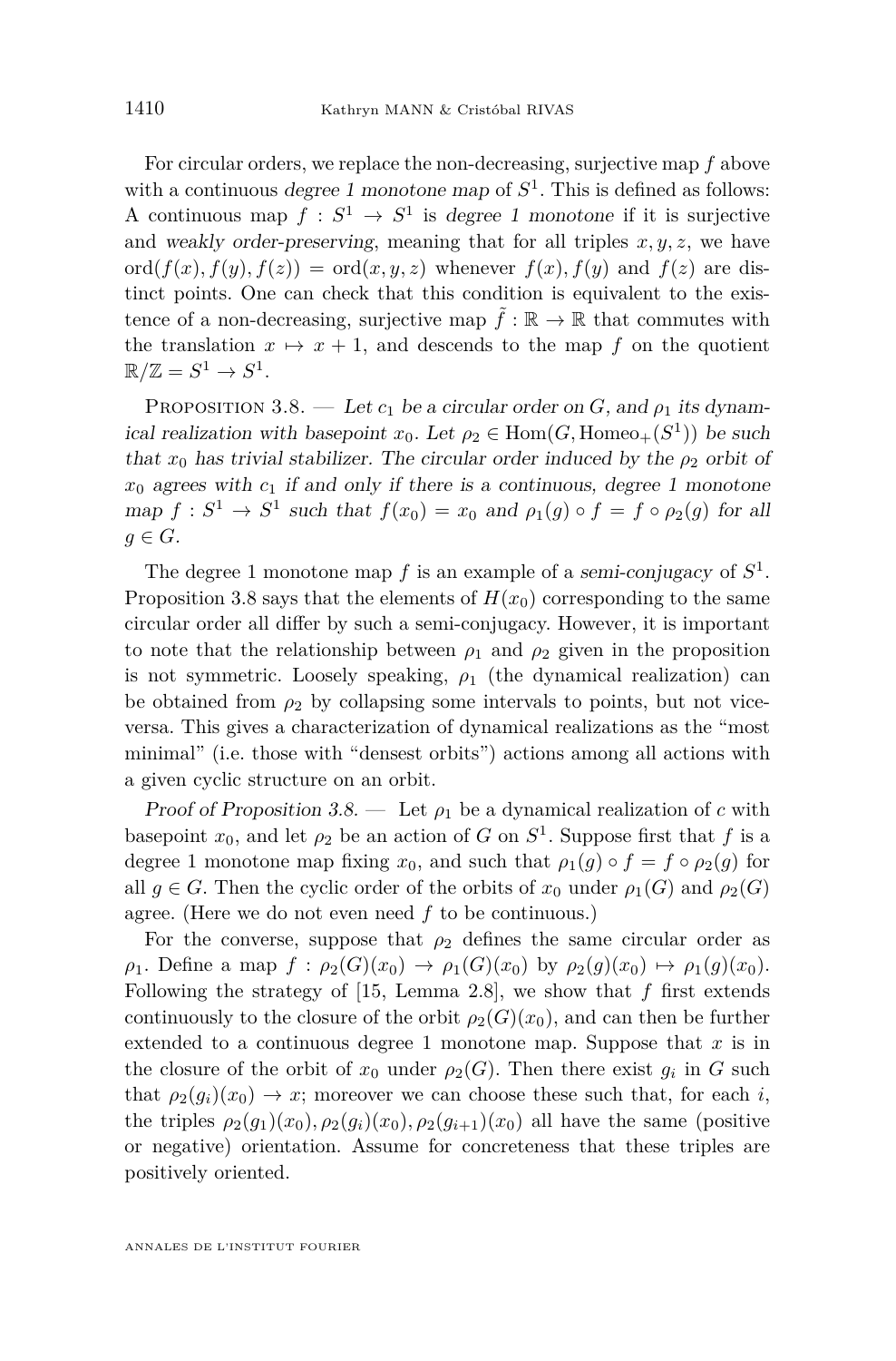Since the orbit of  $x_0$  under  $\rho_1$  has the same cyclic order as that of  $\rho_2$ , the triples  $\rho_1(q_1)(x_0), \rho_1(q_i)(x_0), \rho_1(q_{i+1})(x_0)$  are also all positively oriented, so the sequence  $\rho_1(q_i)(x_0)$  is monotone (increasing) in the closed interval obtained by cutting  $S^1$  at  $\rho_1(g_1)(x_0)$ . Thus the sequence  $\rho_1(g_i)(x_0)$  converges to some point, say *y*. Define  $f(x) = y$ . This is well defined, since if  $\rho_2(h_i)(x_0)$  is another sequence converging to *x* from the same side, we can find subsequences  $g_k$  and  $h_k$  such that the triples  $\rho_1(g_1)(x_0), \rho_1(h_k)(x_0)$ ,  $\rho_1(g_{k+1})(x_0)$  are positively oriented, so the monotone sequences  $\rho_1(g_k)(x_0)$ and  $\rho_1(q_k)(x_0)$  converge to the same point. If instead  $\rho_2(h_i)(x_0)$  approaches from the opposite side, i.e. the triples  $\rho_2(h_1)(x_0), \rho_2(h_i)(x_0), \rho_2(h_{i+1})(x_0)$ are negatively oriented, then the midpoint construction from the definition of dynamical realization implies that the distance between  $\rho_1(q_i)(x_0)$ and  $\rho_1(h_i)(x_0)$  approaches zero, so they converge to the same point. With this definition, the function *f* is now weakly order preserving on triples, whenever it is defined.

If  $\rho_2(G)(x_0)$  is dense in  $S^1$ , this completes the definition of f. If not, for each interval *I* that is a connected component of the complement of the closure of  $\rho_2(G)(x_0)$ , extend f over I by defining it to be the unique affine map from  $I = (a, b)$  to the interval  $(f(a), f(b))$  in the complement of the closure of  $\rho_1(G)(x_0)$ . This gives a well defined continuous extension that preserves the relation  $\rho_1(q) \circ f = f \circ \rho_2(q)$  and preserves the weak order preserving property of *f* on  $\rho_2(G)(x_0)$ .

We conclude these preliminaries by showing the necessity of fixing the basepoint in Propositions [3.6](#page-11-0) and [3.8.](#page-12-0) Note that, if *c* is an order induced from an action of *G* on  $S^1$  with basepoint  $x_0$ , then the order induced from the basepoint  $g(x_0)$  (which also has trivial stabilizer) is precisely the conjugate order  $c_q$  from Definition [2.5.](#page-8-0) However, one may also change basepoint to a point outside the orbit of  $x_0$ . The following proposition gives a general description of orders under change of basepoint, it will be used in the next section. We use the notation  $stab(x)$  to denote the stabilizer of a point  $x$ .

<span id="page-13-2"></span>PROPOSITION 3.9 (Change of basepoint). — Let  $G \subset \text{Homeo}_+(S^1)$  be a countable group. Let  $x \in S^1$ , and let  $\{x_i\}$  be a sequence of points approaching *x* such that  $stab(x_i) = \{id\}$  for all *i*.

- <span id="page-13-0"></span>(1) If  $x$  has trivial stabilizer, then the circular orders from basepoints  $x_i$  approach the order from basepoint *x*. In particular, if  $x_i$  are in the orbit of *x* under *G*, then the order induced from the orbit of *x* can be approximated by its conjugates.
- <span id="page-13-1"></span>(2) If an interval  $I \subset S^1$  satisfies stab $(x) = \{id\}$  for all  $x \in I$ , then all choices of basepoint in *I* give the same circular order.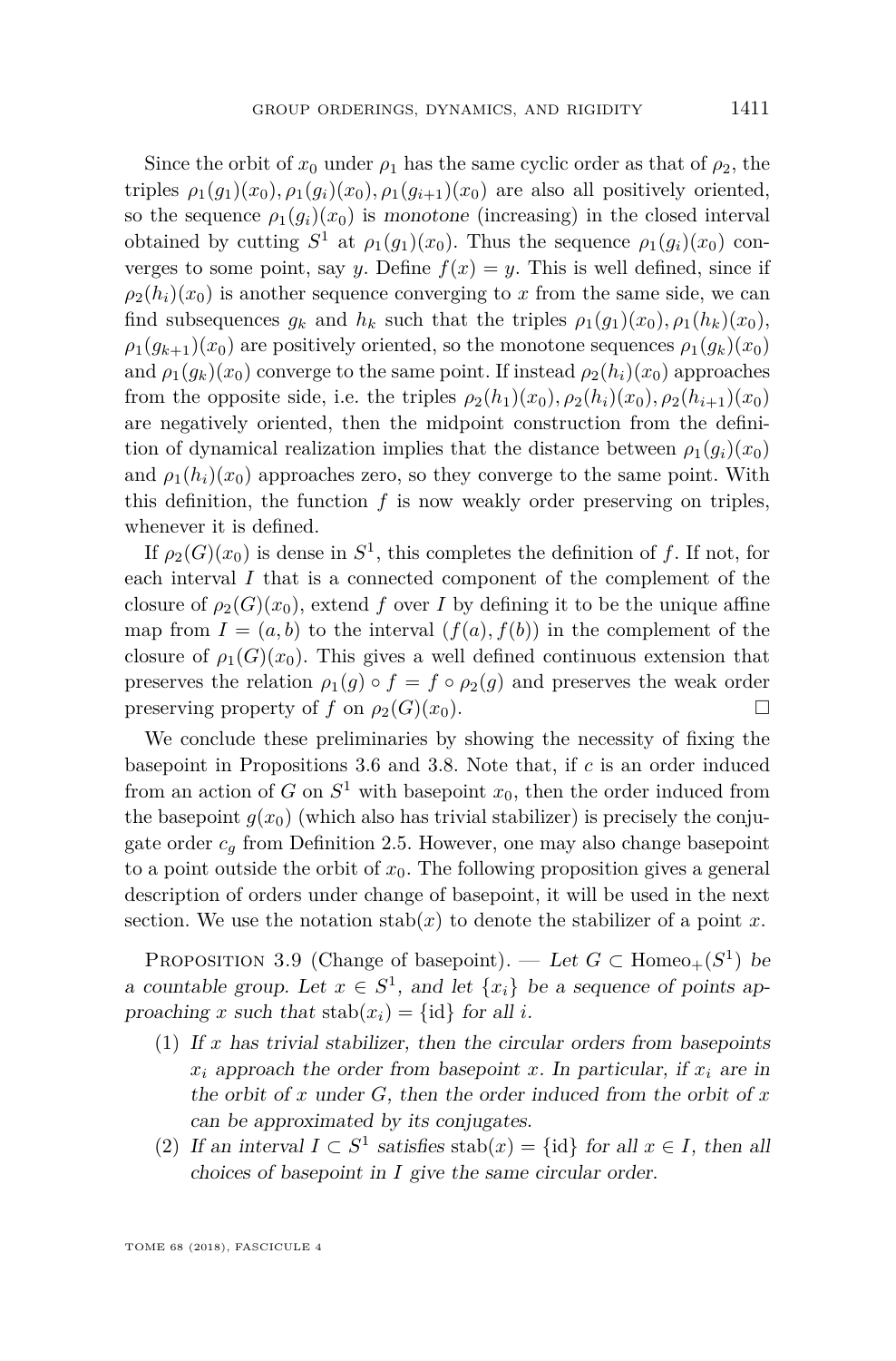Proof. — [\(1\)](#page-13-0). Assume x has trivial stabilizer. Let  $S \subset G$  be any finite set. If  $x_j$  is sufficiently close to  $x$ , then the finite set  $\{g(x_j) : g \in S\}$  will have the same circular order as that of  ${g(x) : g \in S}$ .

[\(2\)](#page-13-1). Assume now that  $stab(x) = \{id\}$  for all x in a connected interval I. By part [\(1\)](#page-13-0), under this assumption the map  $I \to \text{CO}(G)$  given by sending a point *x* to the circular order induced from *x* is continuous. Since *I* is connected and  $CO(G)$  totally disconnected, this map is constant.

<span id="page-14-0"></span>Remark  $3.10$ . — Note that if x has nontrivial stabilizer, then the set of accumulation points of circular orders induced from such a sequence of basepoints need not be a singleton. For an easy example, consider an action of  $\mathbb Z$  on the circle such that some point  $x$  is a repelling fixed point of the generator  $f$  of  $\mathbb{Z}$ . Then for any points  $y$  and  $z$  close to  $x$  and separated by *x*, we will have a positive cyclic order on one and only one of the triples  $(y, f(y), f^{2}(y))$  and  $(z, f(z), f^{2}(z))$ .

Although such an action will not arise as the dynamical realization of any order on  $\mathbb{Z}$ , this behavior does occur for  $\mathbb{Z}$ -subgroups of the dynamical realization of orders on many groups, including *F*2.

#### **3.2. Proof of Theorem [1.2](#page-3-0)**

We now prove the characterization theorem that was stated in the introduction:

THEOREM [1.2.](#page-3-0) — Let *G* be a countable group. A circular order on *G* is isolated if and only if its dynamical realization  $\rho$  is rigid in the following strong sense: for every action  $\rho'$  sufficiently close to  $\rho$  in  $Hom(G, Homeo<sub>+</sub>(S<sup>1</sup>))$  there exists a continuous, degree 1 monotone map  $h: S^1 \to S^1$  fixing the basepoint  $x_0$  and such that  $\rho(g) \circ h = h \circ \rho'(g)$  for all  $g \in G$ .

In particular, this implies that the dynamical realization of an isolated circular order is rigid in the more standard sense that it has a neighborhood in  $Hom(G, Homeo_+(S^1))$  consisting of a single semi-conjugacy class (see e.g. [\[9,](#page-46-7) Definition 3.5]). We remark, however, that this weaker form of rigidity does not entail that the ordering is isolated. For instance, this weak rigidity holds for some non-isolated circular orders on fundamental groups of hyperbolic closed surfaces and also on (some) solvable groups, see Example [3.25](#page-24-0) and Example [3.27](#page-25-0) below.

By minor modifications of the proof, we obtain the same result for left orders.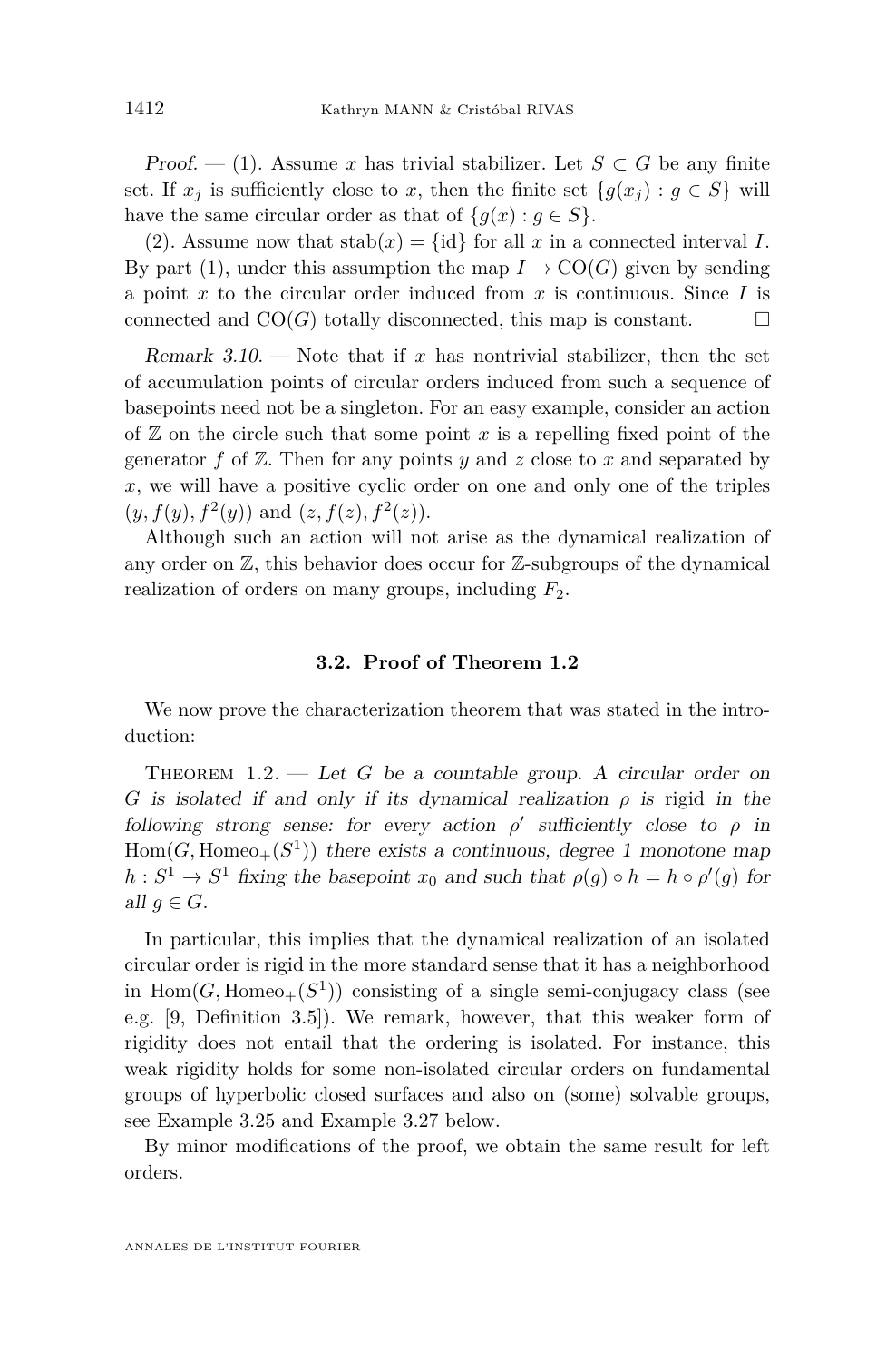<span id="page-15-0"></span>THEOREM  $3.11.$  — Let *G* be a countable group. A left order on *G* is isolated if and only if its dynamical realization  $\rho$  is rigid in the following strong sense: for every action  $\rho'$  sufficiently close to  $\rho$  in  $\text{Hom}(G, \text{Homeo}_+(\mathbb{R}))$ there exists a continuous, surjective monotone map  $h : \mathbb{R} \to \mathbb{R}$  fixing the basepoint  $x_0$  and such that  $\rho(g) \circ h = h \circ \rho'(g)$  for all  $g \in G$ .

We prove Theorem [1.2](#page-3-0) first, then give the modifications for the left order case. The first step in the proof is a stronger version of the continuity of dynamical realization given in Proposition [3.3.](#page-10-0)

<span id="page-15-2"></span>LEMMA 3.12 (Continuity of dynamical realization, II). — Let  $c \in \text{CO}(G)$ and let  $\rho: G \to \text{Homeo}_+(S^1)$  be a dynamical realization of *c* based at  $x_0$ . Let *U* be any neighborhood of  $\rho$  in Hom(*G*, Homeo<sub>+</sub>( $S$ <sup>1</sup>)). Then, there exists a neighborhood *V* of *c* in  $CO(G)$  such that each order in *V* has a dynamical realization based at *x*<sup>0</sup> contained in *U*.

Proof. — We run a modification of the original argument in Proposition [3.3,](#page-10-0) which proved a weaker result about the conjugacy class of *ρ*. Fix an enumeration  $\nu : \mathbb{N} \to G$  such that  $\nu(0) = id$ , and let  $\rho : G \to \text{Homeo}_+(S^1)$ be the dynamical realization of *c* build with it. Let *U* be a neighborhood of  $\rho$  in  $\text{Hom}(G, \text{Homeo}_+(S^1))$ . We may assume that  $U = O_{(F,\epsilon)}(\rho)$  for some . Suppose first, that *ρ*(*G*)(*x*0) is dense in *S* 1 . Take *S* ⊂ *G* a finite set such that

<span id="page-15-1"></span>(3.1) 
$$
\rho(g)\rho(S)(x_0) \text{ is } \epsilon/2 \text{-dense in } S^1 \text{ for any } g \in F,
$$

and let *n* be such that  $T = \nu({0, \ldots, n})$  contains  $F \cdot S$ . In this way, if *c* is a circular order of *G* coinciding with *c* over *T*, we can build a dynamical realization  $\rho'$  of  $c'$  using enumeration  $\nu$  that has the same base point as *ρ*, and moreover, has  $\rho'(g) = \rho(g)$  on the set  $\rho(S)(x_0)$ . Further, by [\(3.1\)](#page-15-1) above,  $\rho'$  belongs to the  $O_{(F,\epsilon)}$ -neighborhood of  $\rho$ .

In the case where  $\rho(G)(x_0)$  is not dense, we claim that  $x_0$  (and hence all points in the orbit of  $x_0$ ) are isolated points. To see this, suppose that  $x_0$ were not isolated. Then every point of  $\rho(G)(x_0)$  would be an accumulation point of the orbit  $\rho(G)(x_0)$ , and hence the closure of the orbit is a Cantor set. In this case the "minimality" of dynamical realizations given by Propo-sition [3.8](#page-12-0) implies that  $\rho(G)(x_0)$  is in fact dense. More concretely, if there is some interval *I* in the complement of the closure of  $\rho(G)x_0$ , then collapsing each interval  $\rho(g)(I)$  to a point produces a new action of *G* on  $S^1$  that is not semi-conjugate to  $\rho$  by any degree one continuous map  $f$ , contradicting Proposition [3.8.](#page-12-0) (A more detailed version of this kind of argument is given in Lemma [3.21](#page-21-0) and Corollary [3.24.](#page-24-1))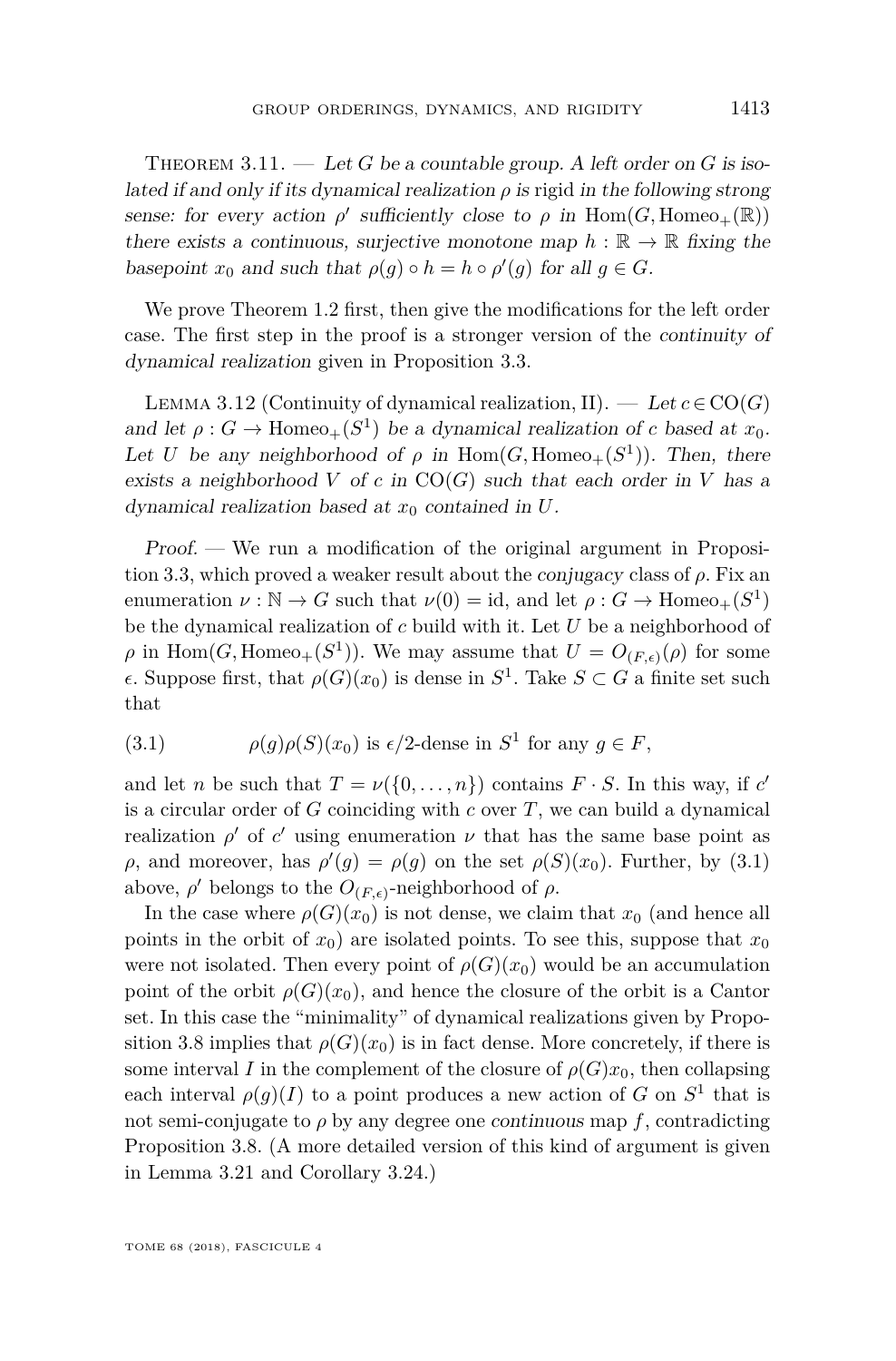Given that  $x_0$  is isolated, let  $t \in G$  be such that the oriented interval  $I := (x_0, \rho(t)(x_0))$  contains no other points from  $\rho(G)(x_0)$ . Note that, for each pair of distinct elements  $g, h \in G$ , we have  $\rho(g)(I) \cap \rho(h)(I) = \emptyset$ . This is because

$$
\rho(g)(I) \cap \rho(h)(I) \neq \emptyset \Leftrightarrow I \cap \rho(g^{-1}h)(I) \neq \emptyset
$$

and since by definition *I* contains no points in the orbit of  $x_0$ , we must have  $\rho(g^{-1}h)(I) \supset I$ , hence  $\rho(g^{-1}h)^{-1}(I) \subset I$ , contradicting the definition of *I*.

We use this observation to modify the construction from the proof of Proposition [3.6](#page-11-0) as follows. Given  $\epsilon$  and a finite set  $F \subset G$ , let  $S \subset G$  be a finite, symmetric set containing  $F \cup \{id\}$  and such that each interval *J* in the complement of the set

$$
\bigcup_{g \in S \cdot S} g(I)
$$

has length less than  $\epsilon$ . Let  $c'$  be a circular order that agrees with  $c$  on  $S \cdot S$ . Then, as in the case where  $\rho(G)(x_0)$  is dense, we may build  $\rho'$  a dynamical realization of  $c'$  that agrees with  $c$  on  $S \cdot S(x_0)$ . In particular, this means that  $\rho(g)(I) = \rho'(g)(I)$  for all  $g \in S \cdot S$  and that these intervals are pairwise disjoint.

For each  $g \in S \cdot S$ , let  $h_g$  be the restriction of  $\rho'(g)\rho(g)^{-1}$  to  $\rho(g)(I)$ . Note that this is a homeomorphism of  $\rho(q)(I)$  fixing each endpoint. Let  $h: S^1 \to S^1$  be the homeomorphism defined by

$$
h(x) = \begin{cases} h_g(x) & \text{if } x \in \rho(g)(I) \text{ for some } g \in S \cdot S \\ x & \text{otherwise} \end{cases}
$$

Then  $h\rho' h^{-1}$  is also a dynamical realization of *c*<sup> $\prime$ </sup> (since it is the conjugate of a dynamical realization by a homeomorphismn of *S* 1 ). We now show that  $h\rho'h^{-1}$  is in  $O_{(S,\epsilon)}(\rho)$ .

Let  $s \in S$ . By construction,  $\rho(s)$  and  $h\rho'(s)h^{-1}$  agree on  $S(x_0)$ . Moreover, if *x* lies in some interval  $\rho(t)(I)$  where  $t \in S$ , we have

$$
h\rho'(s)h^{-1}(x) = \rho(st)\rho'(st)^{-1}\rho'(s)\rho'(t)\rho(t)^{-1}(x) = \rho(s)(x)
$$

so again  $\rho(s)$  and  $h\rho'(s)h^{-1}$  agree here. Finally, if *x* is not in any such interval, then  $\rho(s)(x)$ , (and hence  $h\rho'(s)h^{-1}(x)$  also) lies in the complement of the set  $\bigcup$ *g*∈*S*·*S g*(*I*). Since both images  $\rho(s)(x)$  and  $h\rho'(s)h^{-1}(x)$  lie in the same complementary interval, which by construction has length less than  $\epsilon$ , they differ by a distance less than  $\epsilon$ .

We are now in position to finish the proof of the Theorem.

ANNALES DE L'INSTITUT FOURIER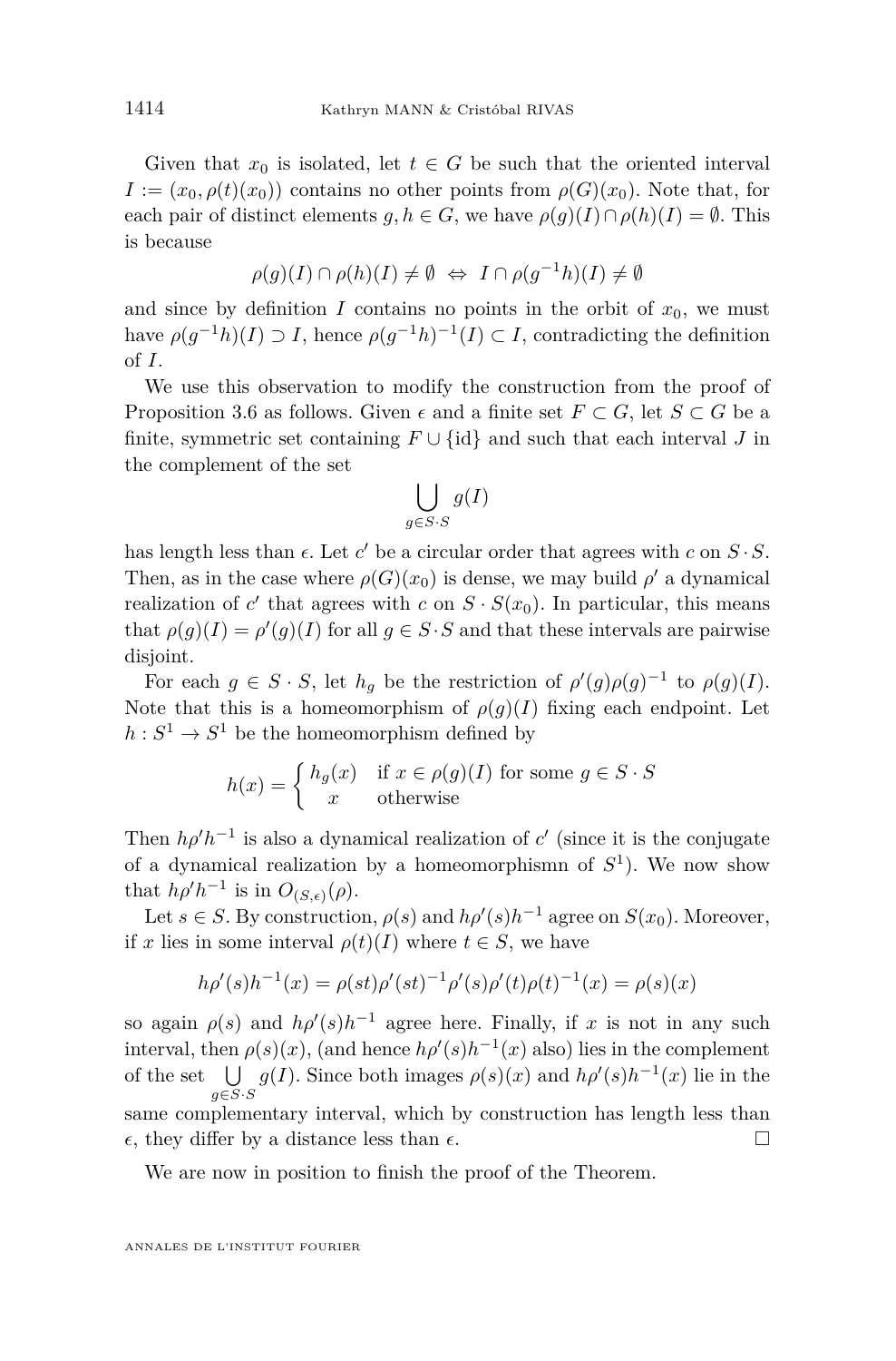End of proof of Theorem [1.2.](#page-3-0) — Let  $c \in \text{CO}(G)$  be isolated, and let  $\rho$ be its dynamical realization with basepoint  $x_0$ . Since *c* is isolated, there exists a finite set  $F \subset G$  such that any order that agrees with  $c$  on  $F$  is equal to *c*. Because the orbit of  $x_0$  under  $\rho(F)(x_0)$  is a finite set, there exists a neighborhood *U* of  $\rho$  in  $Hom(G, Homeo_+(S^1))$  such that, for any  $\rho' \in U$ , the cyclic order of the set  $\rho'(F)(x_0)$  agrees with that of  $\rho(F)(x_0)$ . Let  $\rho' \in U$ . If  $x_0$  has trivial stabilizer under  $\rho'$ , then the cyclic order on *G* induced by the orbit of  $x_0$  under  $\rho'(G)$  agrees with  $c$  on  $F$ , so is equal to  $c$ . By Proposition [3.8,](#page-12-0) this gives the existence of a map *h* as in the theorem.

If  $x_0$  instead has non-trivial stabilizer, say  $K \subset G$ , then the orbit of  $x_0$ under  $\rho'(G)$  gives a circular order on the set of cosets of *K*. Lemma [3.13](#page-17-0) below implies that this can be "extended" or completed to an order on *G* in at least two different ways, both of which agree with *c* on *F*. In particular, one of the order completions is not equal to *c*. This shows that *c* is not an isolated point, contradicting our initial assumption. This completes the forward direction of the proof.

For the converse, assume that *c* is a circular order whose dynamical realization  $\rho$  satisfies the rigidity condition in the theorem. Let *U* be a neighborhood of  $\rho$  so that each  $\rho'$  in *U* is semi-conjugate to  $\rho$  by a continuous degree one monotone map *h* as in the statement of the theorem. Lemma [3.12](#page-15-2) provides a neighborhood *V* of *c* such that any  $c' \in V$  has a dynamical realization in *U*. Proposition [3.8](#page-12-0) now implies that the neighborhood *V* consists of a single circular order, so *c* is an isolated point.  $\square$ 

<span id="page-17-0"></span>LEMMA 3.13 (Order completions, see Theorem 2.2.14 in [\[2\]](#page-46-4)). — Let  $G \subset \text{Homeo}(S^1)$  and let *x* be a point with stabilizer  $K \subset G$ . Any left order on *K* can be extended to circular order on *G* that agrees with the circular order on cosets of *K* induced by the orbit of *x*.

We include a proof sketch for completeness.

Sketch of the proof. — Suppose that  $\lt_K$  is a left order on *K*. Define  $c(g_1, g_2, g_3) = 1$  whenever  $\text{ord}(g_1(x), g_2(x), g_3(x)) = 1$ . When  $(g_1, g_2, g_3)$ is a non-degenerate triple but  $g_1(x) = g_2(x) \neq g_3(x)$ , then one can declare  $c(g_1, g_2, g_3) = 1$  whenever  $g_2^{-1}g_1 < K$ . This determines also the other cases where exactly two of the points  $g_i(x)$  coincide. The remaining case is when  $g_1(x) = g_2(x) = g_3(x)$ , in which case we declare  $c(g_1, g_2, g_3)$  to be the sign of the permutation  $\sigma$  of  $\{\mathrm{id}, g_1^{-1}g_2, g_1^{-1}g_3\}$  such that  $\sigma(\mathrm{id})$  <  $\sigma(g_1^{-1}g_2) < \sigma(g_1^{-1}g_3)$ . Checking that this gives a well-defined left-invariant circular order is easy and left to the reader.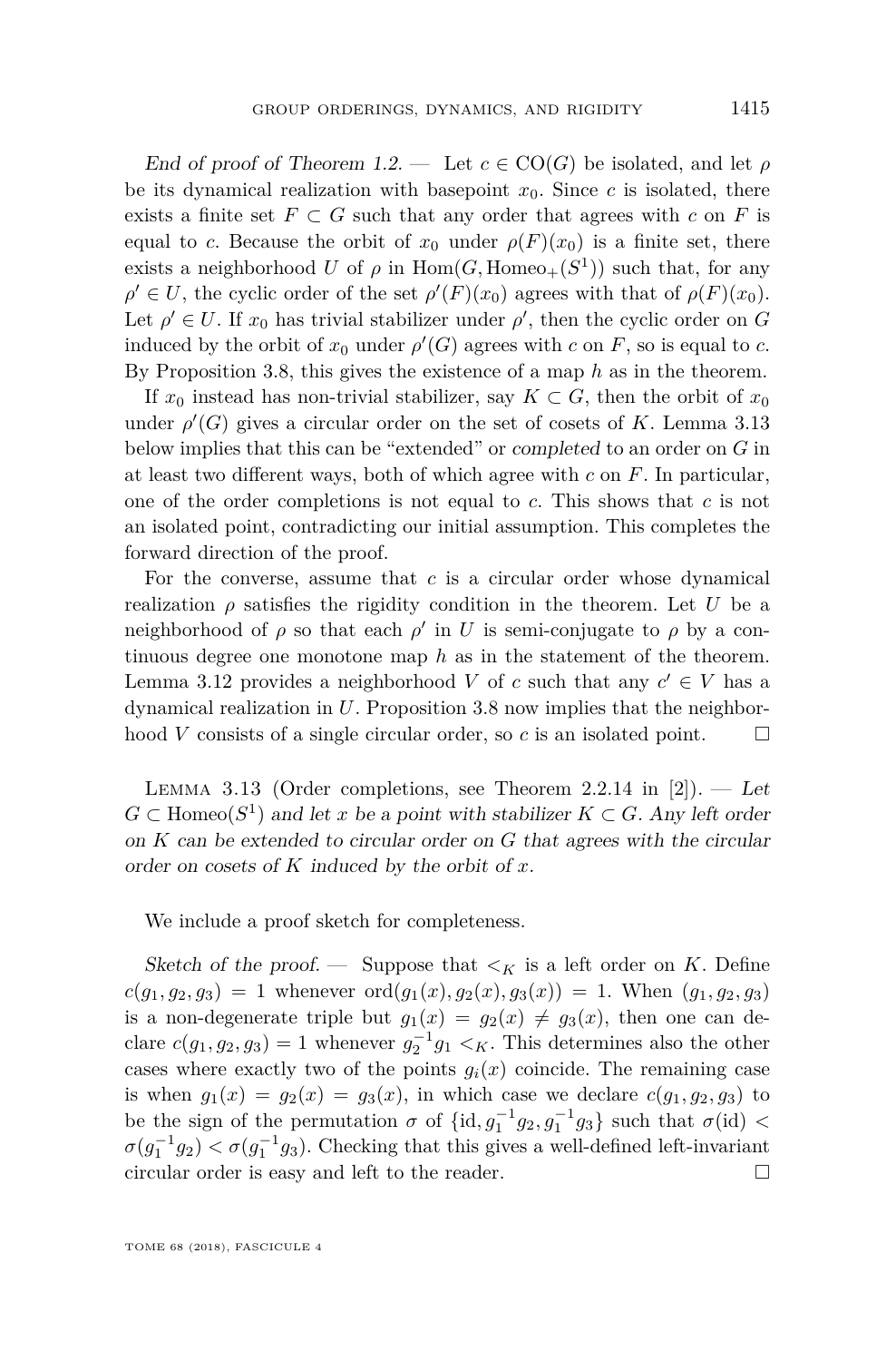We end this section with the modifications necessary for the left order version of this theorem.

Proof of Theorem  $3.11$ .  $-$  Since any linear order is in particular a circular order, the argument from Lemma [3.12](#page-15-2) can also be used to show the following

Let *G* be a countable group, and  $\lt$  a left order on *G*, with dynamical realization  $\rho$ . Let *U* be a neighborhood of  $\rho$  in Hom $(G, \text{Homeo}_+(\mathbb{R}))$ . Then there exists a neighborhood  $V$  of  $\lt$  in  $LO(G)$  such that each order in *V* has a dynamical realization in *U*.

Combining this with Lemma [3.7](#page-11-1) (in place of Proposition [3.8,](#page-12-0) which was used in the circular order case) now shows that any order  $\lt$  on  $G$  with dynamical realization  $\rho$  satisfying the rigidity assumption is an isolated left order.

For the other direction of the proof, assuming *<* is an isolated left order, one runs the beginning of the proof of Theorem [1.2:](#page-3-0) since *<* is isolated, there exists a finite set  $F \subset G$  such that any order that agrees with  $\lt$  on  $F$ is equal to  $\lt$ . Because the orbit of  $x_0$  under  $\rho(F)(x_0)$  is a finite set, there exists a neighborhood *U* of  $\rho$  in Hom(*G*, Homeo<sub>+</sub>(R)) such that, for any  $\rho' \in U$ , the linear order of the set  $\rho'(F)(x_0)$  agrees with that of  $\rho(F)(x_0)$ . Let  $\rho' \in U$ . Order completion applied here again allows us to assume that  $x_0$  has trivial stabilizer under  $\rho'$  (applying order completion in this case will give a left rather than circular order), and so the cyclic order on *G* induced by the orbit of  $x_0$  under  $\rho'(G)$  agrees with  $\lt$  on  $F$ , so is equal to  $\lt$ . By Lemma [3.7,](#page-11-1) this gives the existence of a map  $h$  as in the theorem.  $\Box$ 

#### **3.3. Convex subgroups and dynamics**

Using our work above, we give some additional properties of isolated circular orders. For this, we need to describe certain subgroups associated to a circular order. Recall that a subgroup *H* of a left-ordered group is called convex if, whenever one has  $h_1 < g < h_2$  with  $h_1, h_2$  in *H* and  $g \in G$ , then  $g \in H$ . We extend this to circularly ordered groups as follows. (A similar definition appears in [\[8\]](#page-46-8).)

DEFINITION  $3.14. - A$  subgroup *H* of a circularly ordered group is convex if the restriction of *c* to *H* is a left order, and if whenever one has  $c(h_1, g, h_2) = +1$  and  $c(h_1, id, h_2) = +1$  with  $h_1, h_2$  in *H* and  $g \in G$ , then  $q \in H$ .

In particular {id} is (trivially) a convex subgroup.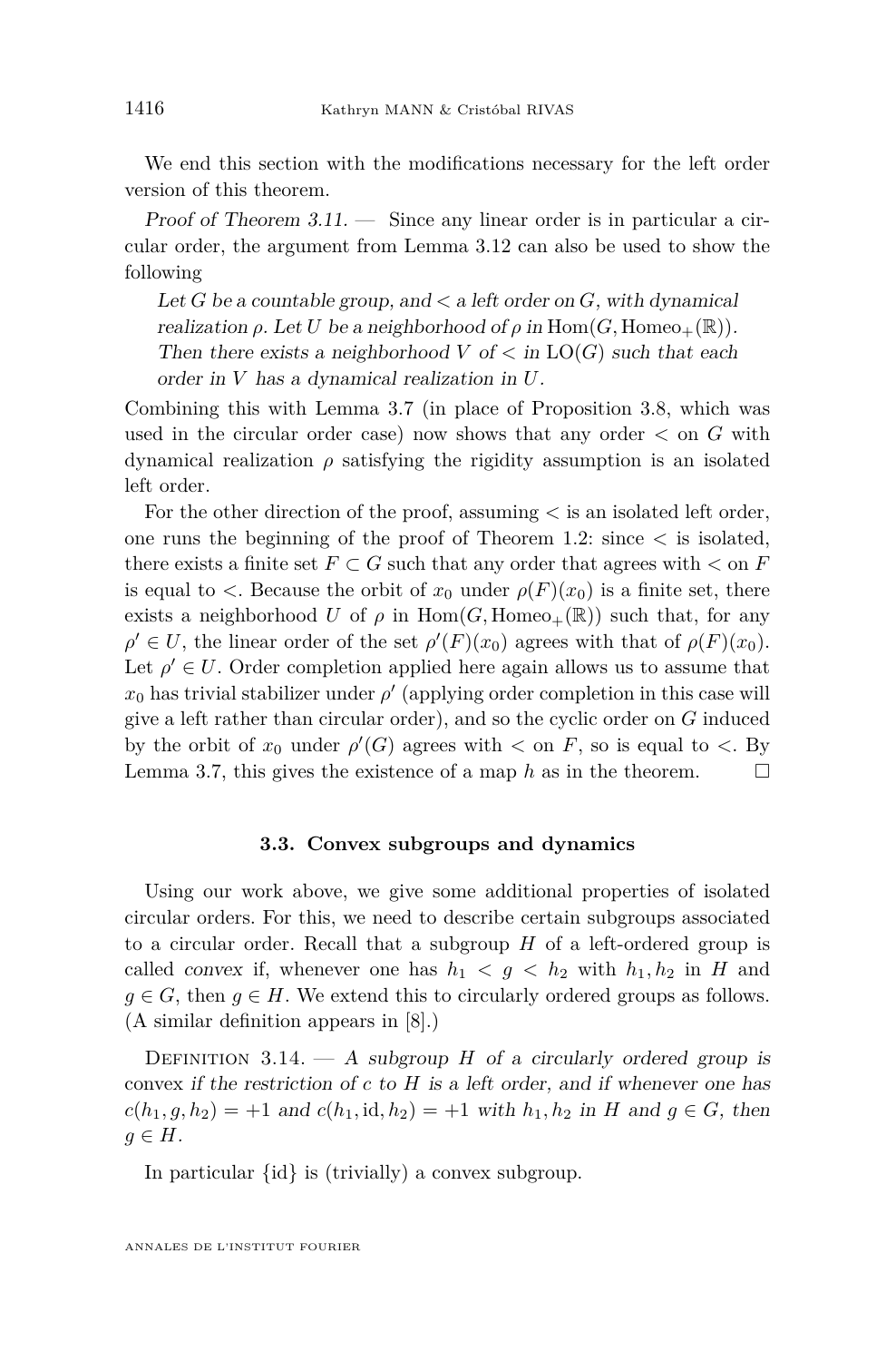<span id="page-19-0"></span>LEMMA 3.15 (The linear part of an action).  $\overline{C}$  Let *c* be a circular order on *G*. Then there is a unique maximal convex subgroup  $H \subset G$ . We call *H* the linear part of *c*.

Proof. — Let  $\rho$  be a dynamical realization of a circular order c on G, with basepoint  $x_0$ . Note that the definition of convex is easily seen to be equivalent to the following condition:

(∗)  $\rho(H)$  acts on  $S^1$  with a fixed point, and if  $g(x_0)$  lies in the connected component of  $S^1 \setminus fix(\rho(H))$  containing  $x_0$ , then  $g \in H$ .

In other words, if  $I_H$  denotes the connected components of  $S^1 \setminus \text{fix}(\rho(H))$ containing  $x_0$ , then  $H = \{g \in G : g(x_0) \in I_H\}$ . Identifying  $I_H$  with the line, the induced linear order on *H* agrees with the order on the orbit of  $x_0$  under  $\rho(H)$ .

Now, assume that *H* and *K* are two proper convex subgroups. Then, since  $H \cup K \neq G$ , and  $g(x_0) \notin I_H \cup I_K$  for  $g \in G \setminus (H \cup K)$ , we have that  $I_H \cup I_K \neq S^1$ . Therefore, the cyclic order in *G* induces a linear order on *H* ∪ *K* that we denote  $\lt$ . Assume  $h \in H \setminus K$ , then (up to replacing *h* with its inverse) we have  $h(x_0) > k(x_0)$  for all  $k \in K$ , and  $h^{-1}(x_0) < k(x_0)$  for all  $k \in K$ . Thus,  $H \supset K$ . It follows that the union of convex subgroups is convex, and so the union of all convex subgroups is the (unique) maximal element.  $\Box$ 

To give a more complete dynamical description of the linear part of a circular order, we use the following general fact about groups acting on the circle.

<span id="page-19-2"></span>LEMMA 3.16. — Let *G* be any group, and  $\rho : G \to \text{Homeo}_+(S^1)$  any action on the circle. Then there are three mutually exclusive possibilities.

- (1) There is a finite orbit. In this case, all finite orbits have the same cardinality.
- (2) The action is minimal, i.e. all orbits are dense.
- (3) There is a (unique) compact *G*-invariant subset  $K \subset S^1$ , homeomorphic to a Cantor set, and contained in the closure of any orbit. This set is called the exceptional minimal set.

A proof can be found in [\[7,](#page-46-6) Section 5].

<span id="page-19-1"></span>PROPOSITION 3.17 (Dynamical description of the linear part).  $-$  Let *ρ* be the dynamical realization of a circular order *c*. According to the trichotomy above, the linear part of *c* has the following description.

(1) (finite orbit case) the linear part is the finite index subgroup of *G* that fixes any finite orbit pointwise.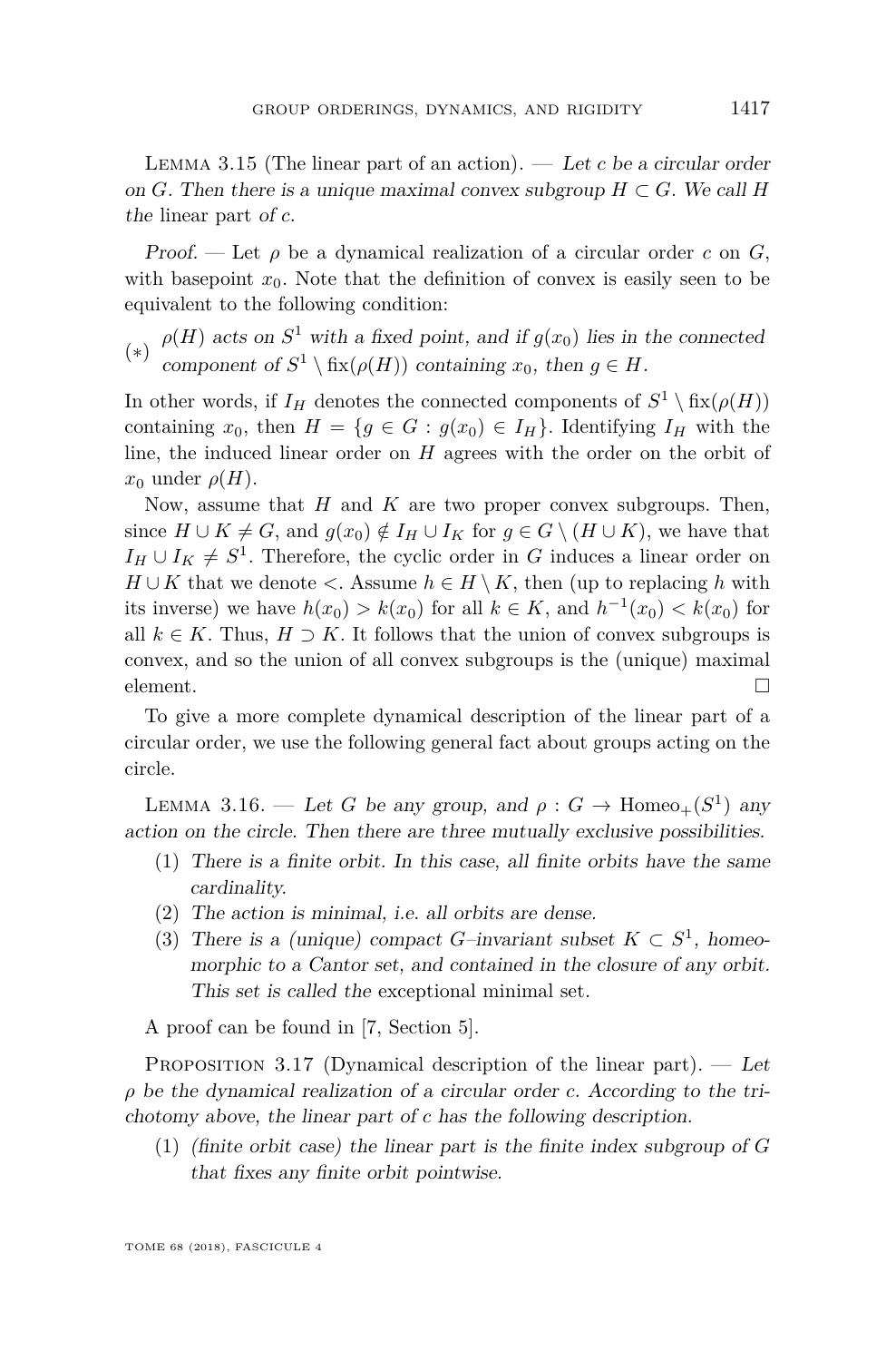- (2) (minimal case) the linear part is trivial.
- (3) (exceptional case) the linear part is the stabilizer of the connected component of  $S^1 \setminus K$  that contains  $x_0$ .

Proof. — We use the alternative characterization  $(*)$  of the linear part of an order given in the proof of Lemma [3.15.](#page-19-0) Suppose first that  $\rho(G)$  has a finite orbit, say *O*, and let *H* be the finite index subgroup fixing this orbit pointwise. Then  $H$  is a left-ordered subgroup since it acts on  $S^1$  with a fixed point, and  $H$  is convex with  $I_H$  equal to the connected component of  $S^1 \setminus O$  containing  $x_0$ . Moreover, for any  $g \notin H$ , the action of  $\rho(g)$  has no fixed point (it cyclically permutes the connected components of  $S^1 \setminus O$ and so  $g$  is not in any convex subgroup. This shows that  $H$  is the maximal convex subgroup of *G*.

More generally, if *H* is a convex subgroup of any circular order on a group *G*, and  $g \notin H$ , then  $\rho(g)(I_H) \cap I_H$  is always empty. To see this, note that the endpoints of  $I_H$  are accumulation points of  $\rho(H)(x_0)$ , so if  $\rho(g)(I_H) \cap I_H \neq \emptyset$ , then there exists some element of the form  $\rho(gh)(x_0) \in$ *I*<sup>H</sup>. Since *H* is convex, this means that  $g \in H$ .

This argument shows that  $I_H$  is always a wandering interval for the action of  $\rho(G)$ , and in particular, that the action of *G* cannot be minimal. Moreover, when the maximal convex subgroup *H*is non-trivial, *I<sup>H</sup>* is the maximal (with respect to inclusion) wandering interval containing  $x_0$ , namely a connected component of the complement of the exceptional minimal set. This completes the proof.  $\Box$ 

We now state and prove the main result in this section.

<span id="page-20-0"></span>THEOREM  $3.18.$  – If *c* is an isolated circular order on an infinite group *G*, then *c* has nontrivial linear part, and the induced left order on the linear part is an isolated left order.

In particular, using Proposition [3.17,](#page-19-1) this implies that the dynamical realization of any isolated circular order on any group *G* cannot be minimal. This was Corollary [1.3](#page-4-2) stated in the Introduction, and it immediately gives a new proof of the main construction (Theorem 4.6) of [\[1\]](#page-46-3). The fact that the linear part of an isolated circular order has an isolated linear order implies also that it has a nontrivial Conradian soul, as defined in [\[15\]](#page-46-2), and that the soul admits only finitely many left orders.

For the proof, we will use a consequence of the following theorem of Margulis.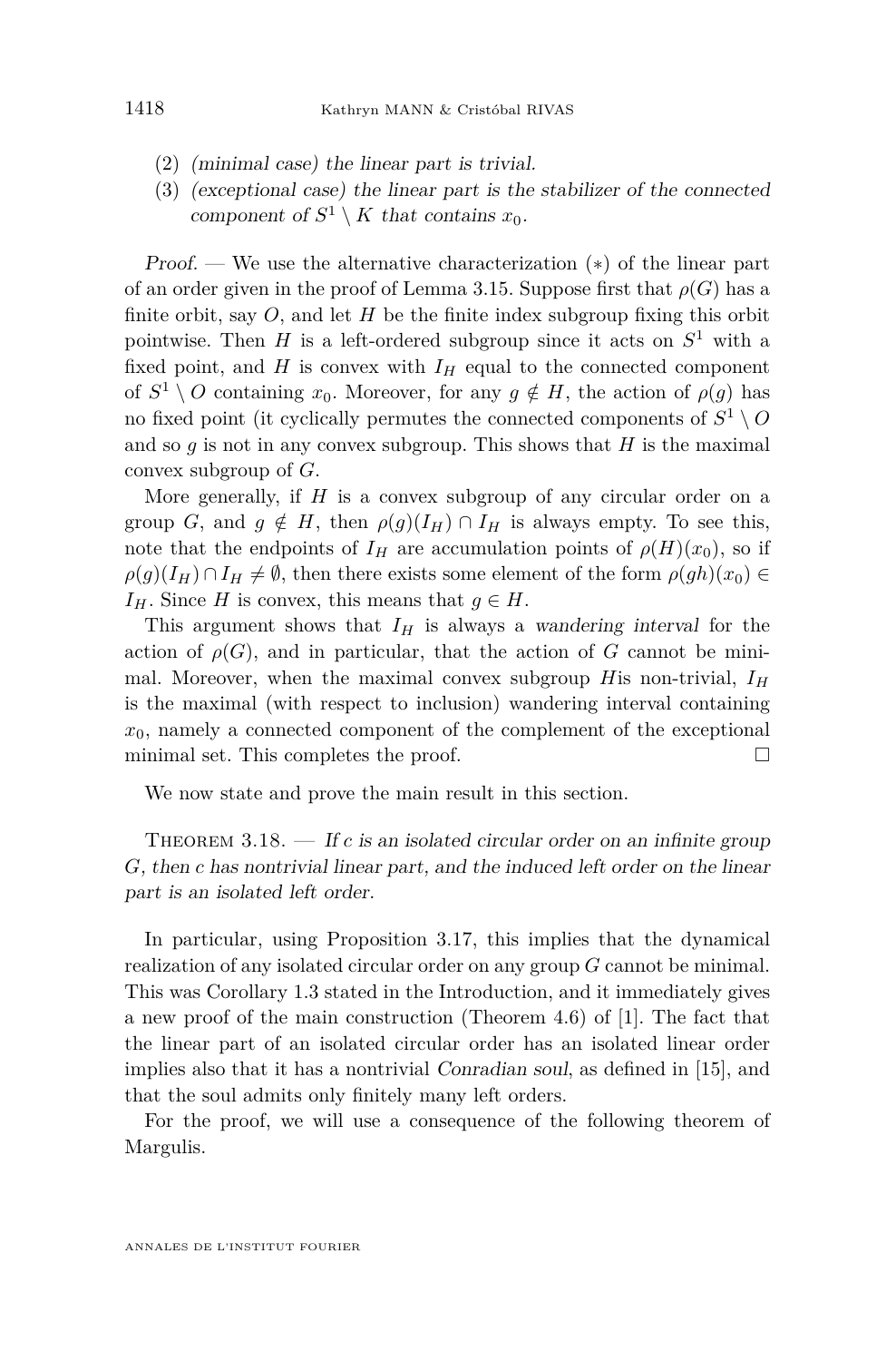PROPOSITION 3.19 (Margulis, [\[11\]](#page-46-9)). — Let *G* be any group, and  $\rho: G \rightarrow$  $Homeo_+(S^1)$  any action on the circle. Either  $\rho(G)$  preserves a probability measure on  $S^1$ , or  $\rho(G)$  contains a nonabelian free subgroup.

The construction of the nonabelian subgroup comes from the existence of contracting intervals, meaning intervals *I* such that there exists a sequence  $g_n$  in *G* such that the diameter of  $g_n(I)$  approaches 0. An exposition of the proof can be found in [\[7\]](#page-46-6). In the case where the action of *G* is minimal, one can find contracting intervals containing any point. Put more precisely, we have the following corollary of the proof given in [\[7\]](#page-46-6).

<span id="page-21-1"></span>PROPOSITION 3.20 (Ghys [\[7\]](#page-46-6)). — Let  $\rho: G \to \text{Homeo}_+(S^1)$  be a minimal action on the circle. Either  $\rho(G)$  is conjugate to a group of rotations, or the following condition holds: For any point  $x \in S^1$ , there is a neighborhood *I* of *x* such that for any  $y \in S^1$ , there is a sequence of elements  $g_{y,n} \in G$  such that  $g_{y,n}(I)$  converges to *y* as *n* tends to  $\infty$ .

We say that the neighborhood  $I$  in the above proposition is a *contractible* neighborhood of *x*.

In order to prove Theorem [3.18,](#page-20-0) we also need to describe dynamical realizations with exceptional minimal set. We state this as a separate lemma; it will be used again in the next section.

<span id="page-21-0"></span>LEMMA 3.21 (Condition for dynamical realizations). — Suppose that  $\rho: G \to \text{Homeo}_+(S^1)$  is such that  $x_0$  has trivial stabilizer, and  $\rho$  has an exceptional minimal set  $K$ . If  $\rho$  is a dynamical realization of a circular order with basepoint  $x_0$ , then each connected component *I* of  $S^1 \setminus K$  contains a point of the orbit  $\rho(G)(x_0)$  and has nontrivial stabilizer in *G*.

Proof. — Let  $\rho: G \to \text{Homeo}_+(S^1)$  be a dynamical realization with basepoint  $x_0$  and exceptional minimal set *K*. Since  $\rho(G)$  permutes the connected components of  $S^1 \setminus K$ , it suffices to show that each interval of  $S^1 \setminus K$  contains at least two points in the orbit  $\rho(G)(x_0)$ .

Suppose for contradiction that some connected component *I* of  $S^1 \setminus K$ contains one or no points in the orbit  $\rho(G)(x_0)$ . Then, for each  $g \in G$ , the connected component  $\rho(g)(I)$  of  $S^1 \setminus K$  also contains at most one point in the orbit of  $x_0$ . Collapsing each interval  $\rho(g)(I)$  to a point gives a new circle, on which *G* acts by homeomorphisms. Let  $\rho_2$  denote this new action, and note that  $\rho_2(G)(x_0)$  has the same cyclic order as  $\rho(G)(x_0)$ . More precisely, let  $h: S^1 \to S^1$  be a map such that, for each  $g \in G$ , the image  $h(\rho(g)(I))$ is a singleton, *h* is injective on the complement of  $\bigcup_{g} \rho(g)(I)$  and *h* fixes *x*<sub>0</sub>. Define  $\rho_2$  by  $h \circ \rho(g) = \rho_2(g) \circ h$ .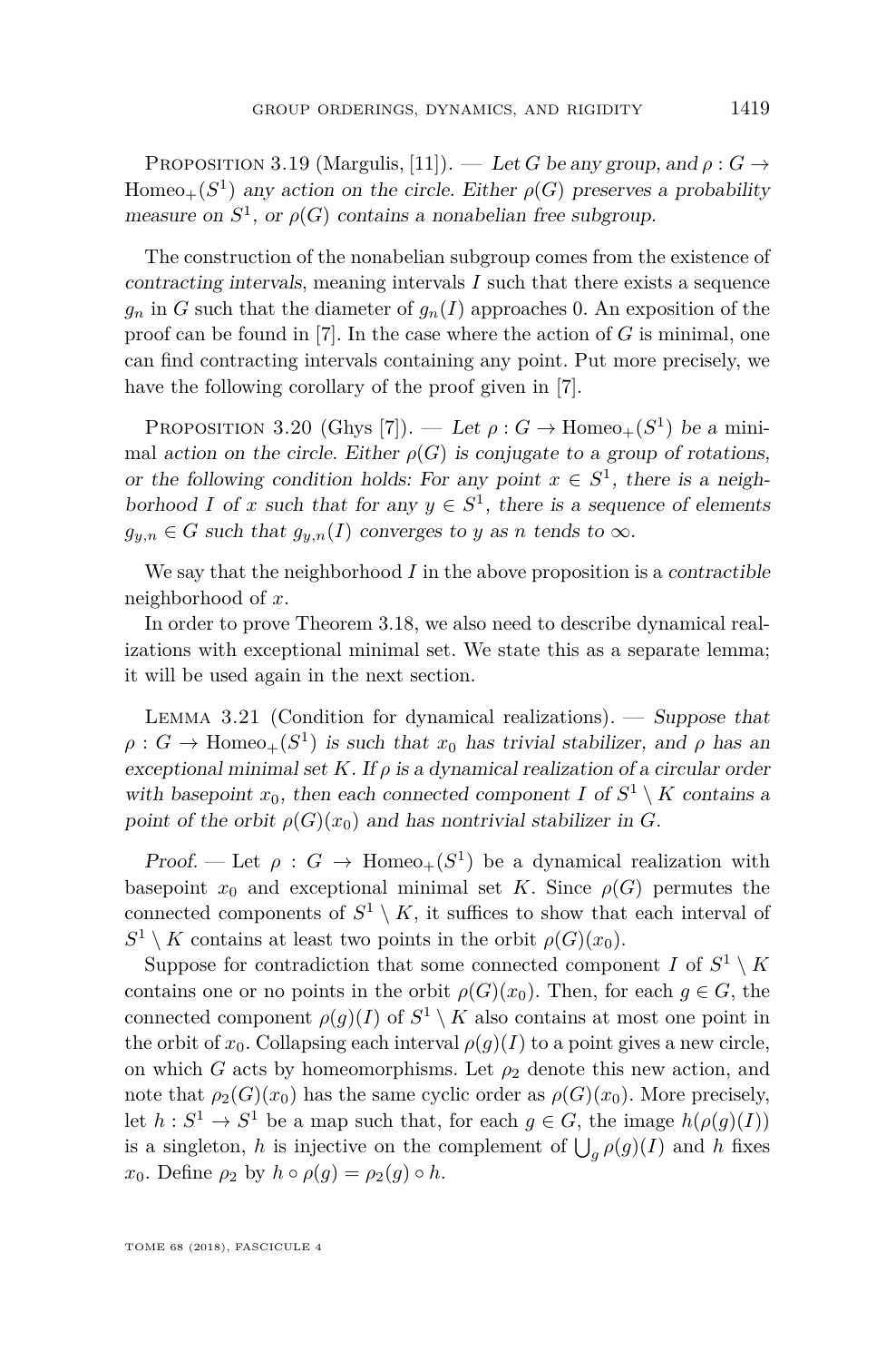Since  $\rho$  is a dynamical realization, Proposition [3.8](#page-12-0) gives a continuous degree one monotone  $f: S^1 \to S^1$  fixing  $x_0$  and such that  $f \circ \rho_2(g) =$  $\rho(q) \circ f$ . In other words, *f* is an inverse for *h* on the orbit of  $x_0$ . However, since the endpoints of  $I$  lie in the exceptional minimal set  $K$ , they are also in the closure of the orbit  $\rho(G)(x_0)$ . But  $h(I)$  is a point, so f cannot be continuous at this point. This gives the desired contradiction.  $\Box$ 

Proof of Theorem [3.18.](#page-20-0) — Suppose that *c* is an isolated circular order on *G*. We use Proposition [3.16](#page-19-2) to describe its dynamical realization  $\rho$ . Let  $x_0$  be the basepoint of  $\rho$ . First, we will show that  $\rho$  cannot be minimal. Assume for contradiction that  $\rho$  is minimal. Then Proposition [3.20](#page-21-1) implies that either *G* is abelian and  $\rho$  conjugate to an infinite group of rotations, or we have an interval *I* containing  $x_0$  and, for each  $y \in S^1$  a sequence contracting *I* to {*y*}. The rotations case gives an order which is not isolated, this is shown in Lemma [3.22](#page-23-0) below. (While it is relatively easy to see that such an order on an abelian group is not isolated if, say, *G* has rank at least one, it is more difficult for groups like the group of rotations by  $n\pi/2^k, n, k \in \mathbb{Z}$ and deserves a separate lemma.)

Thus, we now have only to deal with the second case of a contractible interval. By the proof of Proposition [3.9,](#page-13-2) there is an interval  $I_0 = [a, b]$ containing  $x_0$  in its interior, such that the circular order induced from any point  $y \in I$  with trivial stabilizer coincides with c. By taking a smaller neighborhood of  $x_0$  if necessary, we may assume that  $I$  is a contractible neighborhood of  $x_0$ . Let  $y_1, y_2$  and  $z$  in *I* be such that  $y_1, z, y_2, x_0$  are in counterclockwise order. By minimality, we may assume that all these points have trivial stabilizer. Let  $(g_{i,n})_n$   $(i = 1, 2)$  be a sequence of elements in *G* such that  $g_{i,n}(I)$  converges to  $y_i$ . Let  $n \geq 0$  be such that

$$
g_{1,n}(I), \{z\}, g_{2,n}(I), \{x_0\}
$$

are in counterclockwise order. Then,  $c(id, g_{1,n}, g_{2,n}) = 1$ , but if  $c_z$  is the circular order induce from *z*, then  $c_z(id, g_{1,n}, g_{2,n}) = -1$ , contradicting our assumption on *I* that any order induce form a point in it must coincide with *c*. Thus the dynamical realization of an isolated circular order cannot be minimal.

Now we describe the case when  $\rho$  is not minimal. By Lemma [3.16,](#page-19-2) it has either a finite orbit or invariant Cantor set. In the first case, since *G* is infinite,  $x_0$  is not an element of a finite orbit, and so c has a nontrivial linear part. In the second case, Proposition [3.21](#page-21-0) implies that  $x_0$  lies in the complement of the exceptional minimal set *K*, and that the stabilizer of the connected component of  $S^1 \setminus K$  containing  $x_0$  is nontrivial. Hence, *c* has nontrivial linear part.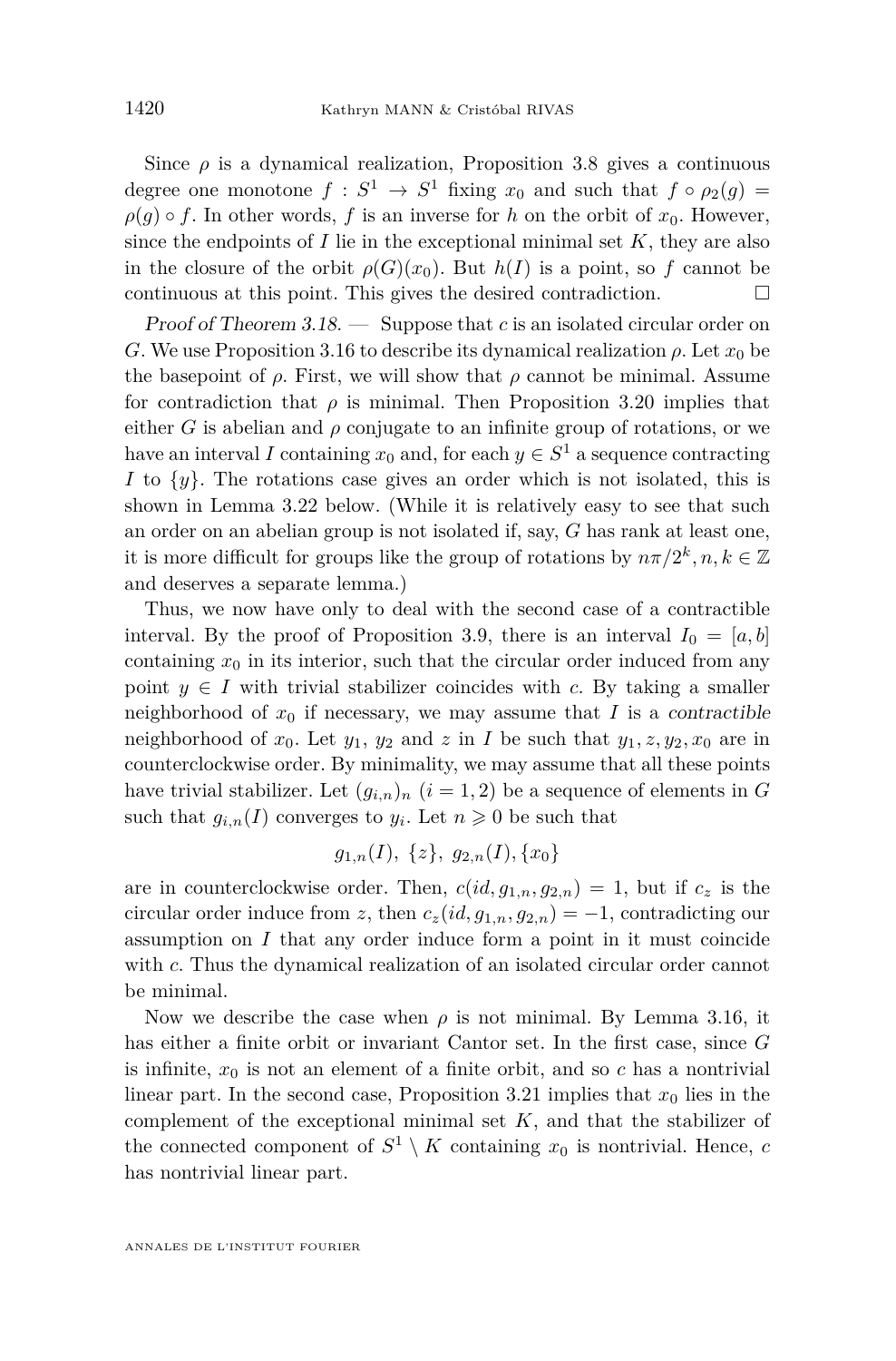Now let  $H \subset G$  denote the linear part of c. If the left order on H were not isolated in  $LO(H)$ , then order completion from Lemma [3.13](#page-17-0) allows us to approximate  $c$  in  $CO(G)$  using left orders on *H* approaching the restriction of *c* to *H*. Thus, the left order on *H* must be isolated.

It remains only to prove the lemma on abelian groups.

<span id="page-23-0"></span>Lemma 3.22 (Infinite groups of rotations are not isolated). — Let *G* be an infinite group, and suppose  $\rho(G) \subset SO(2) \cong \mathbb{R}/\mathbb{Z}$  is the dynamical realization of a circular order *c*. Then *c* is not isolated.

**Proof.** — Identify G with its image in the additive group  $\mathbb{R}/\mathbb{Z}$ . Note that the order on  $G \subset \mathbb{R}/\mathbb{Z} \cong S^1$  agrees with the usual cyclic order on points of  $S^1$ .

Case i. *G* is not a torsion group. — Let  $\hat{G} \subset \mathbb{R}$  be the set of lifts of elements to R, so we have a short exact sequence  $0 \to \mathbb{Z} \to \hat{G} \to G \to 0$ , and consider the vector space *V* over  $\mathbb{Q}$  generated by  $\hat{G} \subset \mathbb{R}$ . By assumption, *G* is not torsion, so  $V \not\subset \mathbb{Q}$ . Let  $\lambda \in V \setminus \mathbb{Q}$ . Choose  $\lambda' \in \mathbb{R}$  linearly independent over  $\mathbb Q$  from *V*, and define  $\phi: V \to \mathbb R$  by  $\lambda q \mapsto \lambda' q$  for  $q \in \mathbb Q$ , and  $\alpha \mapsto \alpha$ for any  $\alpha$  in the complement of the span of  $\lambda$ . Then  $\phi(\hat{G}) \cong \hat{G}$  as additive groups, and  $\phi$  descends to an embedding of *G* in  $\mathbb{R}/\mathbb{Z}$  with a different cyclic order. This order can be made arbitrarily close to the original one by taking  $\lambda'$  as close as we like to  $\lambda$ .

*Case ii.*  $G \subset \mathbb{Q}/\mathbb{Z}$ . — In this case G is an infinite abelian torsion group and we can decompose it into a direct sum of groups  $G = \bigoplus G_p$ , where  $G_p$ is the group of all elements who have order a power of *p*, for each prime *p*. These are simply the elements  $a/p^k \in \mathbb{R}/\mathbb{Z}$ . We use the following basic fact.

FACT 3.23. — Let  $A_p = \{a/p^k : k \in \mathbb{N}\}\subset \mathbb{R}/\mathbb{Z}$ . Then, for any *k*, the function  $x \mapsto x + p^k x$  is an automorphism of  $A_p$ .

To see this, one checks easily that any map  $x \mapsto \sum_{i=0}^{\infty} a_i p^i x$  gives a well defined endomorphism. (For fixed  $x \in A_p$ , all but finitely many terms in the formal power series  $\sum a_i p^i x$  vanish mod  $\mathbb{Z}$ ). Since  $1 + p^k$  is invertible in the *p*-adic integers,  $x \mapsto x + p^k x$  has an inverse, so is an automorphism.

Given any finite subset *S* of *G*, we can find some  $G_p \subset G$  and  $N > 0$  such that  $G_p \cap \{a/p^k : k > N\}$  is nonempty and does not contain any element of *S*. Let *k* be the smallest integer greater than *N* such that  $G_p$  contains an element of the form  $a/p^k$ . Using the fact above, define a homomorphism  $G \to \mathbb{R}/\mathbb{Z}$  to be the identity on  $G_q$  for  $q \neq p$ , and to be  $x \mapsto x + p^{k-1}x$  on *Gp*. Note that this is well defined, injective, restricts to the identity on *S*, and changes the cyclic order of elements of  $G_p$ .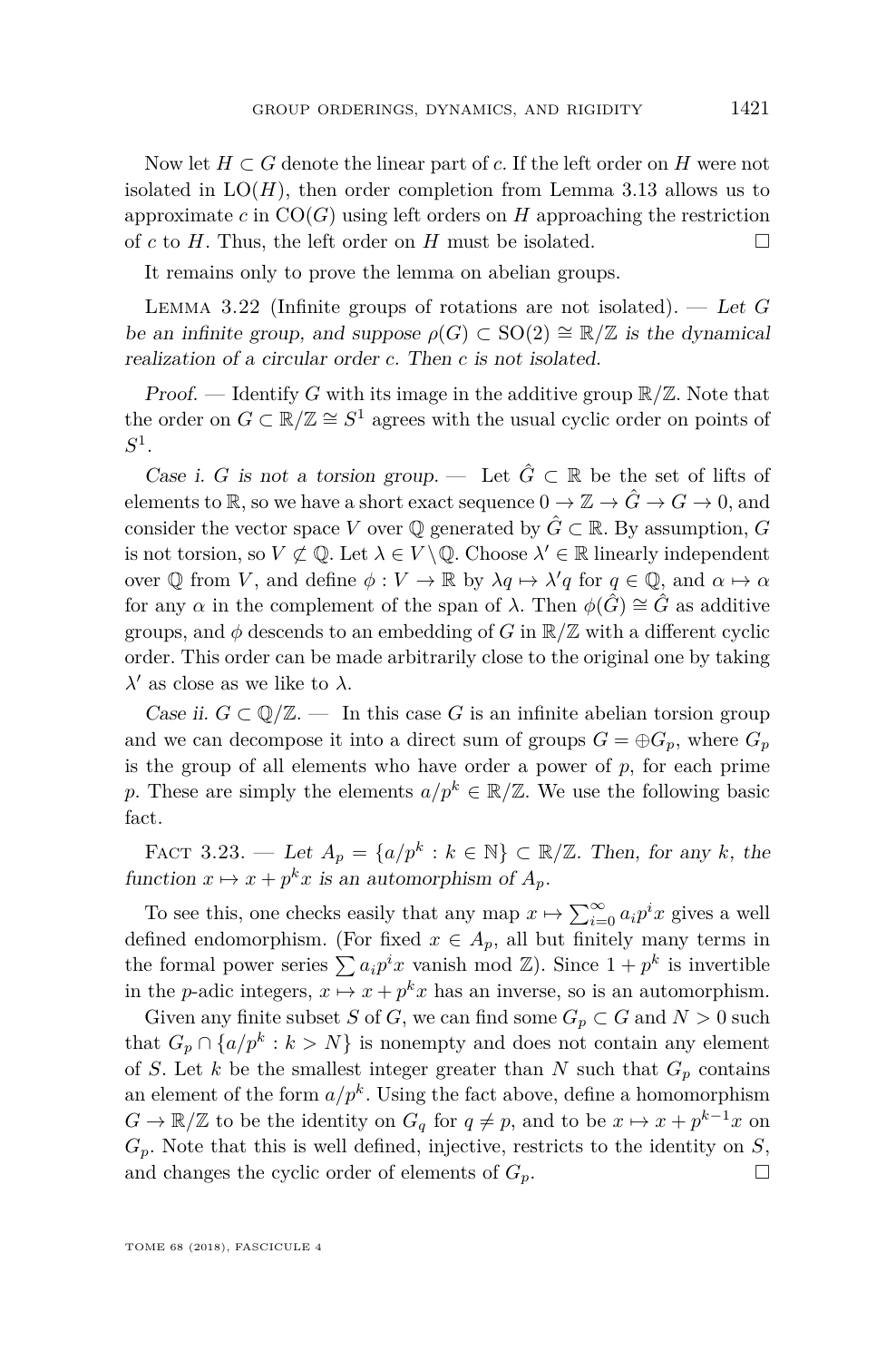We conclude this section with a converse to Lemma [3.21](#page-21-0) and corollary to the proof of Proposition [3.8.](#page-12-0) It will also be useful in the next section.

<span id="page-24-1"></span>COROLLARY 3.24. — Suppose that  $\rho: G \to \text{Homeo}_+(S^1)$  is an action with exceptional minimal set K, that  $\rho(G)$  acts transitively on the set of connected components of  $S^1 \setminus K$ , and that, for some component *I*, the stabilizer of *I* is nontrivial and acts on *I* as the dynamical realization of a linear order with basepoint  $x_0 \in I$ . Then  $\rho$  is the dynamical realization of a circular order with basepoint  $x_0$ .

Proof. — Let  $\rho$  be as in the proposition and let  $x_0 \in I$ . Then  $x_0$  has trivial stabilizer. Suppose for contradiction that  $\rho$  is not a dynamical realization, and let  $\rho_2$  be the dynamical realization of the circular order on *G* given by the orbit of  $x_0$  under  $\rho(G)$ . Proposition [3.8](#page-12-0) then gives the existence of a continuous degree one monotone map  $f: S^1 \to S^1$  such that  $f(x_0) = x_0$  and  $\rho_2(q) \circ f = f \circ \rho(q)$ . If *f* is a homeomorphism, then  $\rho$  is a dynamical realization. Thus, *f* must not be injective.

Given that f is not injective, the construction of f in the proof of Proposition [3.8](#page-12-0) implies that there is a connected component *J* of the complement of the closure of  $\rho_2(G)(x_0)$  such that  $f(J)$  is a singleton, say *y*. Since the exceptional minimal set *K* is contained in the closure of  $\rho_2(G)(x_0)$ , it follows that *J* lies inside a connected component of  $S^1 \setminus K$ . After conjugacy, we may find such an interval *J* such that  $J \subset I$ . But then, since by assumption *ρ* restricts to a dynamical realization of the stabilizer stab*G*(*I*), Lemma [3.7](#page-11-1) provides a continuous surjective map  $\hat{f}: I \to I$  such that  $\rho(g) \circ \hat{f} = \hat{f} \circ \rho_2(g)$ for every *q* fixing *I*. But  $\hat{f}$  is local inverse of *f*, so it cannot be continuous. This provides the desired contradiction.

#### **3.4. Illustrative non-examples**

We give some examples to show that Theorem [1.2](#page-3-0) does not hold when *ρ* is assumed to have a related or slightly weaker form of rigidity.

<span id="page-24-0"></span>Example 3.25. — Let G be the fundamental group of a closed surface  $\Sigma_q$ of genus  $g \ge 2$ , and  $\rho : G \to \text{PSL}(2, \mathbb{R}) \subset \text{Homeo}_+(S^1)$  the homomorphism arising from a hyperbolic structure on  $\Sigma_q$ . This is an embedding of *G* into PSL(2, R) as a cocompact lattice. Let  $x_0 \in S^1$  be a point with trivial stabilizer. Such a point exists, as there are only countably many points with nontrivial stabilizer, each one an isolated fixed point of an infinite cyclic subgroup of *G*. Then the orbit of  $x_0$  induces a circular order, say  $c_0$ ,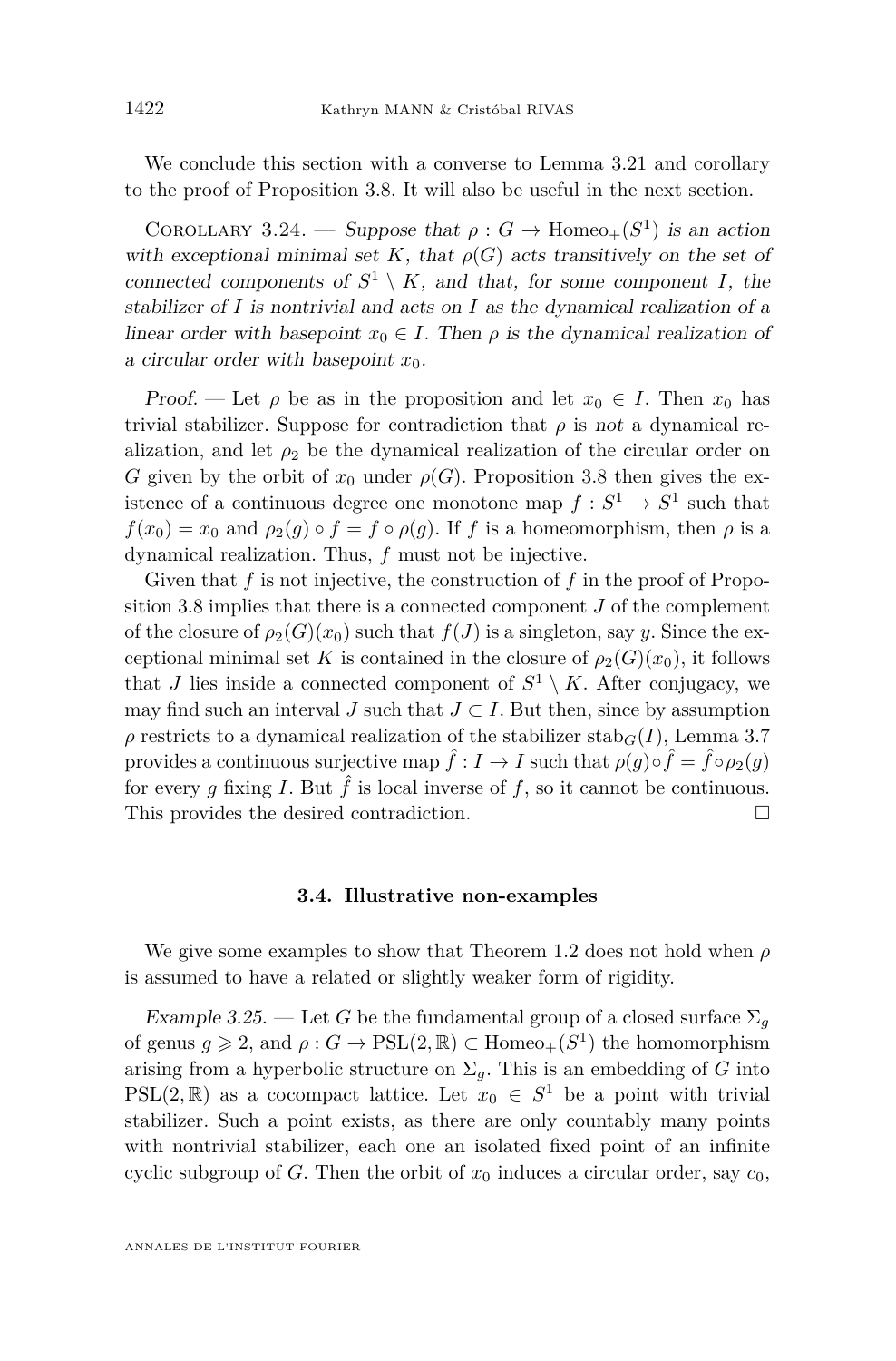on *G*, and since  $\rho$  is minimal Proposition [3.8](#page-12-0) implies that  $\rho$  is a dynamical realization of  $c_0$  with basepoint  $x_0$ . By Corollary [1.3,](#page-4-2) this is not an isolated circular order. However, the action does have a form of rigidity, which we now describe.

The main theorem of Matsumoto [\[12\]](#page-46-10), together with minimality of *ρ* implies that there exists a neighborhood *U* of  $\rho$  in  $Hom(G, Homeo_+(S^1))$ such that, for all  $\rho'$  in *U*, there exists a continuous, degree one monotone map *h* such that  $h \circ \rho' = \rho \circ h$ . This is quite similar to our "strong rigidity", except that here *h* will not generally fix the basepoint  $x_0$ 

To see directly that  $c_0$  is not isolated, one can change the basepoint as in Remark [3.10](#page-14-0) to approximate  $c_0$  by its conjugates. This corresponds to conjugating  $\rho$  by some small homeomorphism  $h$  that does not fix  $x_0$ .

One can modify the group *G* in the example above to give a dynamical realization  $\rho$  of a circular order *c* with nontrivial linear part (and isolated left order on the linear part!) and so that  $\rho$  still has some form of rigidity (but where *c* fails again to be an isolated circular order due to basepoint considerations). Here is a brief sketch of one such construction.

Example 3.26. — Let  $G = \pi_1(\Sigma_g) \times \mathbb{Z}$ . Define  $\rho : G \to \text{Homeo}_+(S^1)$  by starting with the action of  $\pi_1(\Sigma_q)$  defined above, then "blowing up" each point in the orbit of  $x_0$ , replacing it with an interval (i.e. performing the Denjoy trick), and inserting an action of  $Z$  by translations supported on these intervals, that commutes with the action of  $\pi_1(\Sigma_q)$ . Corollary [3.24](#page-24-1) shows that these are dynamical realizations of the circular order on *G* obtained from the orbit of *x*0.

Moreover, much like in the case above, one can argue from Matsumoto's result that any nearby action  $\rho'$  of *G* on  $S^1$  is semi-conjugate to  $\rho$ , in the sense that both can be collapsed to a common minimal action where the  $\mathbb Z$  factor acts trivially. However,  $\rho$  is not an isolated circular order; one can produce arbitrarily nearby orders by performing the same construction, but blowing up the orbit of a nearby point instead of  $x<sub>0</sub>$ , and choosing the basepoint there.

Our last example concerns circular orders on solvable groups.

<span id="page-25-0"></span>Example 3.27. — Consider the Baumslag–Solitar groups  $BS(1, 2) = \langle a, b \rangle$ :  $aba^{-1} = b^2$  acting by  $\rho(a) : x \mapsto 2x$  and  $\rho(b) : x \mapsto x+1$  for  $x \in \mathbb{R} \cup \{\infty\}$  $S<sup>1</sup>$ . As in Example [3.25,](#page-24-0)  $\rho$  is a dynamical realization of any circular order induced from a point  $x_0$  having trivial stabilizer. For this, one can take  $x_0$ to be any point in  $\mathbb{R} \setminus \mathbb{Q}$ .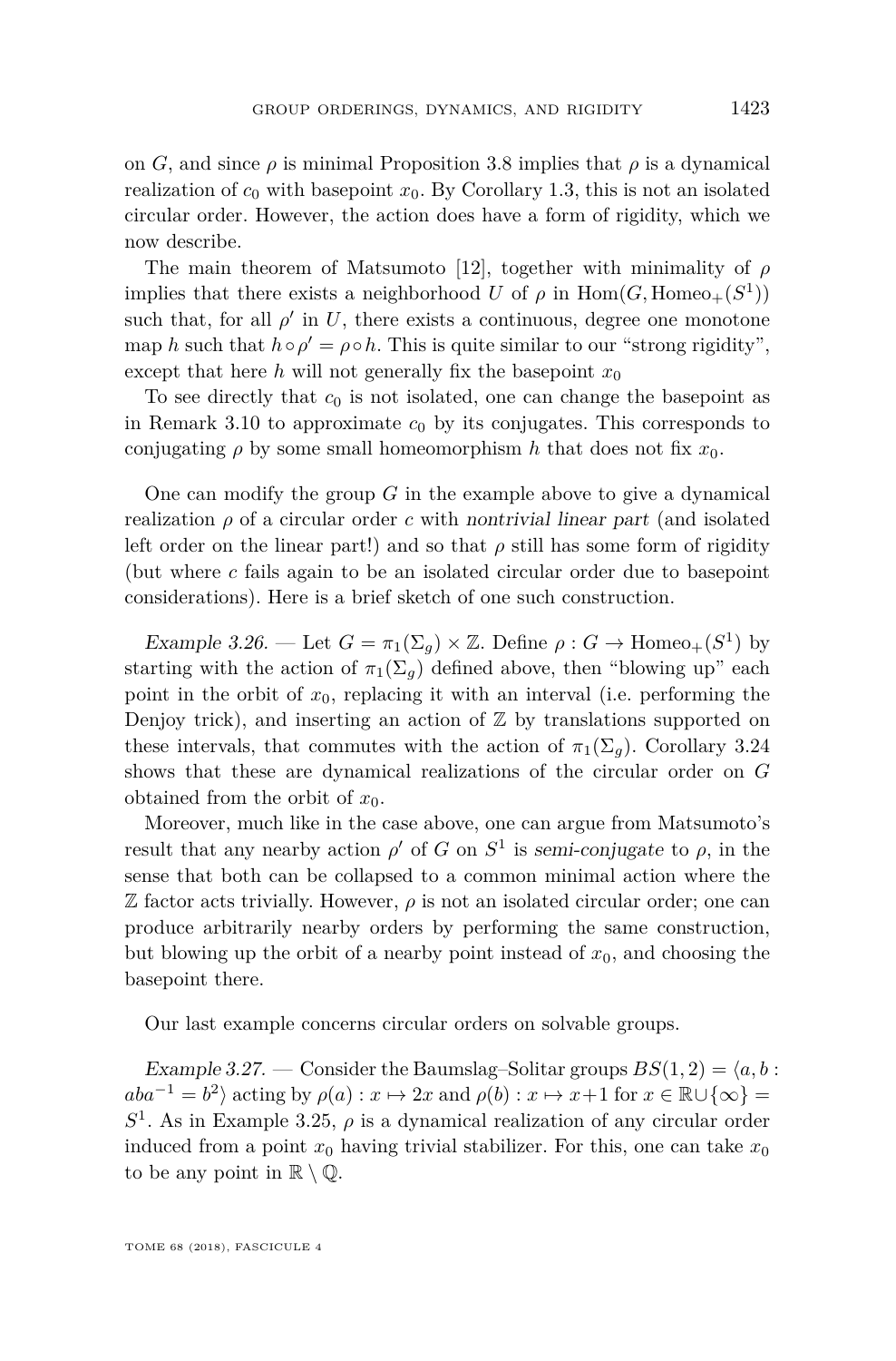We claim that the representation  $\rho$  is rigid, in the sense that all nearby actions of  $BS(1, 2)$  on the circle are semi-conjugate to it. Indeed, from the invariance under conjugation of rotation number, *b* always has a fixed point in  $S^1$ . Furthermore, since the fixed points of  $\rho(a)$  are hyperbolic, and therefore stable, for any representation  $\rho'$  close to  $\rho$ , the element  $\rho'(a)$  has a fixed point. By iterating a fixed point of  $\rho'(b)$  under  $\rho'(a^{-1})$ , we obtain a global fixed point of  $\rho'$ . This implies that, up to semi-conjugacy, we can view  $\rho'$  as an action of  $BS(1, 2)$  on  $\mathbb{R} \cup {\infty}$  fixing  $\infty$ . Moreover, in this model,  $\rho'(a)$  has a fixed point, say *p*, on R and we have  $\rho'(b)(p) > p$ . But now, in [\[17\]](#page-47-5) it is shown that *BS*(1*,* 2) has only four semi-conjugacy classes of actions on the line. Two of them giving actions where *a* has no fixed points, and the other two are affine actions: one in which *b* is a negative translation and the other in which *b* is a positive translation. This implies that  $\rho'$  is semi-conjugate to  $\rho$ . However, the ordering on  $BS(1, 2)$  induced from  $x_0$  is not isolated, it is approximated by its conjugates in the same way as in Example [3.25.](#page-24-0)

Similar arguments can be applied to many orderings on (not necessarily affine) solvable groups. See [\[19\]](#page-47-3).

#### **4. Circular orders on free groups**

<span id="page-26-0"></span>In this section, we use the results of Section [3](#page-8-1) to show that there are infinitely many nonconjugate circular orders on free groups of even rank, and characterize the dynamical realizations of isolated circular orders on free groups generally, proving Theorems [1.4](#page-4-1) and [1.5.](#page-4-0)

We start with a definition related to the conditions in Theorem [1.5.](#page-4-0)

DEFINITION  $4.1.$  — Let  $a_1, a_2, \ldots, a_n \in \text{Homeo}_+(S^1)$ . We say these elements have ping-pong dynamics if there exist pairwise disjoint closed sets  $D(a_i)$  and  $D(a_i^{-1})$  such that, for each *i*, we have

$$
\rho(a_i)\big(S^1 \setminus D(a_i^{-1})\big) \subset D(a_i).
$$

We call any such sets  $D(a_i)$  and  $D(a_i^{-1})$  satisfying  $a_i(S^1 \setminus D(a_i^{-1})) \subset$ *D*(*a*<sub>*i*</sub>) attracting domains for  $\rho(a_i)$  and  $\rho(a_i^{-1})$  respectively, and use the notation  $D(a_i^{\pm 1})$  to denote  $D(a_i) \cup D(a_i^{-1})$ . These attracting domains need not be connected. In this case, we use the notation  $D_1(s), D_2(s), \ldots$  for the connected components of  $D(s)$ . Note that the definition of ping-pong dynamics implies that for each  $s \in \{a_1^{\pm 1}, \ldots, a_n^{\pm 1}\}$ , and for each domain  $D_k(t)$  with  $t \neq s^{-1}$ , there exists a unique *j* such that  $s(D_k(t))$  lies in the interior of  $D_i(s)$ .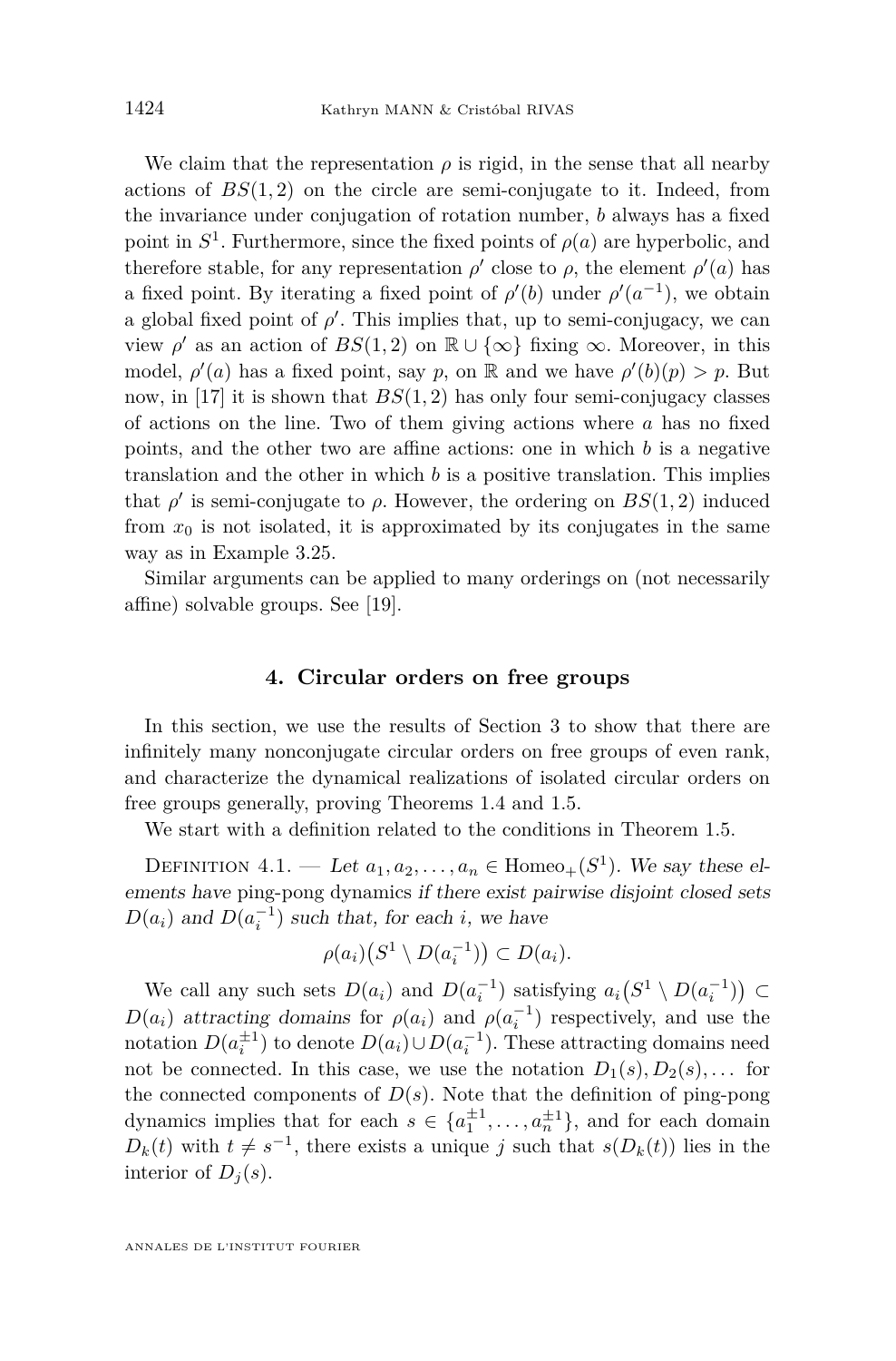The terminology is motivated by the following lemma, a version of the classical ping-pong lemma.

<span id="page-27-0"></span>LEMMA 4.2 (Ping-pong). — Let  $a_1, a_2, \ldots, a_n \in \text{Homeo}_+(S^1)$  have ping-pong dynamics. Then  $a_1, \ldots, a_n$  generate a free group. More precisely, for any  $x_0$  not in the interior of an attracting domain  $D(a_i^{\pm 1})$ , the orbit of  $x<sub>0</sub>$  is free and its cyclic order is completely determined by:

- (1) the cyclic order of the sets  $D_j(s)$  and  $\{x_0\}$ , for  $s \in \{a_1^{\pm 1}, \dots, a_n^{\pm 1}\}$ ,
- (2) the collection of containment relations

$$
s(D_k(t)) \subset D_j(s),
$$
  

$$
s(x_0) \in D_j(s)
$$

Proof of Lemma [4.2.](#page-27-0) — Let  $w_1, w_2$  and  $w_3$  be distinct reduced words in the letters  $a_i$  and  $a_i^{-1}$ . We need to show that the cyclic order of the triple  $w_1(x_0), w_2(x_0), w_3(x_0)$  is well defined (i.e.  $x_0$  has trivial stabilizer) and completely determined by the cyclic order of, and containment relations among,  $x_0$  and the connected components of the attracting domains.

We proceed by induction on the maximum word length of  $w_i$ . For the base case, if each  $w_i$  is either trivial or a generator, then either  $w_i(x_0) = x_0$ (trivial case), or  $w_i(x_0) \in D_i(w_i)$ , for some *j* determined by the containment relations. Since the  $w_i$  are distinct, no two of the points  $w_1(x_0), w_2(x_0)$ and  $w_3(x_0)$  lie in the same domain  $D(w_i)$ . Thus, all are distinct points, and the cyclic order of the sets  $D_j(s)$  and  $\{x_0\}$  determines the cyclic order of the triple.

For the inductive step, assume that for all triples of reduced words *w<sup>i</sup>* of length at most k, the cyclic order of the triple  $w_1(x_0), w_2(x_0), w_3(x_0)$  is determined, and assume also that the points  $w_i(x_0)$  have  $w_i(x_0) \in D_i(w_i)$ for some *j* determined by *w<sup>i</sup>* . (For completeness and consistency, consider  ${x_0}$  to be the attracting domain for the empty word). Let  $w_1, w_2, w_3$  be reduced words of length at most  $k + 1$ .

Write  $w_i = s_i v_i$ , where  $s_i \in \{a_1^{\pm 1}, \ldots a_n^{\pm 1}\}$ , so  $v_i$  is a word of length at most  $k$ . (If  $w_i$  is empty, skip this step, and set  $v_i$  to be the empty word.) We have  $v_i(x_0) \in D_k(t_i)$  for some k, and since  $w_i$  is a reduced word,  $t_i \neq s_i$ . By inductive hypothesis, the sets  $D_k(t_i)$  and cyclic order of the points  $v_i(x_0)$  are known. Finally, we have  $w_i(x_0) = s_i v_i(x_0) \in s_i(D_k(t_i))$ , and  $s_i(D_k(t_i)) \subset D_i(s_i)$  for some *j* given by the containment relations.

If these sets  $D_i(s_i)$  are distinct, then we are done since their cyclic order is known. We may also ignore the case where all  $w_i$  have the same initial first letter *s*, since the cyclic order of the triple  $s^{-1}w_1(x_0)$ ,  $s^{-1}w_2(x_0)$ ,  $s^{-1}w_3(x_0)$ agrees with that of  $w_1(x_0), w_2(x_0), w_3(x_0)$ . So we are left with the case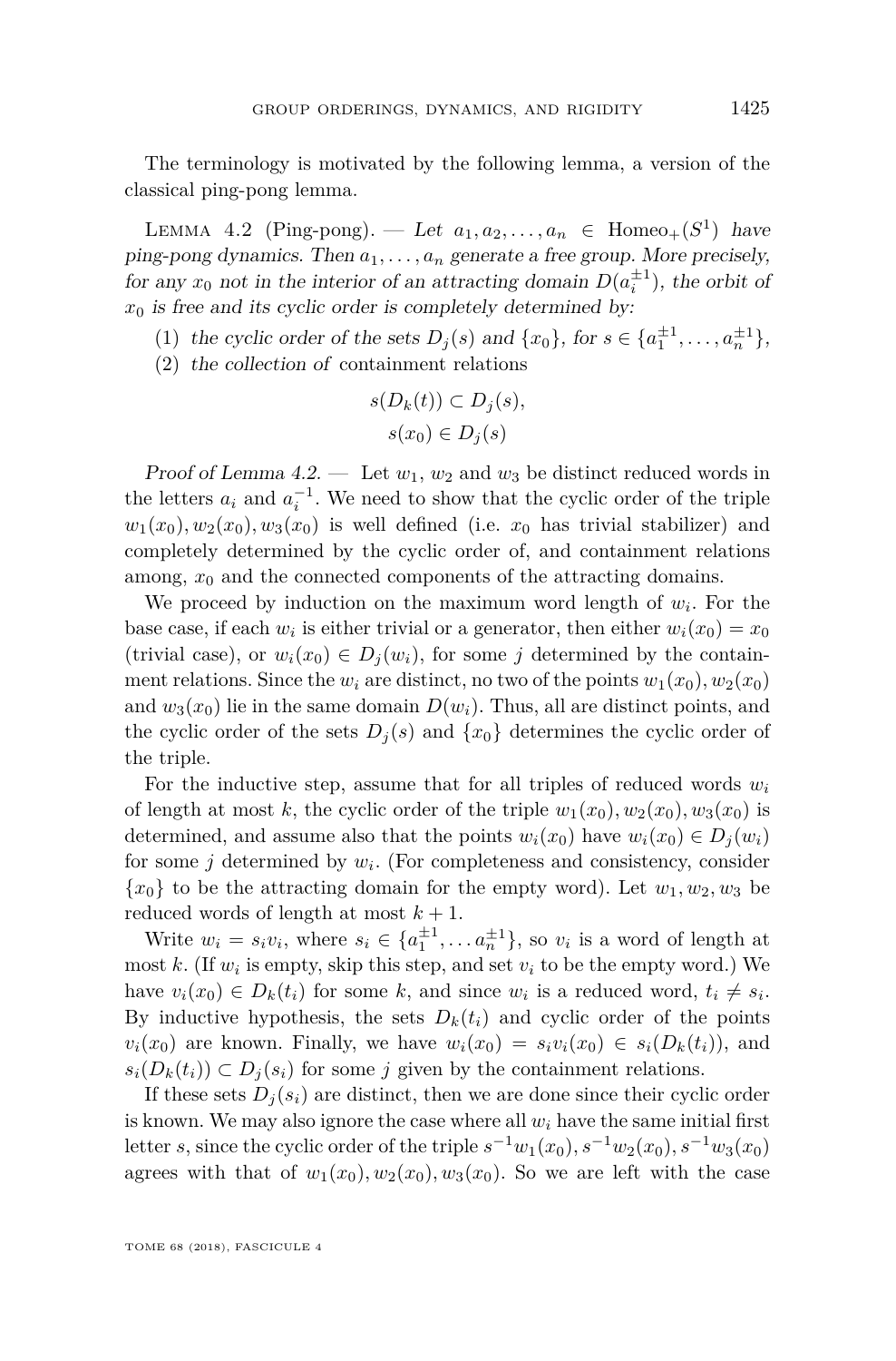where exactly two of the three domains  $D_i(s_i)$  containing  $w_i(x_0)$  agree. For concreteness, assume  $w_1$  and  $w_2$  start with *s* and  $w_3$  does not, and  $w_1(x_0)$  and  $w_2(x_0)$  lie in  $D_i(s)$ .

Consider the shorter reduced words  $v_1 = s^{-1}w_1$ ,  $v_2 = s^{-1}w_2$  and  $s^{-1}$ . By hypothesis, the cyclic order of the points  $v_1(x_0), v_2(x_0), s^{-1}(x_0)$  is determined. This order agrees with the order of the triple  $w_1(x_0), w_2(x_0), x_0$ . As  $x_0 \notin D_i(s)$  and  $w_3(x_0) \notin D_i(s)$ , this order is the same as that of  $w_1(x_0), w_2(x_0), w_3(x_0)$ . Thus, the cyclic order of the triple  $w_1(x_0), w_2(x_0)$ ,  $w_3(x_0)$  is determined by this initial configuration.

The most basic and familiar example of ping-pong dynamics is as follows.

<span id="page-28-2"></span>Example 4.3. — Let  $D(a)$ ,  $D(a^{-1})$ ,  $D(b)$ , and  $D(b^{-1})$  be disjoint closed intervals in *S* 1 . Let *a* and *b* be orientation-preserving homeomorphisms of the circle such that

(4.1) 
$$
a(S^1 \setminus D(a^{-1})) \subset D(a),
$$

$$
b(S^1 \setminus D(b^{-1})) \subset D(b).
$$

By Lemma [4.2,](#page-27-0) any point  $x_0$  in the complement of the union of these attracting domains induces a circular order on  $F_2$  by  $c(w_1, w_2, w_3)$  = ord $(w_1(x_0), w_2(x_0), w_3(x_0))$ .

<span id="page-28-1"></span>Remark 4.4. — Note that there are two dynamically distinct cases in the construction above: either we can take  $D(b)$  and  $D(b^{-1})$  to lie in different connected components of  $S^1 \setminus (D(a) \cup D(a^{-1}))$ , or to lie in the same connected component of  $S^1 \setminus (D(a) \cup D(a^{-1}))$ .

Convention  $4.5.$  — For the remainder of this section, whenever we speak of actions with ping-pong dynamics, we assume that each attracting domain *D*(*s*) has finitely many connected components.

The next Proposition shows that ping-pong dynamics come from isolated circular orders, proving one direction of Theorem [1.5.](#page-4-0)

<span id="page-28-0"></span>PROPOSITION  $4.6.$  — Let  $\rho: F_n \to \text{Homeo}_+(S^1)$  be the dynamical realization of a circular order *c*, with basepoint  $x_0$ . If  $\rho$  has ping-pong dynamics and  $x_0 \in S^1 \setminus \bigcup_i D(a_i^{\pm 1})$ , then *c* is isolated in CO( $F_n$ ).

Proof. — Let  $\rho: F_n \to \text{Homeo}_+(S^1)$  be the dynamical realization of a circular order *c*, with basepoint  $x_0$ , and assume that  $\rho$  has ping-pong dynamics. Following the convention above, let  $D_1(s), D_2(s), \ldots$  denote the (finitely many) connected components of  $D(s)$ , so for each  $s \in \{a_1^{\pm 1}, \ldots, a_n^{\pm 1}\},$ each  $t \neq s^{-1}$  and each connected component  $D_k(t)$ , there exists *j* and *i*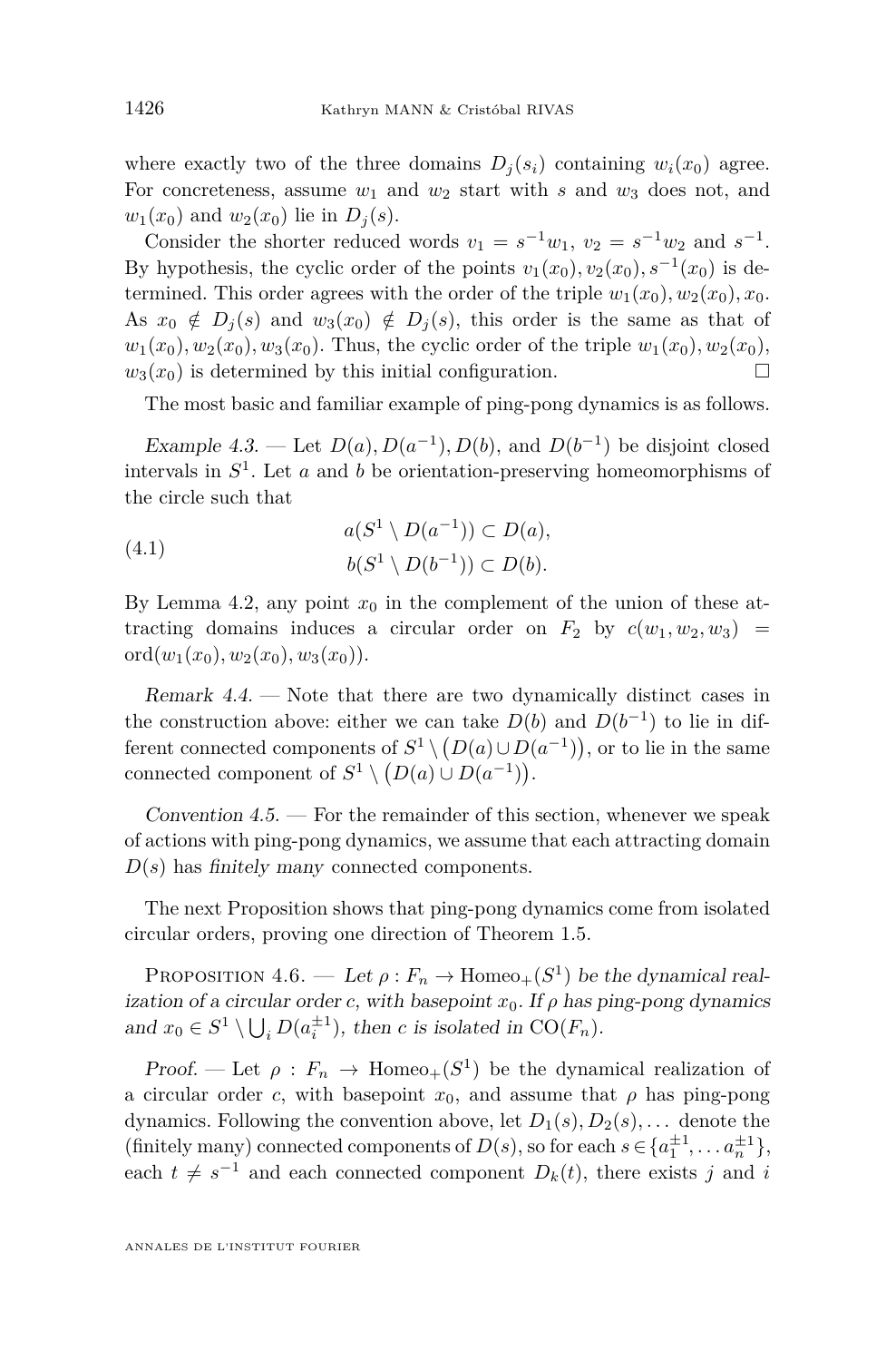such that we have containment relations of the form

<span id="page-29-0"></span>(4.2) 
$$
\rho(s)(D_k(t)) \subset \overset{\circ}{D}_j(s) \text{ and } \rho(s)(x_0) \in \overset{\circ}{D}_i(s)
$$

Here we use the notation  $\overset{\circ}{D}_i(s)$  for the interior of  $D_i(s)$ , and in this proof we will use the fact that the image lies in the interior.

We now show these dynamics are stable under small perturbations. To make this precise, for each  $s \in \{a_1^{\pm 1}, \ldots a_n^{\pm 1}\}\$  and each connected component  $D_k(s)$ , let  $D'_k(s)$  be an  $\epsilon$ -enlargement of  $D_k(s)$ , with  $\epsilon$  chosen small enough so that  $D_k(s) \subset \overset{\circ}{D'}_k(s)$ , but all the domains  $D'_k(s)$  remain pairwise disjoint. Now if  $\rho'(s)$  is sufficiently close to  $\rho(s)$ , then we will have

$$
\rho'(s)(S^1 \setminus D'(s^{-1})) \subset \rho'(s)(S^1 \setminus D(s^{-1})) \subset D'(s).
$$

Moreover, as in [\(4.2\)](#page-29-0), we will also have  $\rho'(s)(D'_k(t)) \subset \overset{\circ}{D'_j}(s)$  and  $\rho'(s)(x_0) \in$  $D_i'(s)$  (with the same indices).

Thus, there exists a neighborhood *U* of  $\rho$  in Hom( $\Gamma$ , Homeo<sub>+</sub>( $S$ <sup>1</sup>)) such that any  $\rho' \in U$  is a ping-pong action for which the sets  $D'_j(s)$  may be taken as the connected components of attracting domains. Moreover, these components are in the same cyclic order as the components  $D_i(s)$ , the con-tainments from equation [\(4.2\)](#page-29-0) are still valid, and  $x_0$  is in the same connected component of the complement of the domains. Fix such a neighborhood *U* of *ρ*.

By Lemma [4.2,](#page-27-0) the cyclic order of the orbit of  $x_0$  depends only on the cyclic order of the domains  $D'_{j}(a_i^{\pm 1})$  and  $x_0$ , so for each  $\rho' \in U$ , the cyclic order of  $\rho'(F_n)(x_0)$  agrees with that of  $\rho(F_n)(x_0)$ . Now by Lemma [3.12,](#page-15-2) there exists a neighborhood *V* of *c* in  $CO(F_n)$  such that any order  $c' \in V$ has a dynamical realization  $\rho'$  with basepoint  $x_0$  such that  $\rho' \in U$ . As we observed above, the order of the orbit  $\rho_c(F_2)(x_0)$  agrees with that of  $\rho(F_2)(x_0)$ , and so the two circular orders agree.

Although much less obvious, the converse to Proposition [4.6](#page-28-0) is also true:

<span id="page-29-1"></span>PROPOSITION  $4.7.$  — Suppose  $\rho$  is a dynamical realization of an isolated circular order on  $F_n = \langle a_1, a_2, \ldots, a_n \rangle$ . Then there exist disjoint closed sets  $D(s) \subset S^1$  for every  $s \in \{a_1^{\pm 1}, \ldots, a_n^{\pm 1}\}$ , each consisting a finite union of intervals, and each disjoint from the basepoint, such that  $\rho(s)(S^1 \setminus D(s^{-1})) \subset D(s)$  holds for all *s*.

This proposition gives the other direction of Theorem [1.5.](#page-4-0)

Proof of Proposition [4.7.](#page-29-1) — Assume that  $\rho$  is the dynamical realization of an isolated circular order on  $F_n$ , and let  $x_0$  be the basepoint for  $\rho$ . We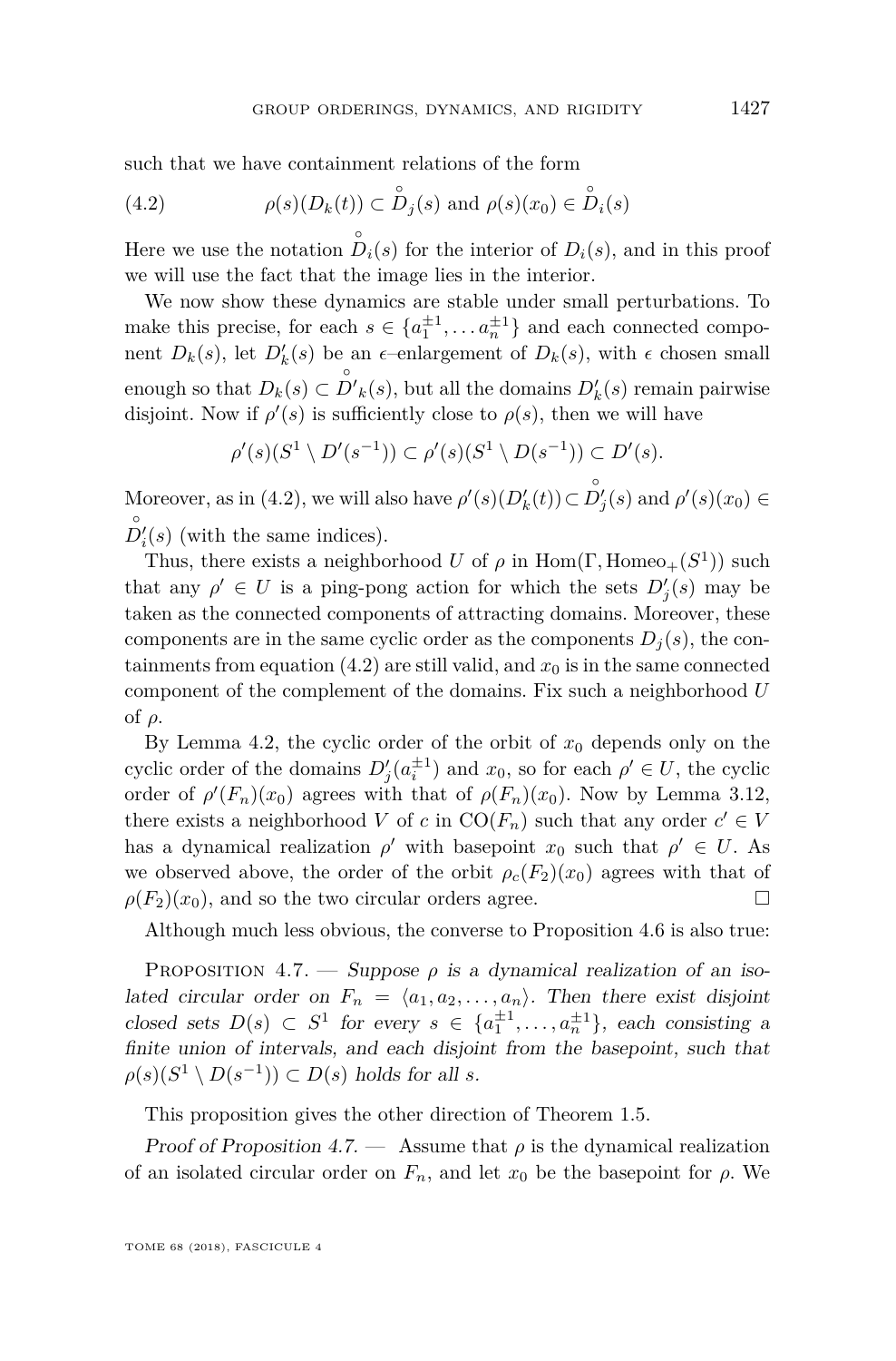start by proving the following claim. To simplify notation, here  $F_n(x_0)$ denotes the orbit of  $x_0$  under  $\rho(F_n)$ , and  $\overline{F_n(x_0)}$  denotes its closure.

CLAIM. — For any  $y \in \overline{F_n(x_0)} \setminus \{x_0\}$ , there exists a neighborhood *U* of *y* in  $S^1$ , and  $s \in \{a_1^{\pm 1}, \ldots, a_n^{\pm 1}\}$  such that, for each point  $\rho(g)(x_0) \in$  $U \cap F_n(x_0)$ , the (reduced) word *g* in  $\{a_1^{\pm 1}, \ldots, a_n^{\pm 1}\}\)$  has the same initial letter *s*.

We prove this claim by contradiction. If the claim is not true, then there is some set of the form

$$
\{\rho(sw)(x_0) : sw \text{ is a reduced word in } a_1^{\pm 1}, \dots, a_n^{\pm 1}\}
$$

(where  $s \in \{a_1^{\pm 1}, \ldots, a_n^{\pm 1}\}$  is fixed), with points of the form  $\rho(tv)(x_0)$   $t \neq s$ , arbitrarily close to its closure. In other words, given any  $\epsilon > 0$ , we can find two points  $\rho(sw)(x_0)$  and  $\rho(tv)(x_0)$ , with  $s \neq t$ , that are distance at most  $\epsilon/2$  apart. Write  $w = w_k w_{k-1} \ldots w_1$  as a reduced word in the letters  $a_1^{\pm 1}, \ldots, a_n^{\pm 1}$ , and similarly write  $v = v_l v_{l-1} \ldots v_1$ , and consider all the images of  $x_0$  under initial strings of these words, i.e. the points  $\rho(w_{k'}...w_1)(x_0)$  and  $\rho(v_{l'}...v_1)(x_0)$  for  $k' \leq k$  and  $l' \leq l$ . We may assume that none of these points lie in the shorter than  $\epsilon/2$ -length interval between  $\rho(sw)(x_0)$  and  $\rho(tv)(x_0)$ . Otherwise, we may replace *sw* and *tv* with two of these initial strings, say  $u$  and  $u'$ , that still have different initial letters, so that  $\rho(u)(x_0)$  and  $\rho(u')(x_0)$  have distance less than  $\epsilon/2$  apart, and so that the images of  $x_0$  under initial strings of  $u$  and  $u'$  do not lie in the small interval between  $\rho(u)(x_0)$  and  $\rho(u')(x_0)$ .

Now we modify  $\rho$  by replacing  $\rho(s)$  with  $h\rho(s)$ , where *h* is a homeomorphism supported on a small neighborhood of the interval between  $\rho(sw)(x_0)$ and  $\rho(tv)(x_0)$ . Choose *h* such that the triple  $h\rho(s)\rho(w)(x_0)$ ,  $\rho(tv)(x_0)$ ,  $x_0$ has the opposite orientation from the triple  $\rho(sw)(x_0), \rho(tv)(x_0), x_0$ . Additionally, we may take the interval where *h* is supported to be small enough to not contain any point of the form  $\rho(w_{k'}...w_1)(x_0)$  or  $\rho(v_{l'}...v_1)(x_0)$ . We leave the images of the other generators unchanged. Call this new action  $\rho'$ .

Even though  $\rho(s) \neq \rho'(s)$  and *s* may appear as a letter in *v* or *w*, we claim that the triple  $\rho'(sw)(x_0), \rho'(tv)(x_0), x_0$  does indeed have the opposite orientation from the triple  $\rho(sw)(x_0)$ ,  $\rho(tv)(x_0)$ ,  $x_0$ . This is because the support of *h* is disjoint from all points  $\rho(w_{k'} \ldots w_1)(x_0)$  and  $\rho(v_{l'} \ldots v_1)(x_0)$ , so one can see inductively that in fact  $\rho'(w_{k'} \dots w_1)(x_0) = \rho(w_{k'} \dots w_1)(x_0)$ and  $\rho'(v_l \ldots v_1)(x_0) = \rho(v_{l'} \ldots v_1)(x_0)$  for all  $k' \leq k$  and  $l' \leq l$ . It follows that  $\rho'(sw)(x_0) = h\rho(sw)(x_0)$ , and  $\rho'(tv)(x_0) = \rho(tv)(x_0)$ . (It is easy to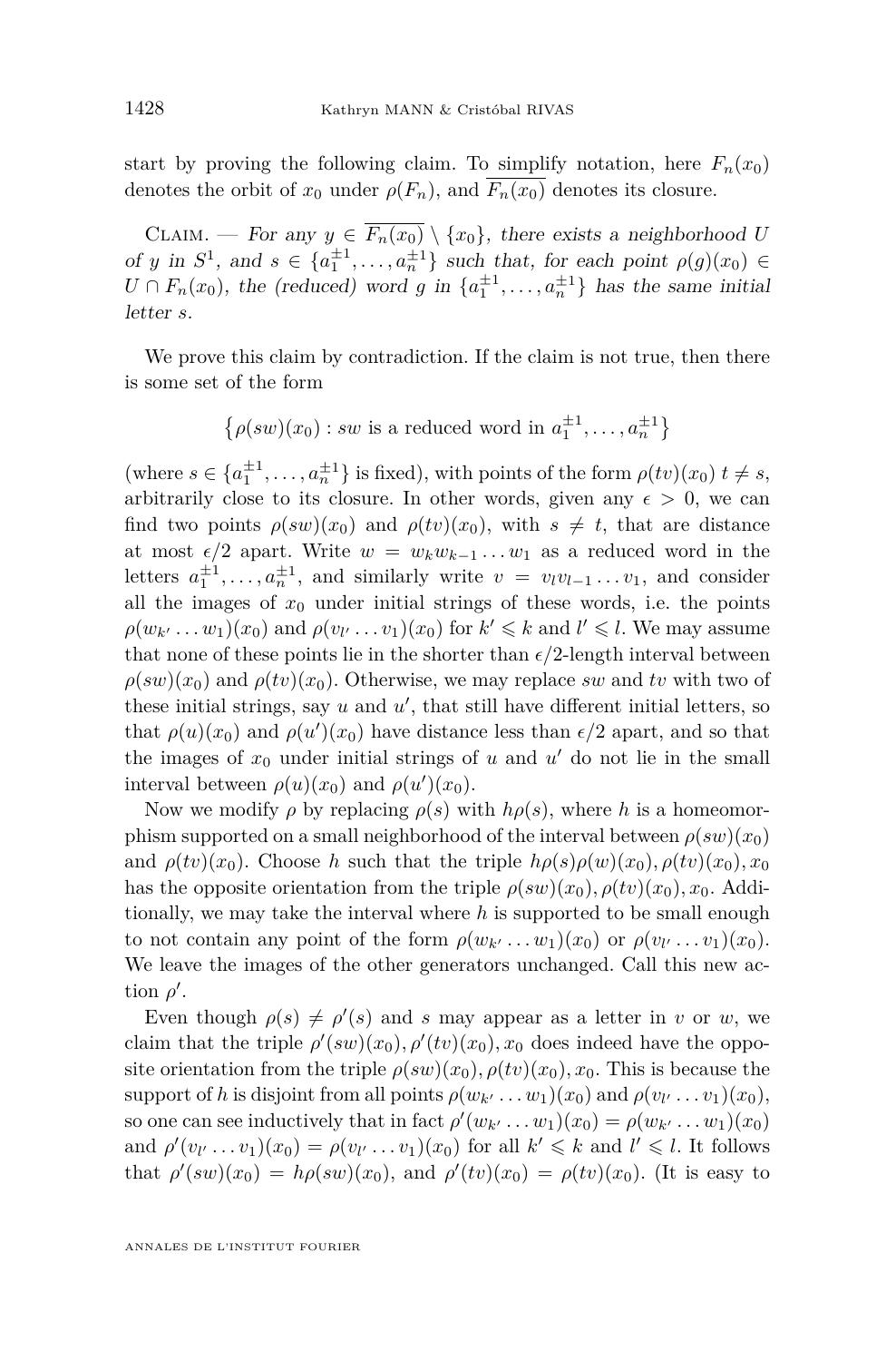check that this even works if  $t = s^{-1}$ .) Thus, by definition of *h*, the triples have opposite orientations.

We have just shown that, for any  $\epsilon > 0$ , there exists an action of  $F_n$  on  $S<sup>1</sup>$  such that the image of any point under any generator of  $F<sub>n</sub>$  is at most distance  $\epsilon$  from the original action  $\rho$ , and yet the cyclic order of the orbit of  $x_0$  under the new action is different. Given any finite subset of  $F_n$  we can choose  $\epsilon$  small enough so that the new order on the orbit of  $x_0$  will agree with the previous one on this finite set. Order completion now gives an arbitrarily close circular order to the original, hence could not have been isolated. This completes the proof of the claim.

Now we finish the proof of the proposition. Assume that  $\rho$  is the dynamical realization of an isolated circular order with basepoint  $x_0$ . We construct the domains  $D(s)$  in three steps.

Step 1. — For each *s*, declare that  $D(s)$  contains every point of the form  $\rho(sw)(x_0)$ , and every point in the closure of the set

 $\{\rho(sw)(x_0) : sw$  a reduced word in  $a_i^{\pm 1}\}$ .

The claim we just proved implies that accumulation points of

 $\{\rho(sw)(x_0): sw$  a reduced word in  $a_i^{\pm 1}\}$ 

are disjoint from those of

$$
\{\rho(tw)(x_0): tw \text{ a reduced word in } a_i^{\pm 1}\}\
$$

for  $s \neq t$ .

Step 2. — If *I* is a connected component of the complement of  $\overline{F_n(x_0)}$ , and the endpoints of *I* are both in the already constructed  $D(s)$ , then declare  $I \subset D(s)$ . Note that the sets  $D(s)$  are pairwise disjoint, and so far we have  $\rho(s)(D(t)) \subset D(s)$  for every  $t \neq s^{-1}$ .

Step 3. — As defined so far, the sets  $D(s)$  cover all of  $S^1$  except for some intervals complementary to  $\overline{F_n(x_0)}$ , precisely, those intervals with boundary consisting of one point in  $D(s)$  and the other point in  $D(t)$  for some  $s \neq t$ . (There is also an exceptional case where one of the endpoints is *x*0, i.e. allowing for the empty word.) Our first claim, i.e. that every point in  $\overline{F_n(x_0)}$  has a neighborhood containing only points of  $\{\rho(sw)(x_0): sw\}$  for some fixed  $s$ , implies, since  $S^1$  is compact, that there are only finitely many such complementary intervals. Also, since  $\rho$  is a dynamical realization, it is not possible to have a complementary interval *I* with both endpoints in  $F_n(x_0) \setminus F_n(x_0)$  (see Definition [2.2\)](#page-7-1). Further, form Theorem [3.18,](#page-20-0) it follows that the isolated circular order associated to  $\rho$  has a non-trivial linear part which is isomorphic to  $\mathbb Z$  (since higher rank free groups has no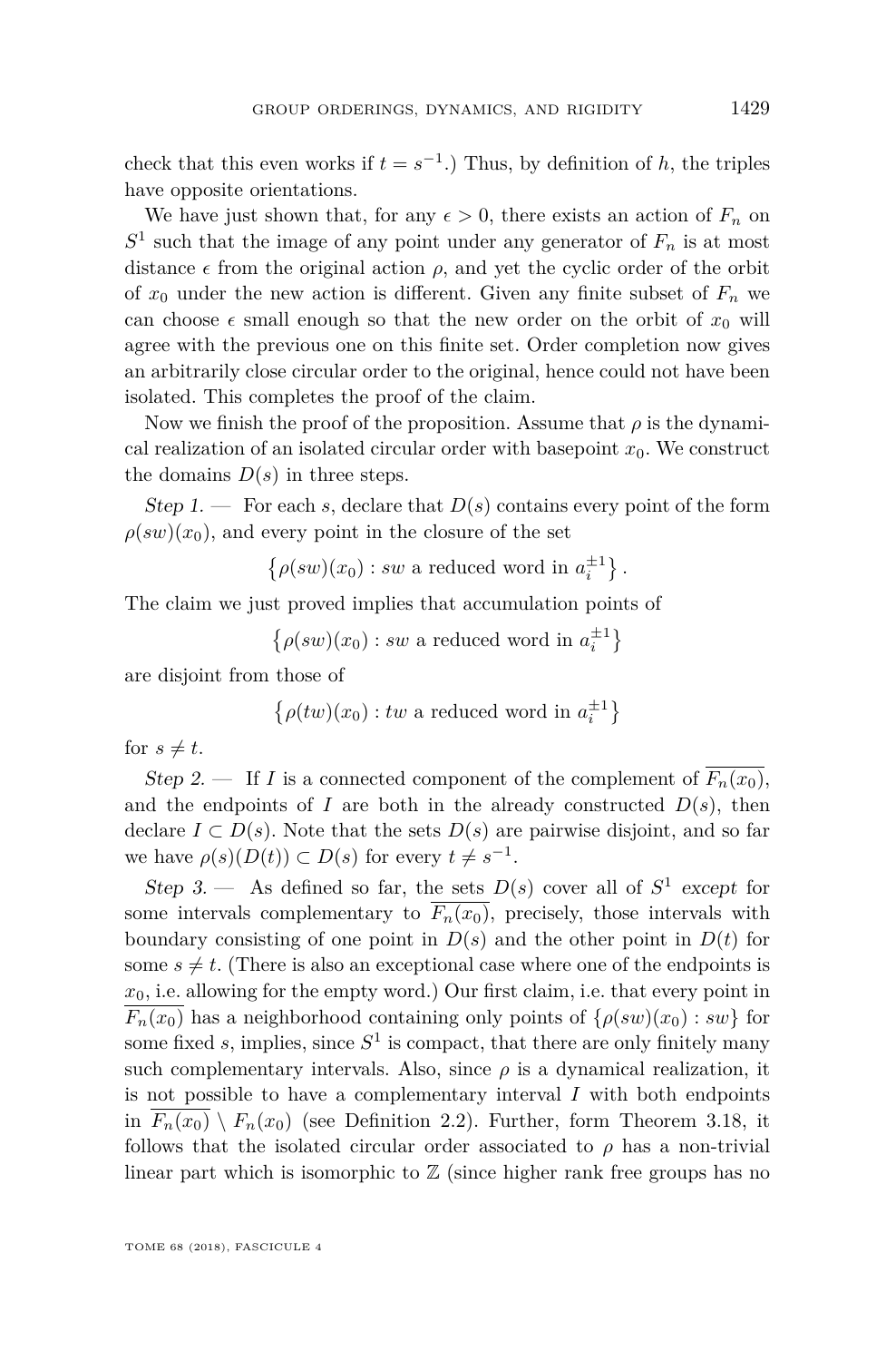isolated left orders, see [\[15\]](#page-46-2)), thus there is an element  $h_{min} \in F_n$ , such that the (small) interval  $I_{min} = (x_0, h_{min}(x_0))$  has no point of  $F_n(x_0)$  in its interior. The same holds for  $g(I_{min})$  for any  $g \in F_n$ . This implies that any complementary interval of the sets  $D(s)$  must have each endpoint inside  $F_n(x_0)$ .

Suppose that  $I$  is such a complementary interval, so  $I$  is of the form  $(s_1 s_2 \ldots s_k(x_0), t_1 t_2, \ldots t_l(x_0))$  where  $s_1 s_2 \ldots s_k$  and  $t_1 t_2 \ldots t_l$  are reduced words in the generators  $a_1^{\pm 1}, \ldots, a_n^{\pm 1}$  and  $s_1 \neq t_1$ . This implies that  $s_1^{-1}(I) = (s_2...s_k(x_0), s_1^{-1}t_1t_2...t_l(x_0))$  is also a complementary interval since  $s_1 \ldots s_k$  is a reduced word i.e.  $s_2 \neq s_1^{-1}$ . Similarly,  $t_1^{-1}(I)$  =  $(t_1^{-1}s_1s_2...s_k(x_0), t_2...t_l(x_0))$  is also a complementary interval. Note that, for any  $u \notin \{s_1^{-1}, t_1^{-1}\}$  the endpoints of  $u(I)$  are (reduced) words beginning in *u*, so  $u(I) \subset D(u)$ .

Iterating this argument, it follows that, for any proper initial string  $s_1 \ldots s_p$  with  $p \leq k$ , the interval  $(s_1 \ldots s_p)^{-1}(I)$  is complementary, as are its images under  $s_{p+1}^{-1}$  and  $s_p$ . The interval  $(s_1 \ldots s_k)^{-1}(I)$  =  $(x_0, (s_1 \ldots s_k)^{-1} t_1 \ldots t_l(x_0))$  is also complementary, and also its image under *sk*, but its images under every other generator are contained in some already defined *D*(*s*). An analogous statement holds for images of *I* under initial strings of  $t_1 \ldots t_l$ . In particular, this reasoning shows that  $h_{min} =$  $(s_1 \ldots s_k)^{-1} t_1 \ldots t_l$ , and that any complementary interval is equal to the image of  $(x_0, h_{min}(x_0))$  under the inverse of a prefix of  $h_{min}$ . For convenience, we switch to some simpler notation, writing  $h_{min} = u_1 u_2 \dots u_n$ , so that the complementary intervals are

$$
(x_0, u_1 \ldots u_n(x_0)), (u_1^{-1}(x_0), u_2 \ldots u_n(x_0)), \ldots, (u_n^{-1} \ldots u_1^{-1}(x_0), x_0).
$$

We now show how to enlarge the domains  $D(s)$  to contain parts of these complementary intervals, in order to have them satisfy the "ping-pong condition"  $\rho(s)(S^1 \setminus D(s^{-1})) \subset D(s)$ , for each of the generators *s*. We remind the reader that, for every other interval *J* in (an already defined portion of) a set  $D(s)$ , and for every  $t \neq s^{-1}$ , we have  $t(J) \subset D(t)$ . Thus, after extending domains we need only check what happens on the complementary intervals.

First, choose  $p_1 \in (x_0, u_1, \ldots, u_n(x_0))$  and add  $[p_1, u_1, \ldots, u_n(x_0)]$  to  $D(u_1)$ and  $[u_1^{-1}(x_0), u_1^{-1}(p_1)]$  to  $D(u_1^{-1})$ . Note that this is coherent with Step 1. Note also that in this way we have that  $u_1^{-1}(I_{min} \setminus D(u_1)) \subset D(u_1^{-1})$  and that  $u_1(u_1^{-1}(I_{min}) \setminus D(u_1^{-1})) \subset D(u_1)$  (so in particular  $s(I_{min} \setminus D(u_1)) \subset$  $D(s)$  and  $s(u_1^{-1}(I_{min} \setminus D(u_1^{-1})) \subset D(s)$  for every generator *s*). Then, we choose  $p_2 \in (u_1^{-1}(p_1), u_2 \ldots u_n(x_0))$  and add  $[p_2, u_2 \ldots u_n(x_0)]$  to  $D(u_2)$ and  $[u_2^{-1}u_1^{-1}(x_0), u_2^{-1}(p_2)]$  to  $D(u_2^{-1})$ .

ANNALES DE L'INSTITUT FOURIER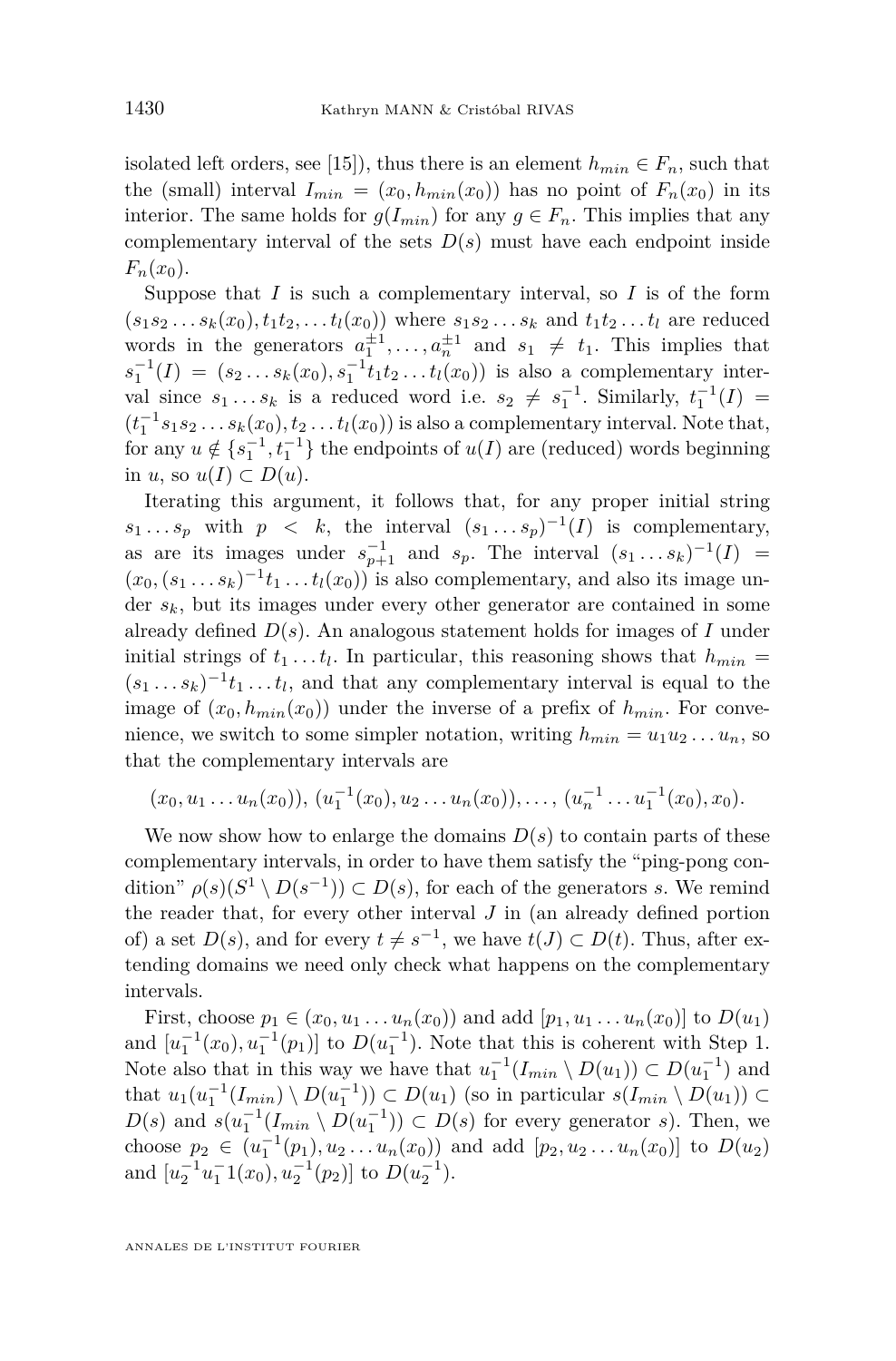We repeat this procedure iteratively; in the  $j^{th}$  step we choose  $p_j \in$  $(u_{j-1}^{-1}(p_{j-1}), u_j \ldots u_n(x_0))$  and then add  $[p_j, u_j \ldots u_n(x_0)]$  to  $D(u_j)$  and  $[u_j^{-1} \dots u_1^{-1}(x_0), u_j^{-1}(p_j)]$  to  $D(u_j^{-1})$ . This procedure ends with the choice of  $p_n \in (u_{n-1}^{-1}(p_{n-1}), u_n(x_0))$  and the addition of  $[p_n, u_n(x_0)]$  to  $D(u_n)$  and the addition of  $[u_n^{-1} \dots u_1^{-1}(x_0), u_n^{-1}(p_n)]$  to  $D(u_n^{-1})$ . It is easy to check that the domains  $D(s)$ 's remain disjoint, and that now the ping pong condition is satisfied globally.  $\Box$ 

Fixing *n*, it is now relatively easy to produce infinitely many non-conjugate actions of  $F_n$  on  $S^1$  by varying the number of connected components and cyclic orientation of domains  $D(s)$  for each generator *s*. Moreover, these can be chosen such that taking the orbit of a point produces infinitely many nonconjugate circular orders on  $F_n$  (the reader may try this as an exercise, otherwise we will see some explicit examples shortly). However, the existence of such actions is not enough to prove that  $CO(F_n)$  has infinitely many nonconjugate isolated points. This is because not every ping-pong action arises as the dynamical realization of a circular order; therefore Proposition [4.6](#page-28-0) does not automatically apply.

As a concrete example, only one of the two cases in Remark [4.4](#page-28-1) is the dynamical realization of a circular order. We will soon see that a circular order on  $F_2$  produced by Construction [4.3](#page-28-2) when  $D(b)$  and  $D(b^{-1})$  lie in different connected components of  $S^1 \setminus (D(a) \cup D(a^{-1}))$  is isolated, but one produced when  $D(b)$  and  $D(b^{-1})$  lie in the same connected component is not isolated.

To illustrate this point, and as a warm up to the proof of Theorem [1.4,](#page-4-1) we now prove exactly which ping-pong actions come from dynamical realizations in the simple case where the domains  $D(s)$  are all connected.

#### **4.1. Schottky groups and simple ping-pong dynamics**

DEFINITION 4.8. — Say that an action of  $F_n$  on  $S^1$  has simple ping-pong dynamics if the generators satisfy the requirements of a ping-pong action, and there exist connected attracting domains  $D(s)$  for all generators and inverses.

This short section gives a complete characterization of dynamical realizations with simple ping-pong dynamics. To do this, we will use some elementary hyperbolic geometry and results on classical Schottky subgroups of PSL(2*,* R). Although our exposition aims to be self-contained, a reader looking for more background can refer to [\[4,](#page-46-11) Chapters 1 and 2] for a good introduction.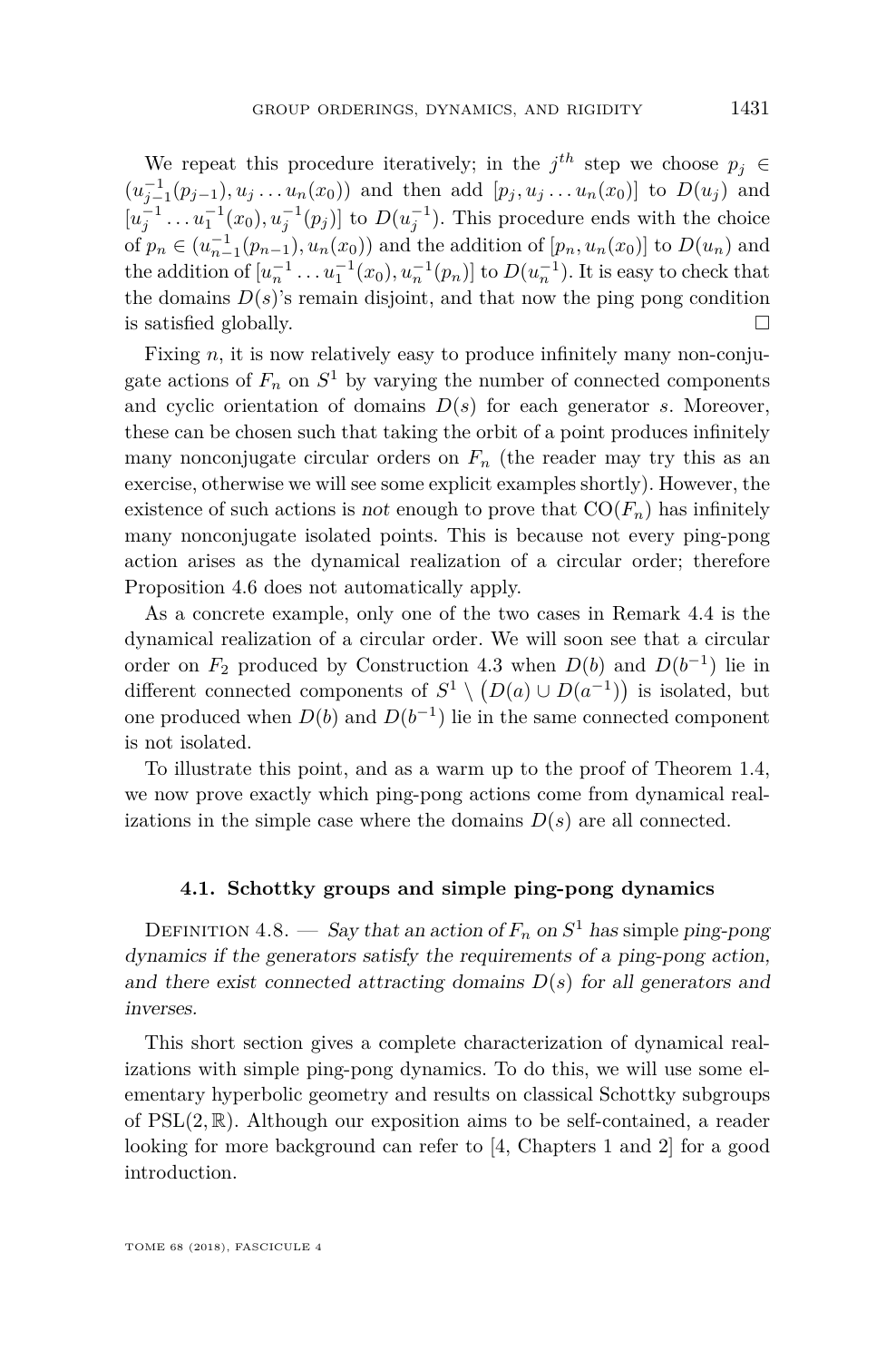**On ping-pong in**  $PSL(2,\mathbb{R})$ . There is a natural action of  $PSL(2,\mathbb{R})$  on  $S^1 = \mathbb{R} \cup \{\infty\}$  by Möbius transformations. A finitely generated subgroup  $G \subset \text{PSL}(2,\mathbb{R})$  is called Schottky exactly when it has ping-pong dynamics. The benefit of working in  $PSL(2, \mathbb{R})$  rather than  $Homeo_+(S^1)$  is that Möbius transformations of the circle extend canonically to the interior of the disc. Considering the interior of the disc as the Poincaré model of the hyperbolic plane, Schottky groups act properly discontinuously by isometries. Thus, it makes sense to describe the hyperbolic surface obtained by quotient the disc by such a ping-pong action. We will prove the following.

<span id="page-34-0"></span>THEOREM 4.9. — Let  $c \in \text{CO}(F_n)$ . If the dynamical realization  $\rho_c$  of c has simple ping-pong dynamics, then *n* is even, and  $\rho_c$  is topologically conjugate to a representation  $\rho : F_n \to \mathrm{PSL}(2, \mathbb{R}) \subset \mathrm{Homeo}_+(S^1)$  corresponding to a hyperbolic structure on a genus *n/*2 surface with one boundary component.

Note that the conclusion of the theorem is (as it should be) independent of any choice of generating set for  $F_n$ , even though the definition of pingpong dynamics is phrased in terms of a specific set of generators.

As a special case, Theorem [4.9](#page-34-0) immediately gives many concrete examples of actions of free groups on  $S<sup>1</sup>$  that do not arise as dynamical realizations of any circular order (cf. Lemma [4.11\)](#page-36-0) and justifies the remarks at the end of the previous subsection.

The main idea of the proof of Theorem [4.9](#page-34-0) can be summarized as follows: For  $PSL(2,\mathbb{R})$  actions, the condition that the quotient has a single boundary component exactly captures the condition that  $F_n$  acts transitively on the connected components of the complement of the exceptional minimal set, i.e. the condition of Corollary [3.24.](#page-24-1) For general ping-pong actions in  $Homeo_+(S^1)$ , we use the "minimality" property of being a dynamical real-ization (Proposition [3.8\)](#page-12-0) to produce a conjugacy into  $PSL(2,\mathbb{R})$ , then cite the  $PSL(2,\mathbb{R})$  case.

As motivation and as a first step in the proof, we start with an example and a non-example.

<span id="page-34-1"></span>LEMMA 4.10 (Example of dynamical realization). — Let  $a_1, b_1, a_2, b_2$ ,  $\ldots$ ,  $a_n$ ,  $b_n$  denote generators of  $F_{2n}$ . Let  $\rho : F_{2n} \to \text{PSL}(2, \mathbb{R}) \subset \text{Homeo}_+(S^1)$ have simple ping-pong dynamics. Suppose that  $x_0$  and the attracting domains are in the cyclic (counterclockwise) order

$$
x_0, D(a_1), D(b_1), D(a_1^{-1}), D(b_1^{-1}), D(a_2), D(b_2),..., D(a_n^{-1}), D(b_n^{-1}).
$$

Then  $\rho$  is the dynamical realization of a circular order with basepoint  $x_0$ .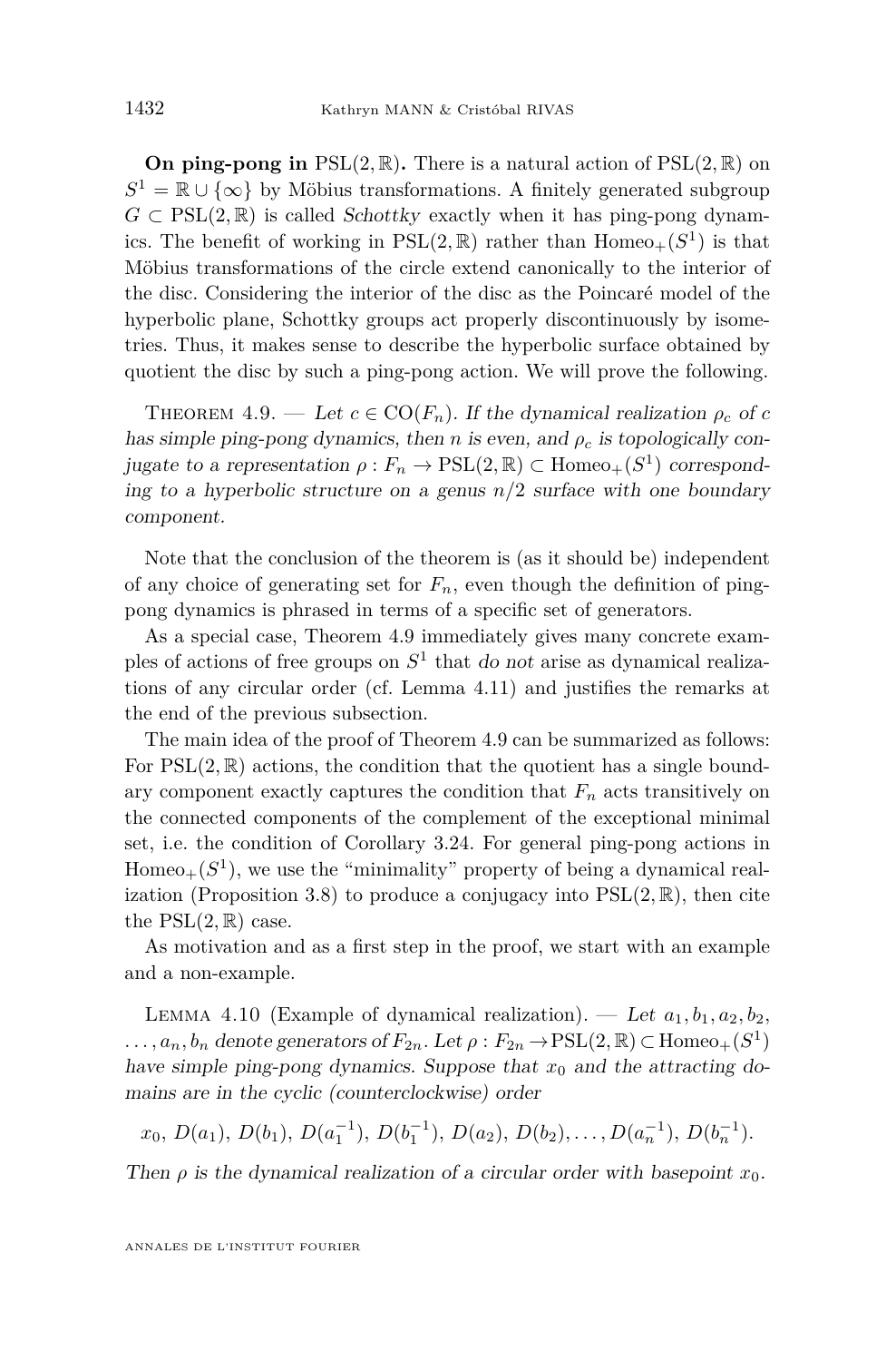

<span id="page-35-0"></span>Figure 4.1. The open disc as universal cover  $\tilde{\Sigma}$ . The shaded area is a fundamental domain

Note that the  $n = 1$  case is one of the cases from Remark [4.4.](#page-28-1)

Proof. — By the ping-pong lemma,  $x_0$  has trivial stabilizer under  $\rho(F_{2n})$ , so its orbit defines a circular order  $c$  on  $F_{2n}$ . We claim that the dynamical realization of this circular order is  $\rho$ . To see this, we first describe the action of *ρ* more concretely using some elementary hyperbolic geometry. Having done this, we will be able to apply Corollary [3.24](#page-24-1) to the action.

The arrangement of the attracting domains specified in the lemma implies that the quotient of  $\mathbb{H}^2$  by  $\rho(F_{2n})$  is, topologically, the interior of a surface  $\Sigma$  of genus *n* with one boundary component. Geometrically, it is a surface of infinite volume with a singe end, as illustrated in Figure [4.1](#page-35-0) for the case  $n = 1$ . (This is elementary; see Proposition I.2.17 and discussion on page 51 of [\[4\]](#page-46-11) for more details.)

Let  $\gamma \subset \Sigma$  be a simple geodesic curve isotopic to the boundary. The complement of  $\gamma$  in  $\Sigma$  has two connected components, a compact genus *n* surface with boundary  $\gamma$  (call this surface  $\Sigma'$ ), and an infinite volume annulus, call this *A*. Fixing a basepoint on  $\Sigma$  and considering  $\gamma$  as a based curve lets us think of it as an element of  $\pi_1(\Sigma) = F_{2n}$ , and its image  $\rho(\gamma) \in \text{PSL}(2, \mathbb{R})$  is a hyperbolic element translating along an axis,  $\tilde{\gamma} \subset \mathbb{H}^2$ , which projects to the curve  $\gamma \subset \Sigma$ .

We now describe the exceptional minimal set for  $\rho$  in terms of the geometry of this surface. It is a standard fact that the exceptional minimal set is precisely the limit points of the universal cover of the compact part  $\Sigma'$ (see [\[4,](#page-46-11) Section 3.1, Proposition 3.6]). This can also be described by looking at images of  $\tilde{\gamma}$  under the action of  $\rho(F_{2n})$ . These images are disjoint curves, each bounding on one side a fundamental domain for the compact surface  $\Sigma'$ , and on the other a half-plane that contains a fundamental domain for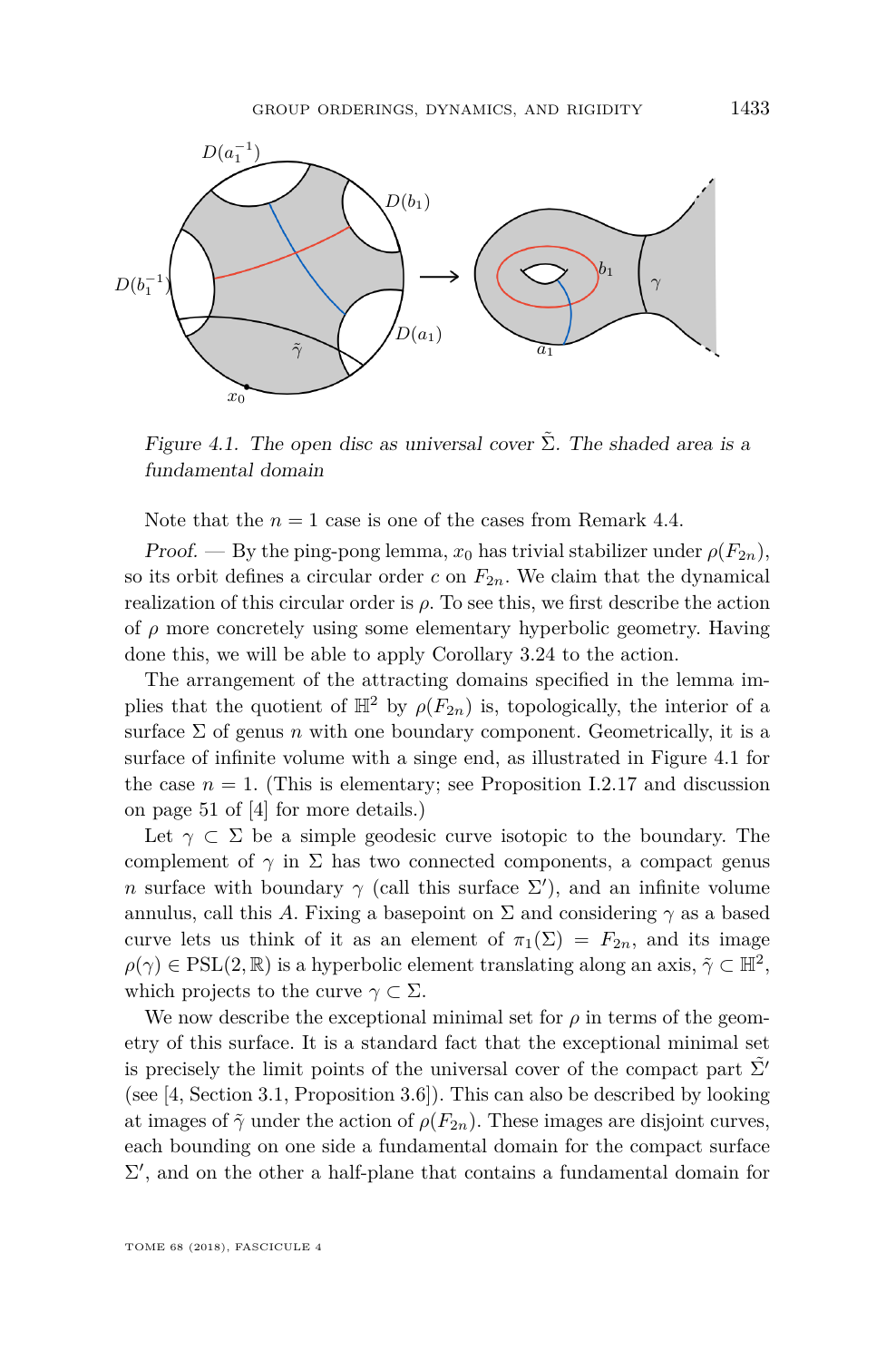the annulus *A*. The intersection of the half-planes that cover *A* with the  $S<sup>1</sup>$  boundary of  $\mathbb{H}<sup>2</sup>$  make up the complement of the exceptional minimal set for  $\rho(F_{2n})$ .

What is important to take from this discussion is that there is a *single* orbit for the permutation action of  $\rho(F_{2n})$  on the complementary intervals to its exceptional minimal set, and this corresponds to the fact that  $\Sigma$  has a single boundary component, in our case bounded by  $\gamma$ . As the exceptional minimal set is contained in the interior of the union of the attracting domains  $D(a_i^{\pm 1})$  and  $D(b_i^{\pm 1})$ , the basepoint  $x_0$  for the dynamical realization lies in a complementary interval *I*. In our case, taking  $\gamma$  to be the based curve represented by the commutator  $[a, b]$ , <sup>(1)</sup> our specification of the cyclic order of  $x_0$  and the attracting domains were chosen so that  $x_0$  lies in the interval bounded by the lift  $\tilde{\gamma}$  that is the axis of this commutator. The configuration is summarized in Figure [4.1.](#page-35-0) Moreover,  $\rho(\gamma)$  preserves *I*, acts on it by translations, and generates the stabilizer of *I* in  $\rho(F_{2n})$ .

In summary,  $S<sup>1</sup>$  is the union of an exceptional minimal set contained in the closure of  $\rho(G)(x_0)$  and the orbit of the open interval *I*. As the action of  $\langle \gamma \rangle$  on *I* is the dynamical realization of a left order, Corollary [3.24](#page-24-1) implies that  $\rho$  is the dynamical realization of *c*.

By contrast, geometric representations from surfaces with more boundary components do not arise as dynamical realizations.

<span id="page-36-0"></span>LEMMA 4.11 (Non-example). — Let  $\rho : F_n \to \mathrm{PSL}(2, \mathbb{R}) \subset \mathrm{Homeo}_+(S^1)$ ) be such that  $\mathbb{H}^2/\rho(F_n)$  is a surface with more than one infinite volume (i.e. non-cusped) end. Then  $\rho$  is not the dynamical realization of a circular order on  $F_n$ .

A particular case of the lemma is the ping-pong action of  $F_2 = \langle a, b \rangle$  with attracting domains in cyclic order  $D(a)$ ,  $D(a^{-1})$ ,  $D(b)$ ,  $D(b^{-1})$ . There the quotient  $\mathbb{H}^2/\rho(F_2)$  is homeomorphic to a sphere minus three closed discs.

Proof. — Let  $\rho$  be as in the Lemma, and let  $\Sigma = \mathbb{H}^2/\rho(F_n)$ . Let  $\gamma_1, \gamma_2, \ldots$ be geodesic simple closed curves homotopic to the boundary components of Σ. As in the proof of Lemma [4.10,](#page-34-1)  $\rho(F_n)$  has an exceptional minimal set, and the connected components of the complement of this set are the boundaries of disjoint half-planes, bounded by lifts of the curves  $\gamma_i$  to geodesics in  $\mathbb{H}^2$ . For fixed *i*, the union of these half-planes bounded by lifts of  $\gamma_i$  is a  $\rho(F_n)$ -invariant set.

Since we are assuming that there is more than one boundary component, for any candidate for a basepoint  $x_0$ , there is some *i* such that  $x_0$  is not

<sup>(1)</sup> here we use the convention for the action that  $[a, b](x) = b^{-1}a^{-1}ba(x)$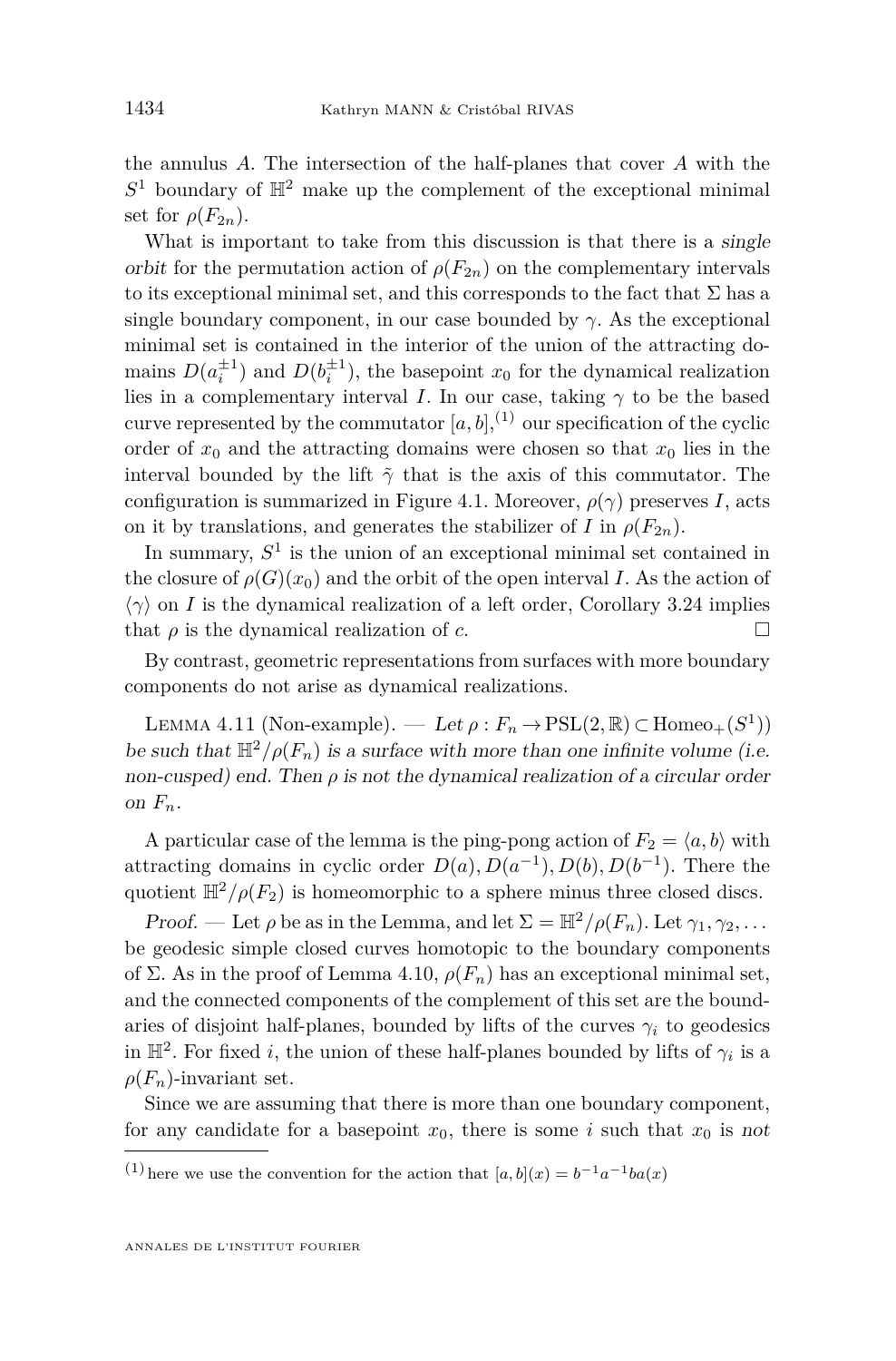contained in an interval bounded by a lift of  $\gamma_i$ . Equivalently, there is a connected component of the complement of the exceptional minimal set that does not contain a point in the orbit of  $x_0$ . By Lemma [3.21,](#page-21-0) this implies that  $\rho$  cannot be a dynamical realization of a circular order with basepoint  $x_0$ .

Remark 4.12. — Given  $\rho$  as in Lemma [4.11,](#page-36-0) and a point  $x \in S^1$  with trivial stabilizer, we get a circular order on  $F_n$  from the orbit of  $x$ . The lemma simply says that  $\rho$  is not its dynamical realization. But it is not hard to give a positive description of what the dynamical realization actually is: it is the action obtained from  $\rho$  by collapsing every interval in the complement of the exceptional minimal set to a point, except those that contain a point in the orbit of  $x$ . The resulting action is conjugate to a representation  $\rho': F_n \to \text{PSL}(2, \mathbb{R})$  such that  $\mathbb{H}^2/\rho'(F_n)$  is a surface with either all (or all but one) infinite-volume end of the surface  $\mathbb{H}^2/\rho(F_n)$ replaced by a finite-volume cusp Put otherwise, either for all *i* or all but one *i*, we have that  $\rho'(\gamma_i)$  is parabolic rather than hyperbolic. Both cases do in fact occur; for instance, the cusp-only case arises by taking the orbit of a point with trivial stabilizer under  $\rho'$ , since such an action  $\rho'$  is already minimal Proposition [3.8](#page-12-0) implies that it is the dynamical realization of this order. We leave the details as an exercise for the reader.

One can also show that such an action  $\rho'$  is not rigid, by finding an arbitrarily small deformation of  $\rho'$  so that a parabolic element  $\rho'(\gamma_i)$  becomes an infinite order elliptic. This new action is no longer semi-conjugate to the original. In fact, even the circular order of the orbit of *x* under the subgroup generated by  $\gamma_i$  will change.

Now we can prove Theorem [4.9;](#page-34-0) the goal in the proof is to reduce an arbitrary action to the examples from the  $PSL(2,\mathbb{R})$  case considered in the previous two lemmas.

Proof of Theorem [4.9.](#page-34-0) — Let  $\rho : F_n \to \text{Homeo}_+(S^1)$  be the dynamical realization of a circular order, with basepoint  $x_0$ . Assume that  $\rho$  has simple ping-pong dynamics. Let  $D(a_i^{\pm 1})$  be the attracting domains for the generators  $a_i$  and inverses  $a_i^{-1}$ .

Define a representation  $\rho' : F_n \to \text{PSL}(2, \mathbb{R}) \subset \text{Homeo}_+(S^1)$  by setting  $\rho'(a_i)$  to be the unique hyperbolic element such that  $\rho'(a_i)(D(a_i)) =$  $\rho(a_i)(D(a_i))$ . Then  $\rho'$  is a simple ping-pong action, and we can take  $D'(a_i^{\pm 1}) = D(a_i^{\pm 1})$  to be the attracting domains for *ρ*'. We will now show that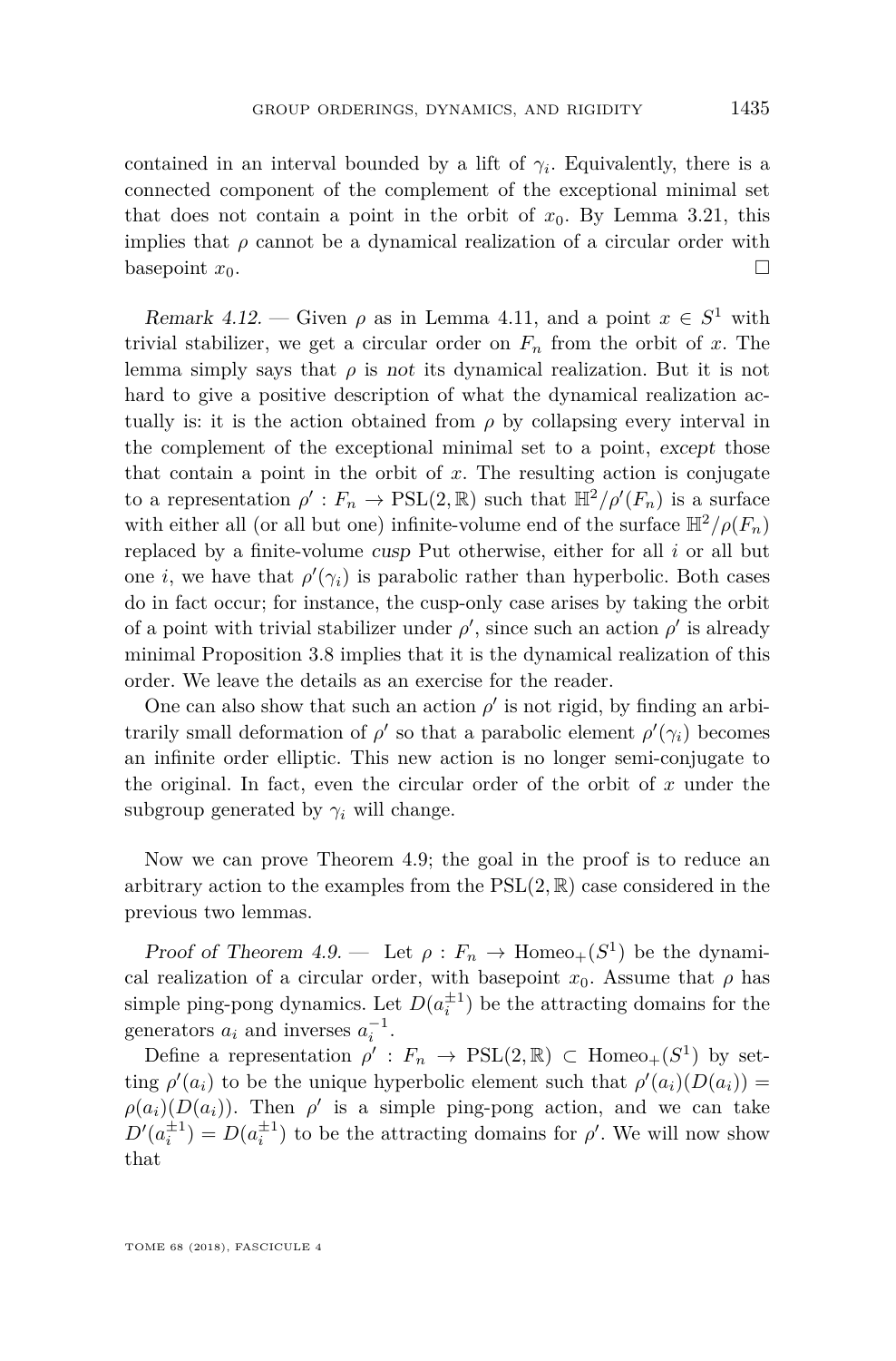- (1) there exists  $f \in \text{Homeo}_+(S^1)$  such that  $f \circ \rho'(g) \circ f^{-1} = \rho(g)$  for all  $q \in F_n$ , and
- <span id="page-38-0"></span>(2) the quotient of  $\mathbb{H}^2$  by  $\rho'$  is a genus  $n/2$  surface with one boundary component, in particular, *n* is even.

This will suffice to prove the theorem.

By Lemma [4.2,](#page-27-0) the cyclic order of  $\rho(F_n)(x_0)$  and  $\rho'(F_n)(x_0)$  agree, so the map  $f : \rho(F_n)(x_0) \to \rho'(F_n)(x_0)$  given by  $f(\rho(g)(x_0)) = \rho'(g)(x_0)$  is cyclic order preserving. We claim that, similarly to Proposition [3.8,](#page-12-0) *f* extends continuously to the closure of  $\rho(F_n)(x_0)$ . To see this, we look at successive images of attracting domains, following [\[4,](#page-46-11) Proposition 1.11].

If  $w = s_1 s_2 \dots s_k$  is a reduced word with  $s_i \in \{a_1^{\pm 1}, \dots a_n^{\pm 1}\}\$  define the set  $D(s_1, s_2, \ldots, s_k)$  by  $D(s_1, \ldots, s_k) := \rho(s_1 \ldots s_{k-1}) D(s_k)$ . Make the analogous definition for  $D'(s_1, \ldots, s_{k-1}) := \rho'(s_1, \ldots, s_{k-1})D'(s_k)$ . Note that  $D(s_1, s_2, \ldots, s_k) \subset \overset{\circ}{D}(s_1, s_2, \ldots s_{k-1}).$ 

Let  $g_k \in F_n$  be a sequence of distinct elements such that  $\lim_{n \to \infty} \rho(g_k)(x_0) =$ *y*. Write each  $g_k$  as a reduced word in the generators and their inverses. Since the set of generators and inverses is finite, after passing to a subsequence  $g_{k_i}$ , we may assume that there exist  $s_1, s_2, \ldots$  with  $s_{i+1} \neq s_i^{-1}$  and such that  $g_{k_i} = s_1 s_2 \dots s_i$ . Thus,

$$
\rho(g_{k_i})(x_0) \in D(s_1, s_2, \dots, s_i) \text{ and}
$$

$$
y \in \bigcap_{i=1}^{\infty} D(s_1, s_2, \dots, s_i).
$$

Returning to our original sequence, as  $D(s_1, s_2, ..., s_i) \subset \overset{\circ}{D}(s_1, s_2, ..., s_{i-1}),$ and  $\rho(g_k)(x_0) \to y$ , for any fixed *i*, we will have  $\rho(g_k)(x_0) \in D(s_1, s_2, \ldots, s_i)$ for all sufficiently large *k*.

Since the containment relations among the domains  $\rho(s_i)(D(s_i))$  and  $\rho'(s_j)(D'(s_i))$  agree, it follows that  $\rho'(g_k)(x_0) \in D'(s_1, s_2, \ldots, s_i)$  whenever  $\rho(g_k)(x_0) \in D(s_1, s_2, \ldots, s_i)$ . Since  $\rho'$  is a ping-pong action with image in  $PSL(2,\mathbb{R})$ , it follows from hyperbolic geometry (see [\[4,](#page-46-11) Lemma 1.10]) that the intersection  $\bigcap_i D'(s_1, s_2, \ldots, s_i)$  is a single point, say *y*'. Thus,  $\rho'(g_k)(x_0)$  converges to *y*<sup> $\prime$ </sup>, and we may define  $f(y) = y'$ , giving a continuous extension of *f*.

Since  $\rho$  is a dynamical realization, as in the proof of Lemma [3.21,](#page-21-0) Proposition [3.8](#page-12-0) implies that *f* has a continuous inverse and so must be a homeomorphism onto its image. We may then extend *f* over each complementary interval to the orbit of  $x_0$ , to produce a homeomorphism of  $S^1$  such that  $f \rho'(g) f^{-1} = \rho(g)$  for all  $g \in F_n$ .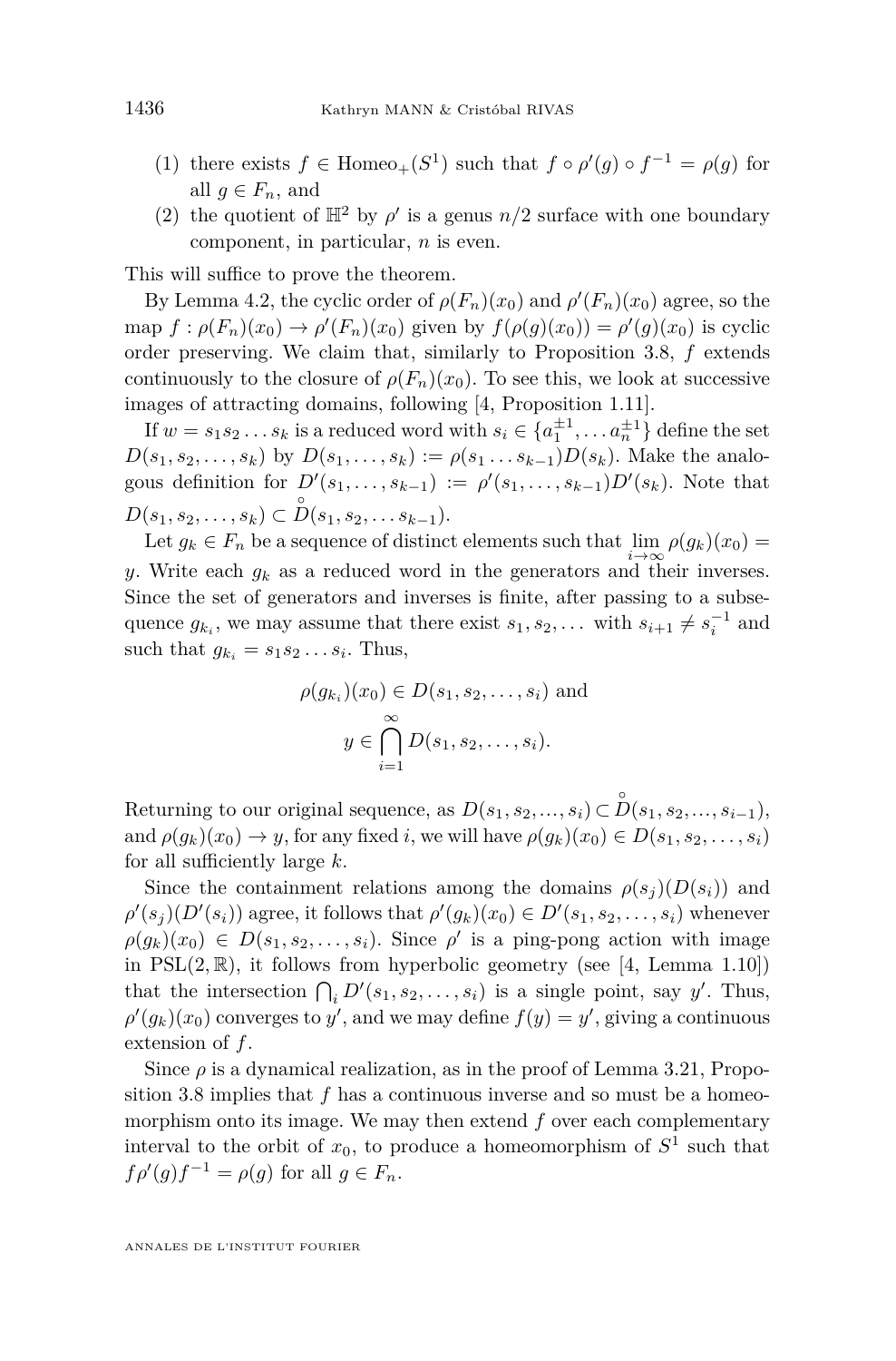Topologically, the quotient of  $\mathbb{H}^2$  by  $\rho'(F_n)$  is the interior of an orientable surface  $\Sigma$  with  $\pi_1(\Sigma) = F_n$ , and therefore genus *g* and  $b = n - 2g + 1$  boundary components, for some  $g$ . Because  $\rho'$  has simple ping-pong dynamics, it has at least one boundary component. We showed in Lemma [4.11](#page-36-0) that, if  $\rho'$ is a dynamical realization, then there is at most one boundary component. Since we are assuming that  $\rho$ , and hence its conjugate  $\rho'$  is a dynamical realization, there is exactly one boundary component, and so  $n = 2q$  is even. This proves assertion  $(2)$ .

#### **4.2. Infinitely many nonconjugate circular orders**

Finally, we give the proof that  $CO(F_{2n})$  has infinitely many nonconjugate isolated points. These will come from ping-pong actions with disconnected domains that are "lifts" of the Schottky actions described in the previous section.

Proof of Theorem [1.4.](#page-4-1) — Let  $G = F_{2n}$ , and let  $\rho : G \to \text{PSL}(2, \mathbb{R})$  be a representation such that  $\mathbb{H}^2/\rho(G)$  is an infinite volume genus *n* surface with one end. Fix a generating set  $a_1, b_1, \ldots, a_n, b_n$  for *G*.

DEFINITION 4.13. — Fix  $k > 1$ . The standard *k*-lift  $\hat{\rho}$  of  $\rho$  is a representation defined as follows: for each generator *s* let  $\hat{\rho}(s)$  be the unique lift of  $\rho(s)$  to the *k*-fold cyclic cover of  $S^1$  such that  $\hat{\rho}(s)$  has fixed points. This determines a homomorphism  $\hat{\rho}: G \to \text{Homeo}_+(S^1)$  whose image commutes with the order *k* rigid rotation.

Let  $D(a_i^{\pm 1})$ ,  $D(b_i^{\pm 1})$  be the attracting domains for the generators and their inverses with respect to the representation  $\rho$ . For each generator or inverse *s*, let  $\hat{D}(s)$  be the pre-image of an attracting  $D(s)$  under the  $(k$ fold) covering map  $\pi : S^1 \to S^1$ . Then  $\hat{D}(s)$  is a (disconnected) attracting domain for  $\hat{\rho}(s)$ , and  $\hat{\rho}$  has ping-pong dynamics. Let  $\hat{x}_0$  be a lift of  $x_0$ . The next lemma shows that, for infinitely many choices of  $k$ , this lift  $\hat{\rho}$  is the dynamical realization of a circular order with basepoint  $\hat{x}_0$ . Having done this, Proposition [4.6](#page-28-0) implies that this circular order is isolated in  $CO(F_{2n})$ .

LEMMA 4.14. — If k and  $2n-1$  are relatively prime, then the standard *k*-lift *ρ*ˆ constructed above is the dynamical realization of a circular order.

Proof. — Again, we begin by describing the dynamics of  $\hat{\rho}$ . All of the facts stated here follow easily from the construction of  $\hat{\rho}$  as a lift of  $\rho$ . Further explanation and a more detailed description of such lifts can be found in Section 2 of [\[10\]](#page-46-12).

TOME 68 (2018), FASCICULE 4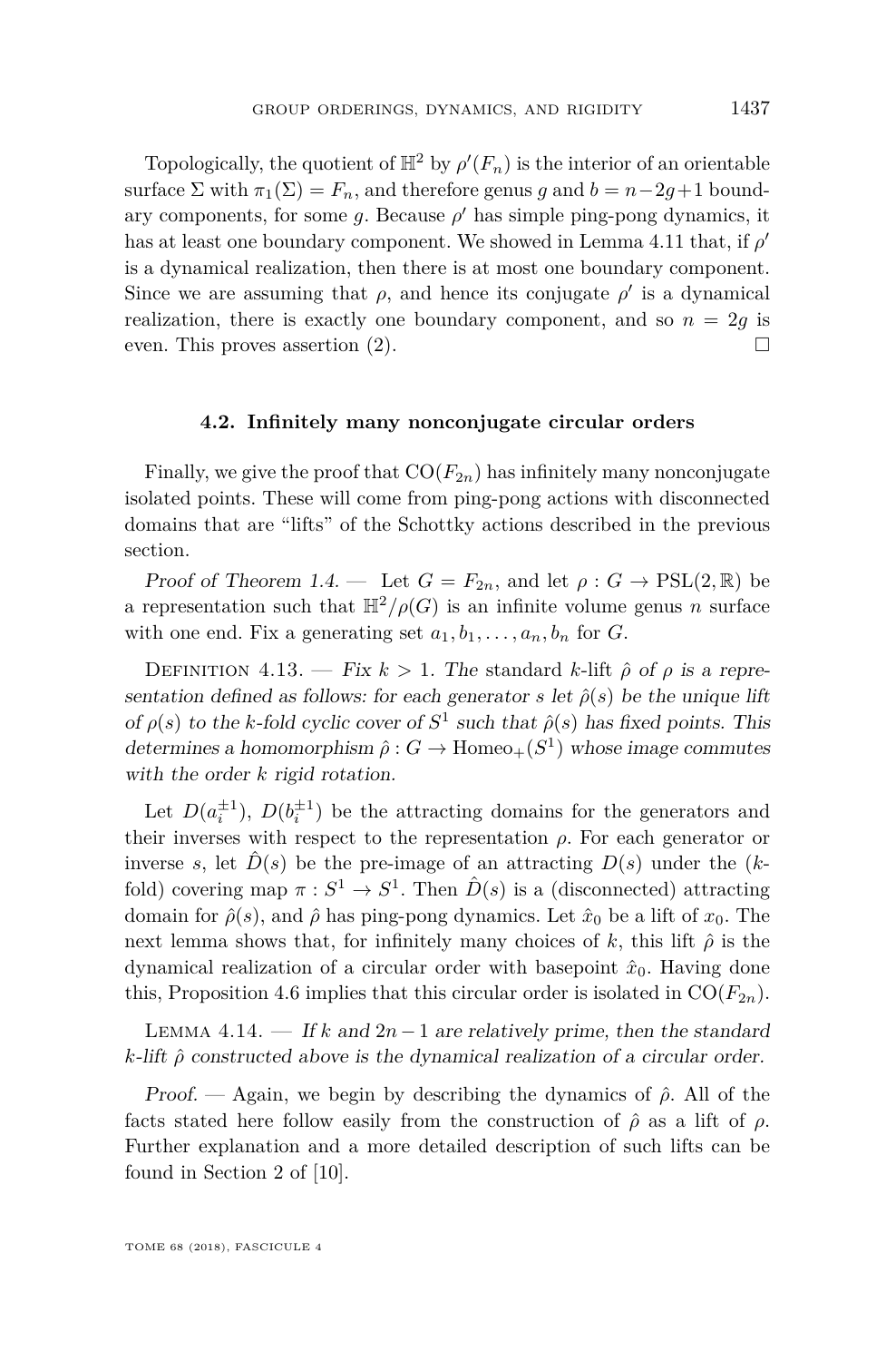Let *K* be the exceptional minimal set for  $\rho$ . Then  $\hat{K} := \pi^{-1}(K)$  is the exceptional minimal set for  $\hat{\rho}$ , and  $\hat{x}_0 \in S^1 \setminus \hat{K}$ . Let *I* denote the connected component of  $S^1 \setminus K$  containing  $x_0$ , and  $\hat{I}$  the connected component of  $S^1 \setminus \hat{K}$  containing  $\hat{x}_0$ . Using Corollary [3.24,](#page-24-1) it suffices to show that  $\hat{\rho}(G)$ acts transitively on the set of connected components of  $S^1 \setminus \hat{K}$  and that the stabilizer of  $\hat{I}$  acts on  $\hat{I}$  as a dynamical realization of a linear order.

Let  $\hat{I} = I_0$ , and let  $I_1, I_2, \ldots, I_{k-1}$  denote the other connected components of  $\pi^{-1}(I)$ , in cyclic (counterclockwise) order.

Let  $g \in F_{2n}$  be the product of commutators  $g = [a_1, b_1] \dots [a_n, b_n]$ , so  $\rho(g)$ is the stabilizer of *I* in  $\rho(G)$ . For the lifted action, we have  $\hat{\rho}(q)(I_i) = I_i$ , where  $j = i + 2n - 1$  mod *k*. (This follows from the fact that the rotation number of  $\hat{\rho}(g)$  is  $(2n-1)/k$ , see [\[10\]](#page-46-12).) Hence, the stabilizer of  $\hat{I}$  is the infinite cyclic subgroup generated by  $g^k$ . Moreover,  $\hat{\rho}(g^k)$  acts on  $\hat{I}$  without fixed points, as it is a lift of  $\rho(g^k)$  which acts on *I* without fixed points. Thus, the action of the subgroup generated by  $g^k$  acts on  $\hat{I}$  as the dynamical realization of a left order on Z.

It remains only to show that  $\hat{\rho}(G)$  acts transitively on the set of connected components of  $S^1 \setminus \hat{K}$  so that we can apply Corollary [3.24.](#page-24-1) This is where we use the hypothesis that  $k$  and  $2n-1$  are relatively prime. Assuming that they are relatively prime, the fact that  $\hat{\rho}(q)(I_i) = I_i$ , where  $j = i + 2n - 1$ mod *k* will now imply that  $\hat{\rho}$  acts transitively on the lifts of *I*. In detail, if  $\hat{J}$ is any other connected component of  $S^1 \setminus \hat{K}$ , with  $\pi(\hat{J}) = J$ , then we may find  $f \in F_{2n}$  such that  $\rho(f)(I) = J$ . It follows that  $\hat{\rho}(g^m f)(\hat{I}) = \hat{J}$  for some *m*, so the action is transitive. This completes the proof of the lemma.  $\Box$ 

To finish the proof of the theorem, we need to show that different choices of *k* give infinitely many distinct conjugacy classes of circular orders. This follows from the fact we mentioned above that the rotation number of  $\rho(q)$  is  $(2n-1)/k$ . Rotation number is a (semi)-conjugacy invariant of homeomorphisms of  $S^1$ . Hence, the dynamical realizations of conjugate orders cannot assign different rotation numbers to the same element.  $\Box$ 

#### <span id="page-40-0"></span>**4.3. Explicit singleton neighborhoods of isolated orders**

Recall that a neighborhood basis of an order  $c \in \text{CO}(G)$  is given by sets of the form  $O_S(c) := \{c' \in \text{CO}(G) : c'(u, v, w) = c(u, v, w) \text{ for all } u, v, w \in C\}$ *S*}, where *S* ranges over all finite subsets of *G*. Given an isolated circular order  $c$ , it is therefore very natural to ask: what is the minimum cardinality of *S* such that  $O_S(c)$  is a singleton?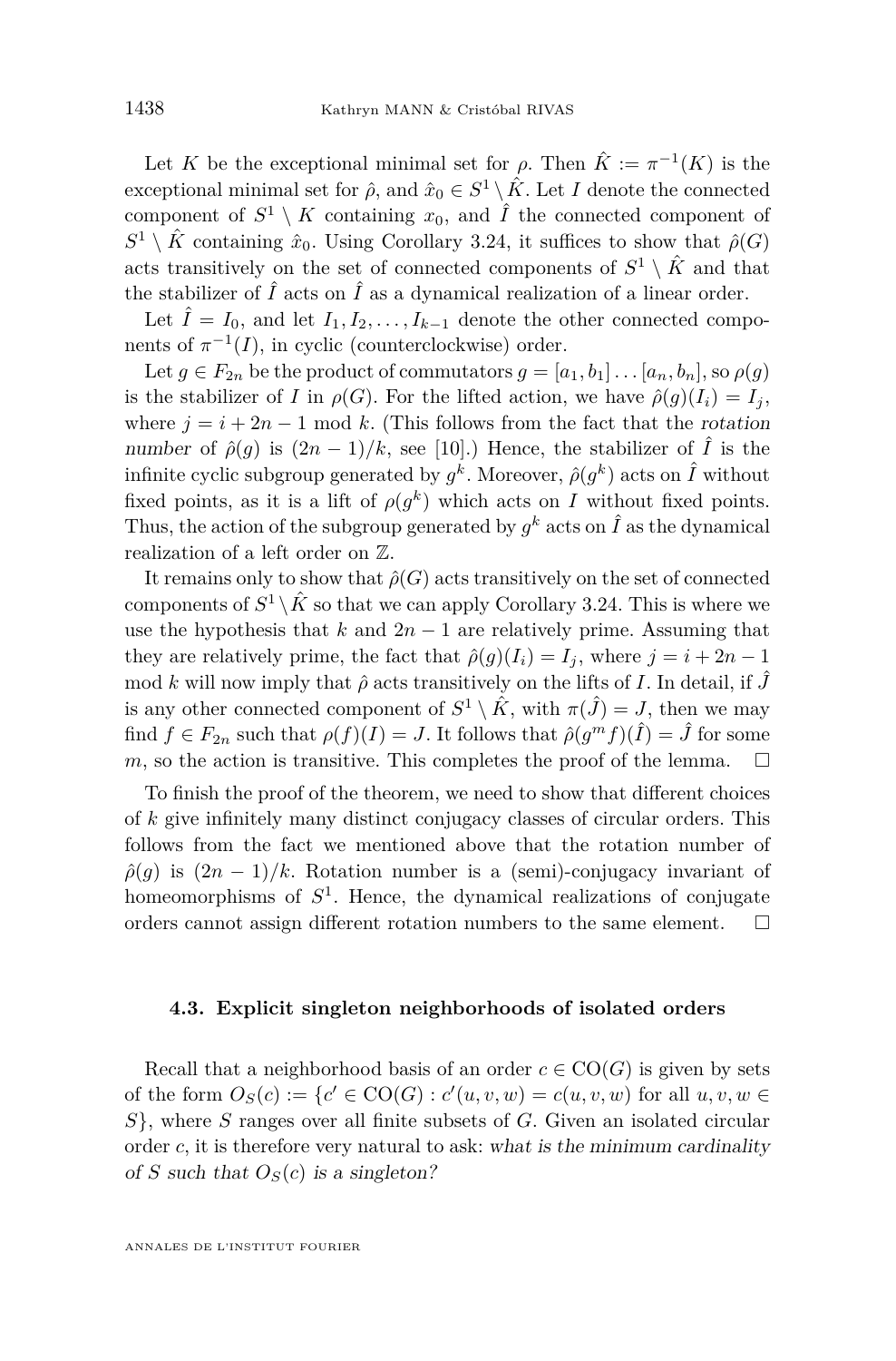In this section, we take the isolated circular order on  $F_2 = \langle a, b \rangle$  whose dynamical realization has simple ping-pong dynamics (from Lemma [4.10\)](#page-34-1) and give an upper bound on the cardinality of such a set *S*, by exhibiting a specific set with 5 elements. (We expect the bound  $|S| \leq 5$  given here is sharp, but have not pursued this point.) The proof of the Proposition below also gives an independent and very short proof that  $CO(F_2)$  has isolated points; the only previous tool that we use here is the ping-pong lemma.

Fixing notation, let *c* be the isolated circular from Lemma [4.10](#page-34-1) in the case  $n = 1$ . We show the following:

PROPOSITION 4.15.  $\frac{d}{dx}$  If *c*' is an order that agrees with *c* on the set  $S^3 = {\text{id}, a, ba, a^{-1}ba, b^{-1}a^{-1}ba}$ , then  $c' = c$ .

Proof. — Let  $\rho: F_2 \to \text{Homeo}_+(S^1)$  be the dynamical realization of *c* with basepoint  $x_0$ . We need to show that for any action  $\rho'$  of  $F_2$  on  $S^1$  such that the cyclic order of  $\rho'(S)(x_0)$  agrees with that of  $\rho(S)(x_0)$ , the cyclic order of  $\rho'(G)(x_0)$  then agrees with that of  $\rho(G)(x_0)$ . Consider an action of  $F_2$  on  $S^1$  with the points

$$
x_0
$$
,  $ab^{-1}a^{-1}b(x_0)$ ,  $b(x_0)$ ,  $a^{-1}b(x_0)$ ,  $b^{-1}a^{-1}b(x_0)$ 

in this cyclic (counterclockwise) order. Here, and in the remainder of the proof, we drop the notation  $\rho'$  for the action.

We begin by choosing some additional points in  $S<sup>1</sup>$  in a careful way, so as to arrive at the configuration illustrated in Figure [4.2](#page-42-1) below. This will let us define attracting domains for the action.

Let  $p_1 \in S^1$  be a point such that the triple  $x_0, p_1, ab^{-1}a^{-1}b(x_0)$  is positively oriented. Choose  $x'_0$  very close to  $x_0$ , and such that  $x'_0, x_0, p_1$  is positively oriented. If  $x_0$  is chosen sufficiently close to  $x_0$ , then

$$
x'_0
$$
,  $p_1$ ,  $ab^{-1}a^{-1}b(x'_0)$ ,  $b(x'_0)$ ,  $a^{-1}b(x'_0)$ ,  $b^{-1}a^{-1}b(x'_0)$ 

will also be in positive cyclic order. Let *X* denote this set of 6 points.

The ordering of *X* implies that  $a^{-1}(p_1)$  lies in the connected component of  $S^1 \setminus X$  bounded by  $a^{-1}b(x_0')$  and  $b^{-1}a^{-1}b(x_0')$ . Let  $p_2$  be a point in this component such that the triple  $a^{-1}(p_1), p_2, b^{-1}a^{-1}b(x_0)$  is positively oriented. Similarly, our assumption on order implies that  $b(p_2)$  lies in the component of  $S^1 \setminus X$  bounded by  $b(x_0')$  and  $a^{-1}b(x_0')$ , and we let  $p_3$  be a point in this component such that  $b(p_2), p_3, a^{-1}b(x_0)$  is positively oriented. This configuration is summarized in Figure [4.2.](#page-42-1)

Now let  $D(a)$ ,  $D(b)$ ,  $D(a^{-1})$  and  $D(b^{-1})$  be the disjoint intervals  $[p_1, a(p_3)]$ ,  $[b(x'_0), b(p_2)]$ ,  $[p_3, a^{-1}(p_1)]$  and  $[p_2, x'_0]$  as shown in Figure [4.2.](#page-42-1) Our choice of configuration of points implies that  $b(S^1 \setminus D(b^{-1})) \subset D(b)$ .

TOME 68 (2018), FASCICULE 4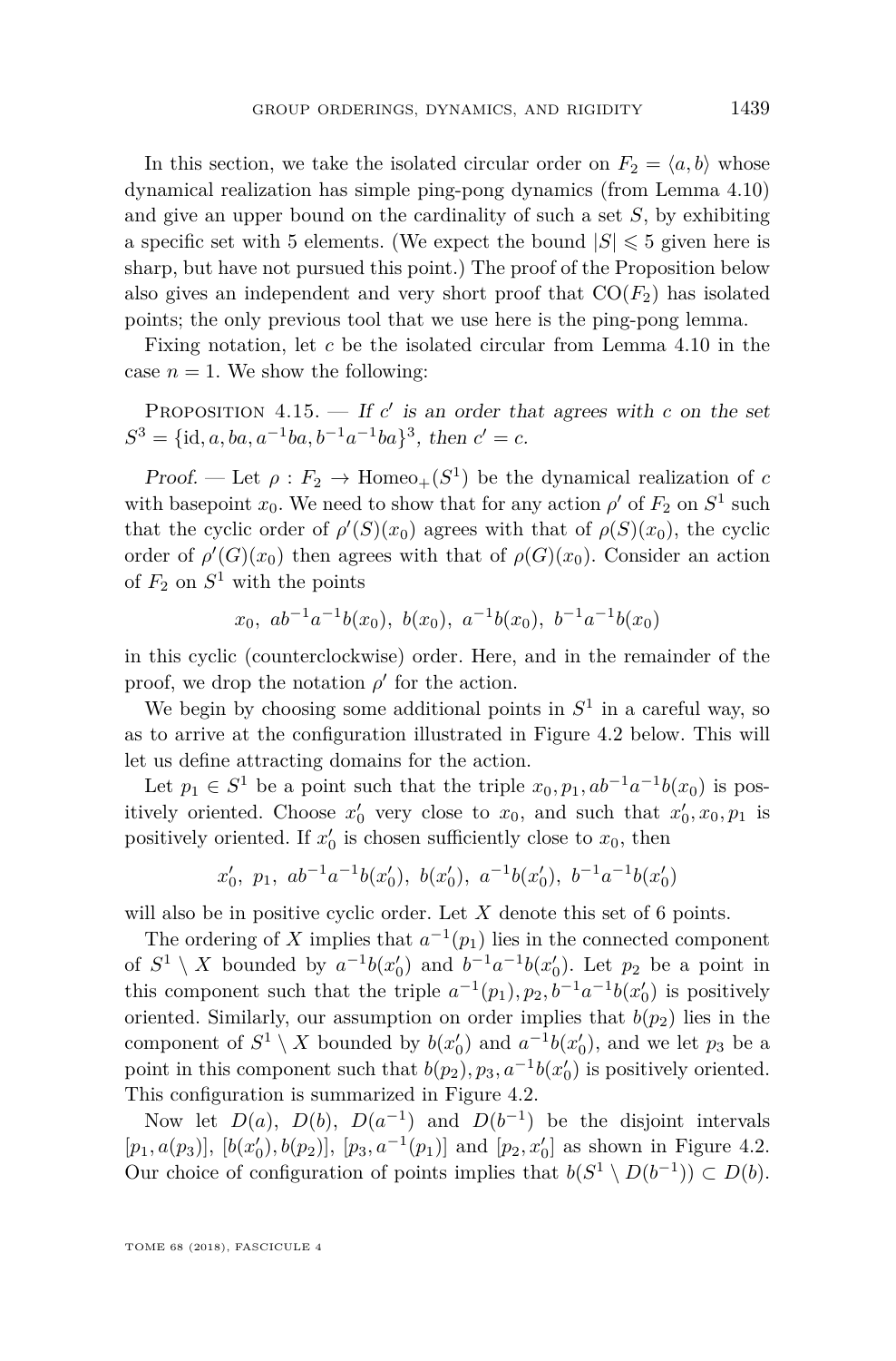

<span id="page-42-1"></span>Figure 4.2. Configuration of points giving ping-pong domains on *S* 1

Similarly,  $a(S^1 \setminus D(a^{-1})) \subset D(a)$ . We also have that  $x_0$  is in the complement of the union of domains.

Since these are the same cyclic order and containment relations as *c*, Lemma [4.2](#page-27-0) implies that the cyclic order on *G* induced by the orbit of  $x_0$ coincides with *c*.

Remark  $4.16.$  – A similar strategy can be used to produce neighborhoods of the lifts of these orders on *F*2, however, many more points are needed. Compare also the framework of [\[13\]](#page-46-13), especially Lemma 4.8.

#### **5. Applications to linear orders**

<span id="page-42-0"></span>Suppose  $0 \to A \to B \to C \to 0$  is a short exact sequence of groups. If A is left-ordered, and *C* circularly ordered, then it is well known that there is a natural circular order on *B* such that both maps  $A \rightarrow B$  and  $B \rightarrow C$  are monotone. (See [\[2,](#page-46-4) Lemma 2.2.12] for a proof.) Here, we discuss a different method of constructing orders on certain central extensions.

Recall that a subgroup  $H \subset G$  is cofinal for a left order  $\lt$  on  $G$  if, for all  $g \in G$ , there exist  $h_1, h_2 \in H$  such that  $h_1 < g < h_2$ . If  $H \subset G$ , we let  $LO_H(G) \subset LO(G)$  denote the subspace of  $LO(G)$  consisting of orders where *H* is cofinal.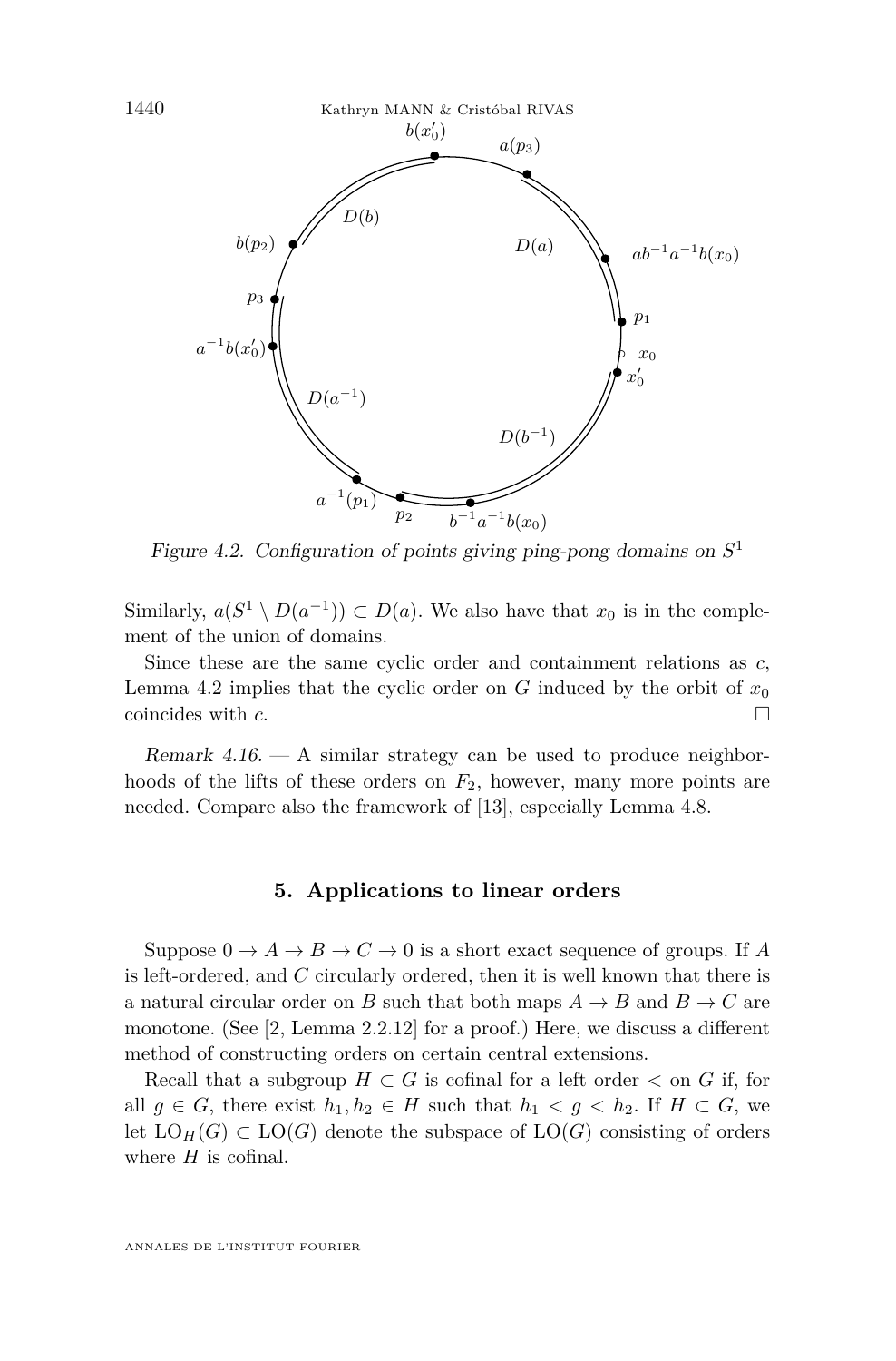<span id="page-43-1"></span>PROPOSITION 5.1 (see also [\[22\]](#page-47-6)). — Let G be a group, and let  $\mathbb{Z} \rightarrow$  $\hat{G} \stackrel{\pi}{\rightarrow} G$  be a central extension. Then, there is a continuous map  $\pi^* = \pi_{\hat{G}}^*$ :  $LO_{\mathbb{Z}}(\hat{G}) \to \text{CO}(G)$ . Moreover, each circular order on *G* is in the image of one such map *π* ∗ .

This theorem is essentially proved in [\[22\]](#page-47-6), although there is no comment on continuity there.

Proof. — Let  $\mathbb{Z} \to \hat{G} \stackrel{\pi}{\to} G$  be a central extension. Given  $\lt$  in  $\text{LO}_{\mathbb{Z}}(\hat{G})$ define  $\pi^*(\leq)$  as follows. Let *z* be the generator of  $\mathbb Z$  such that  $z >$  id. Since  $\mathbb Z$ is cofinal, for each  $q \in G$ , there exists a unique  $\hat{q} \in \hat{G}$  such that id  $\leq \hat{q} \leq z$ . Given distinct elements  $g_1, g_2, g_3 \in G$ , let  $\sigma$  be the permutation such that  $id \le \hat{g}_{\sigma(1)} < \hat{g}_{\sigma(2)} < \hat{g}_{\sigma(3)} < z$ . Define  $\pi^*(\le)(g_1, g_2, g_3) := sign(\sigma)$ . One checks that this is a well defined circular order on *G*.

To show continuity, given a finite set  $S \subset G$ , let  $\hat{S} := \{\hat{g} \in \hat{G} : g \in S\}$ . If  $\langle$ <sup>2</sup> and  $\langle$ <sup>2</sup> are two left orders that agree on  $\hat{S}$  ∪ {id, *z*}, then the definition of  $\pi^*$  ensures that  $\pi^*(\leq_1)$  and  $\pi^*(\leq_2)$  agree as circular orders on *S*.

For the last remark, we give a proof for countable groups that highlights the relationship between the dynamical realization of  $c$  and  $\pi^*(c)$ . The gen-eral case is given in [\[22\]](#page-47-6), and uses essentially the same idea. Let  $\text{Homeo}_\mathbb{Z}(\mathbb{R})$ denote the group of orientation-preserving homeomorphisms of  $\mathbb R$  that commute with integer translations. This group is the universal central extension of Homeo<sub>+</sub>( $S^1$ ). Given  $c \in \text{CO}(G)$ , let  $\rho$  be a dynamical realization of  $c$ with basepoint *x*, and let  $\hat{x} \in \mathbb{R}$  be a lift of *x*. Let  $\hat{G}$  be the pullback of the central extension  $0 \to \mathbb{Z} \to \text{Homeo}_{\mathbb{Z}}(\mathbb{R}) \to \text{Homeo}_{+}(S^1) \to 1$  using  $\rho$ . It is easily checked that  $\hat{x}$  has a free orbit under  $\hat{G} \subset$  Homeo( $\mathbb{R}$ ) so induces a left order  $\leq$  on  $\hat{G}$ , and in this left order  $\mathbb Z$  is cofinal. By construction, *π* ∗  $(<) = c.$ 

We note that, as remarked to the authors by S. Matsumoto,  $\pi^*$  is not necessarily one-to-one, although the last step in the proof does give a partial inverse.

<span id="page-43-0"></span>LEMMA 5.2. — Let G be a finitely generated group, and  $z \in G$  a central element. The set of left invariant orders on  $G$  where  $\langle z \rangle$  is cofinal is open in  $LO(G)$ .

Proof. — Suppose that  $\langle z \rangle$  is cofinal. Then for each generator  $g_i$  in a finite generating set, there exists  $k_i \in \mathbb{Z}$  such that  $z^{k_i} \leqslant g_i \leqslant z^{k_i+1}$ . We claim that this finite collection of inequalities also implies that  $\langle z \rangle$  is cofinal. Indeed, that *z* is central implies that  $z^{k_i+k_j} \leq$  $g_i g_j < z^{k_i+k_j+2}$  for all *i, j*, and inductively, that each word in the generators is bounded above and below by powers of  $z$ .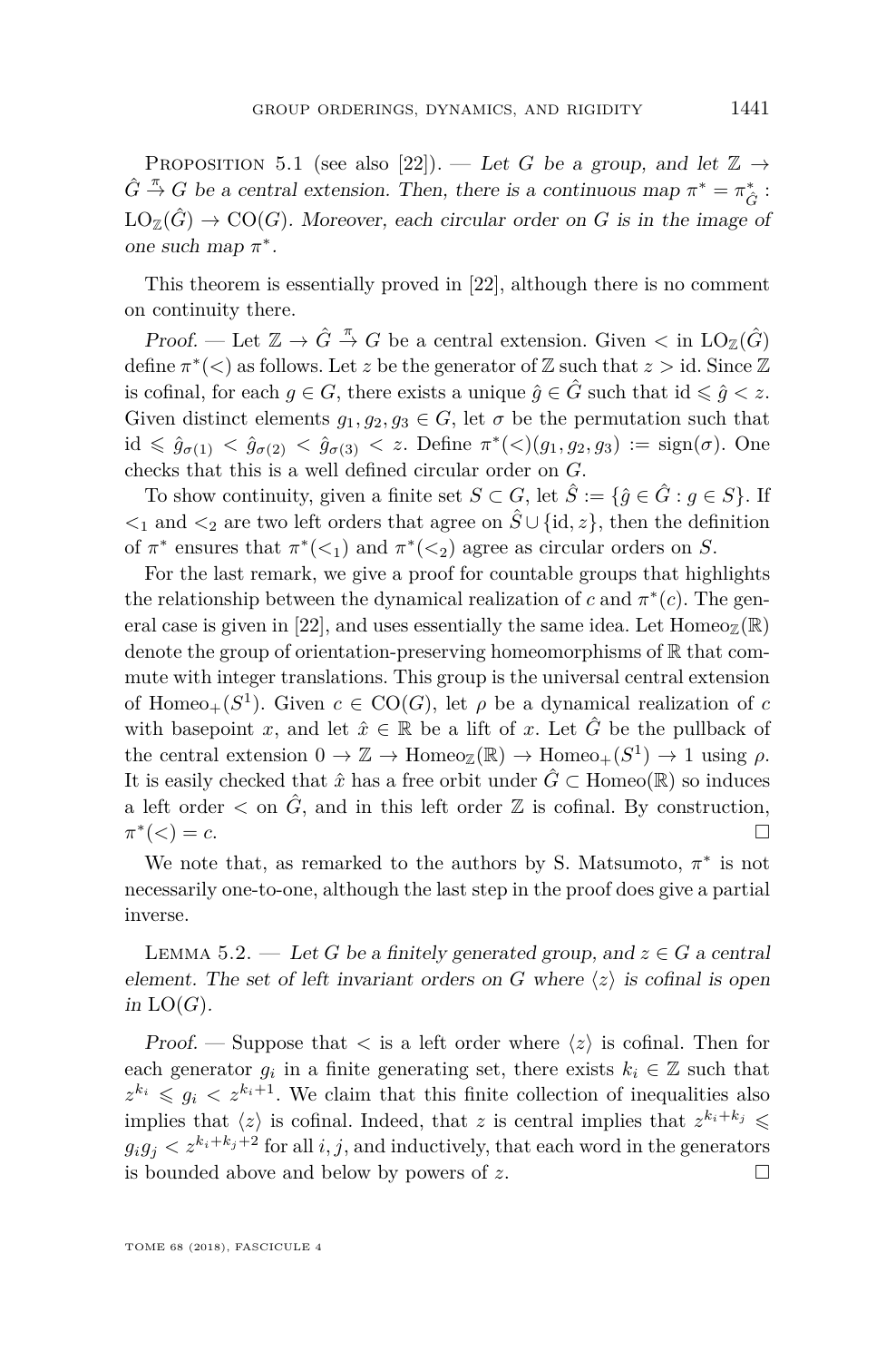Remark 5.3. — This can fail when *G* is not finitely generated. Indeed, let  $G = \mathbb{Z}[x]$  under addition, and let  $z = 1 \in \mathbb{Z}[x]$ . We can order  $\mathbb{Z}[x]$  by letting  $0 \leq_{\pi} p(x)$  if and only if  $p(\pi)$  is a non-negative real number. On the other hand any finite set *S* of *G* lies inside a subgroup *H* that admits a complement, say  $H \oplus H' = G$ . On *H* we can put again  $\lt_{\pi}$ , and extend this ordering lexicographically to *G* using any ordering on  $H' \simeq G$ , so that *H* is a proper convex subgroup. The resulting ordering  $\langle$  on *G* agrees with  $\lt_{\pi}$  on *S*, so by choosing *S* large it can be made arbitrarily close to  $\langle \cdot \rangle$ <sub>π</sub>. However, if on *H*<sup> $\prime$ </sup> we put the lexicographic ordering coming from the natural identification of  $\mathbb{Z}[x]$  with a direct sum of infinitely many copies of  $\mathbb{Z}$ , then every element of *G* fixes a point in the dynamical realization of  $\lt'$ .

Using Lemma [5.2](#page-43-0) and Proposition [5.1,](#page-43-1) we can produce isolated left orders from isolated circular orders on finitely generated groups.

<span id="page-44-0"></span>PROPOSITION  $5.4.$  — Assume that *G* is finitely generated and *c* is an isolated circular order on *G*. If  $\mathbb{Z} \to \hat{G} \stackrel{\pi}{\to} G$  is a central extension and  $\lt \in$  LO<sub> $\mathbb{Z}(G)$  a left order such that  $\pi^*(\lt) = c$ , then  $\lt$  is isolated in LO( $\hat{G}$ ).</sub>

Proof. — By Proposition [5.1,](#page-43-1)  $\pi^* : LO(\hat{G}) \to CO(G)$  is continuous. We claim that, since *G* (and hence  $\hat{G}$ ) is finitely generated,  $\pi^*$  is also locally injective. To see this, suppose  $\langle$  and  $\langle \xi |$  LO( $\hat{G}$ ) have the same image under  $CO(G)$ . Let  $\rho$  and  $\rho'$  be the dynamical realizations of  $\langle$  and  $\langle$ ' respectively; up to conjugacy, we can assume that  $\rho(z) = \rho'(z) = x \mapsto x + 1$ , where *z* is the generator of the  $\mathbb Z$  subgroup of  $\hat G$ . We can also assume that the induced actions of *G* on  $\mathbb{R}/\mathbb{Z}$  agree, since this action is the dynamical realization of  $\pi^*(\leq) = \pi^*(\leq')$ . Fix a finite generating set  $S = \{s_1, \ldots s_n\}$  for *G*, and choose generators  $\{\hat{s}_1, \ldots, \hat{s}_n, z\}$  for  $\hat{G}$  where  $\hat{s}_i$  is the (unique) lift of  $s_i$  to  $\hat{G}$  such that id  $\langle \hat{s}_i \rangle \langle z \rangle$ . Since  $\pi^*(\langle \rangle) = \pi^*(\langle \rangle)$ , for each  $s \in S$  we have  $\rho(\hat{s}_i) = \rho'(s_i)z^{n_i}$  for some  $n_i \in \mathbb{Z}$ . In particular, if  $\langle$  and  $\langle$ <sup>*i*</sup> are close enough so that they agree on the elements  $\hat{s}_i$  and  $z$ , we will necessarily have  $\rho(\hat{s}_i) = \rho'(\hat{s}_i)$ , thus the dynamical realizations, and hence the orders  $<$  and  $<'$  agree.

Now let  $\lt$  be an order with  $\pi^*(\lt)$  isolated, as in the statement of the proposition. Continuity and local injectivity of  $\pi$ <sup>\*</sup> combined with the fact that  $\pi^*(\leq)$  is isolated implies that  $\leq$  must have also been isolated in  $\mathrm{LO}_{\mathbb{Z}}(\hat{G})$ . Lemma [5.2](#page-43-0) says that  $\mathrm{LO}_{\mathbb{Z}}(\hat{G})$  is an open neighborhood of  $\lt$  in  $LO(\hat{G})$ , so  $\lt$  is isolated in  $LO(\hat{G})$ .

Proposition [5.1,](#page-43-1) [5.4,](#page-44-0) and Theorem [1.4](#page-4-1) together imply the following.

COROLLARY 5.5. — The space of left orders of  $F_2 \times \mathbb{Z}$  has infinitely many nonconjugate isolated points.

ANNALES DE L'INSTITUT FOURIER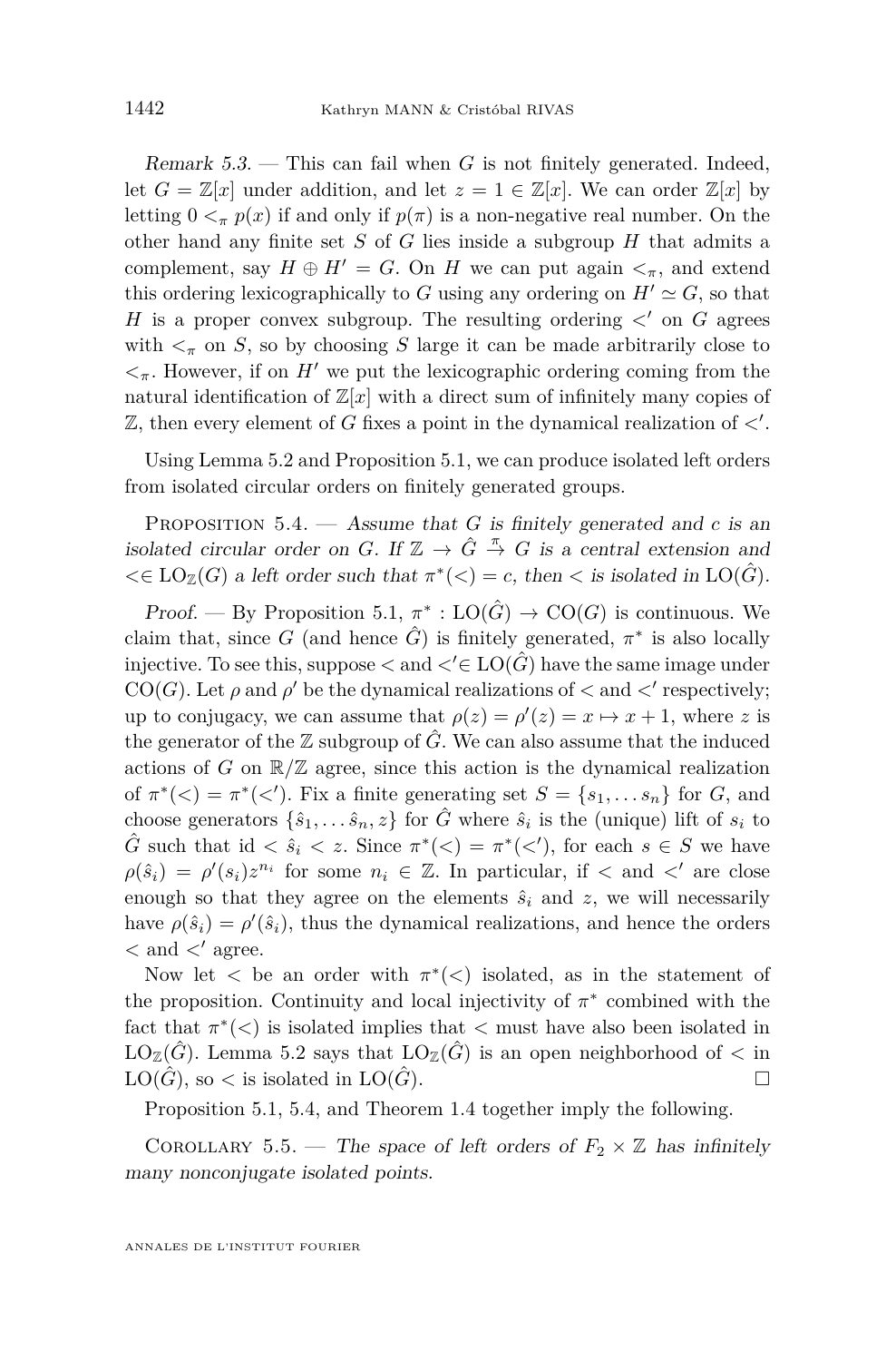Proof. — The existence of infinitely many isolated points is an immediate consequence of [5.1,](#page-43-1) [5.4](#page-44-0) and Theorem [1.4,](#page-4-1) together with the fact that all central extensions of  $F_2$  by  $\mathbb Z$  are trivial, i.e. direct products. The argument that the examples obtained by pulling back the nonconjugate "standard *k*lift" orders on  $F_2$  to  $F_2 \times \mathbb{Z}$  are nonconjugate can be done similarly to the argument that the original orders on  $F_2$  were non-conjugate. Since these dynamical realizations have image in Homeo<sub>Z</sub>( $\mathbb{R}$ ), elements have a well defined, conjugation-invariant, translation number, and the translation number of the commutator  $[a, b]$  in the *k*-fold lift is  $1/k$  (again, this is standard and more background can be found in [\[10\]](#page-46-12)). Thus, varying *k* gives non-conjugate dynamical realizations, and hence nonconjugate orders.  $\Box$ 

This example is interesting for three reasons. First,  $F_2 \times \mathbb{Z}$  is isomorphic to *P*3, the pure braid group on three strands. It is known that the braid group  $B_n$  admits isolated orderings. Could they always come from isolated ordering on *Pn*? Related work in an extensive study of orderings on braid groups can be found in [\[5\]](#page-46-14). Secondly,  $F_2 \times \mathbb{Z}$  is an example of a right-angled Artin group. Perhaps it is possible to give a complete characterization of which RAAGs have isolated left orders. Finally, this example also shows that direct products behave quite differently than free products. In [\[18\]](#page-47-1), it is shown that the free product of any two left orderable groups has no isolated left orders.

#### **6. Further questions**

<span id="page-45-0"></span>Since we have found infinitely many isolated points in the compact space  $CO(F_{2n})$ , they must accumulate somewhere. It is not hard to show the following, we leave the proof as an exercise.

PROPOSITION 6.1 (Accumulation points of lifts in  $CO(F)$ ). — Let  $A \subset$  $CO(F_2)$  denote the set of all finite lifts of the Fuchsian circular order. Then the accumulation points of  $A$  are left orders on  $F_2$ . These left orders have dynamical realizations conjugate into the universal covering group of  $PSL(2,\mathbb{R})$ , which acts by homeomorphisms on the line commuting with integer translations.

Since  $LO(F_2)$  has no isolated points, the accumulation points of *A* belong to a Cantor set embedded in  $CO(G)$ . Remarkably, we do not know a single example of any group *G* such that  $CO(G)$  (or even  $LO(G)$ ) has accumulation points that do not belong to a Cantor set.

TOME 68 (2018), FASCICULE 4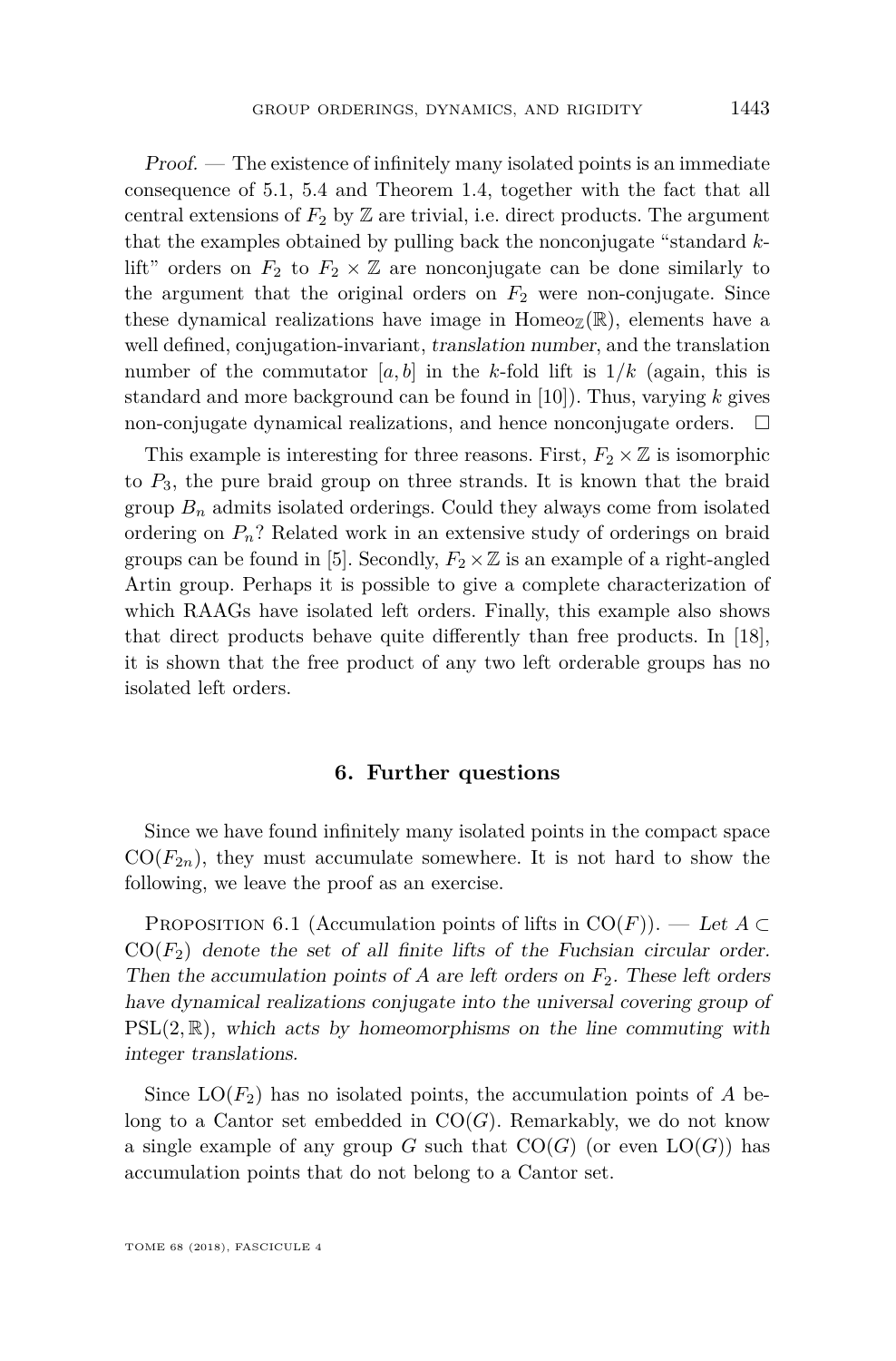Question 6.2. — Does there exist a countable group *G* such that the derived set of  $CO(G)$  is neither empty nor a Cantor set?

Another question that remains open is the following:

<span id="page-46-15"></span>QUESTION 6.3. — Does there exist an isolated circular order on  $F_n$ , for *n* odd?

Theorem [1.5](#page-4-0) reduces this to an essentially combinatorial problem of checking whether an arrangement of attracting domains gives an action which permutes transitively the complementary intervals to the minimal set. At this point we do not know a single example of an isolated circular order, and suspect the answer to Quesiton [6.3](#page-46-15) may well be negative.

#### BIBLIOGRAPHY

- <span id="page-46-3"></span>[1] H. Baik & E. Samperton, "Spaces of invariant circular orders of groups", [https:](https://arxiv.org/abs/1508.02661) [//arxiv.org/abs/1508.02661](https://arxiv.org/abs/1508.02661), to appear in Groups Geom. Dyn., 2016.
- <span id="page-46-4"></span>[2] D. CALEGARI, "Circular groups, planar groups, and the Euler class", in Proceedings of the Casson Fest, Geometry and Topology Monographs, vol. 7, Geometry and Topology Publications, 2004, p. 431-491.
- <span id="page-46-0"></span>[3] D. Calegari & N. M. Dunfield, "Laminations and groups of homeomorphisms of the circle", Invent. Math. **152** (2003), no. 1, p. 149-204.
- <span id="page-46-11"></span>[4] F. Dal'Bo, Geodesic and horocyclic trajectories, Universitext, Springer; EDP Sciences, 2011, Translated from the 2007 French original, xii+176 pages.
- <span id="page-46-14"></span>[5] P. Dehornoy, I. Dynnikov, D. Rolfsen & B. Wiest, Ordering braids, Mathematical Surveys and Monographs, vol. 148, American Mathematical Society, 2008,  $x+323$  pages.
- <span id="page-46-5"></span>[6] B. Deroin, A. Navas & C. Rivas, "Groups, orders and dynamics", [https://arxiv.](https://arxiv.org/abs/1408.5805) [org/abs/1408.5805](https://arxiv.org/abs/1408.5805), to appear.
- <span id="page-46-6"></span>[7] É. Ghys, "Groups acting on the circle", Enseign. Math. **47** (2001), no. 3-4, p. 329- 407.
- <span id="page-46-8"></span>[8] J. Jakubík & G. Pringerová, "Representations of cyclically ordered groups", Čas. Pěstování Mat. **113** (1988), no. 2, p. 184-196.
- <span id="page-46-7"></span>[9] K. Mann, "Rigidity and flexibility of group actions on *S* <sup>1</sup>", [https://arxiv.org/](https://arxiv.org/abs/1510.00728) [abs/1510.00728](https://arxiv.org/abs/1510.00728), to appear in Handbook of Group Actions, 2015.
- <span id="page-46-12"></span>[10] ——— , "Spaces of surface group representations", Invent. Math. **201** (2015), no. 2, p. 669-710.
- <span id="page-46-9"></span>[11] G. Margulis, "Free subgroups of the homeomorphism group of the circle", C. R. Math. Acad. Sci. Paris **331** (2000), no. 9, p. 669-674.
- <span id="page-46-10"></span>[12] S. MATSUMOTO, "Some remarks on foliated  $S^1$  bundles", Invent. Math. **90** (1987), no. 2, p. 343-358.
- <span id="page-46-13"></span>[13] ——— , "Basic partitions and combinations of group actions on the circle: a new approach to a theorem of Kathryn Mann", Enseign. Math. **62** (2016), no. 1-2, p. 15- 47.
- <span id="page-46-1"></span>[14] S. H. McCleary, "Free lattice-ordered groups represented as *o*-2 transitive *`* permutation groups", Trans. Am. Math. Soc. **290** (1985), no. 1, p. 69-79.
- <span id="page-46-2"></span>[15] A. Navas, "On the dynamics of (left) orderable groups", Ann. Inst. Fourier **60** (2010), no. 5, p. 1685-1740.